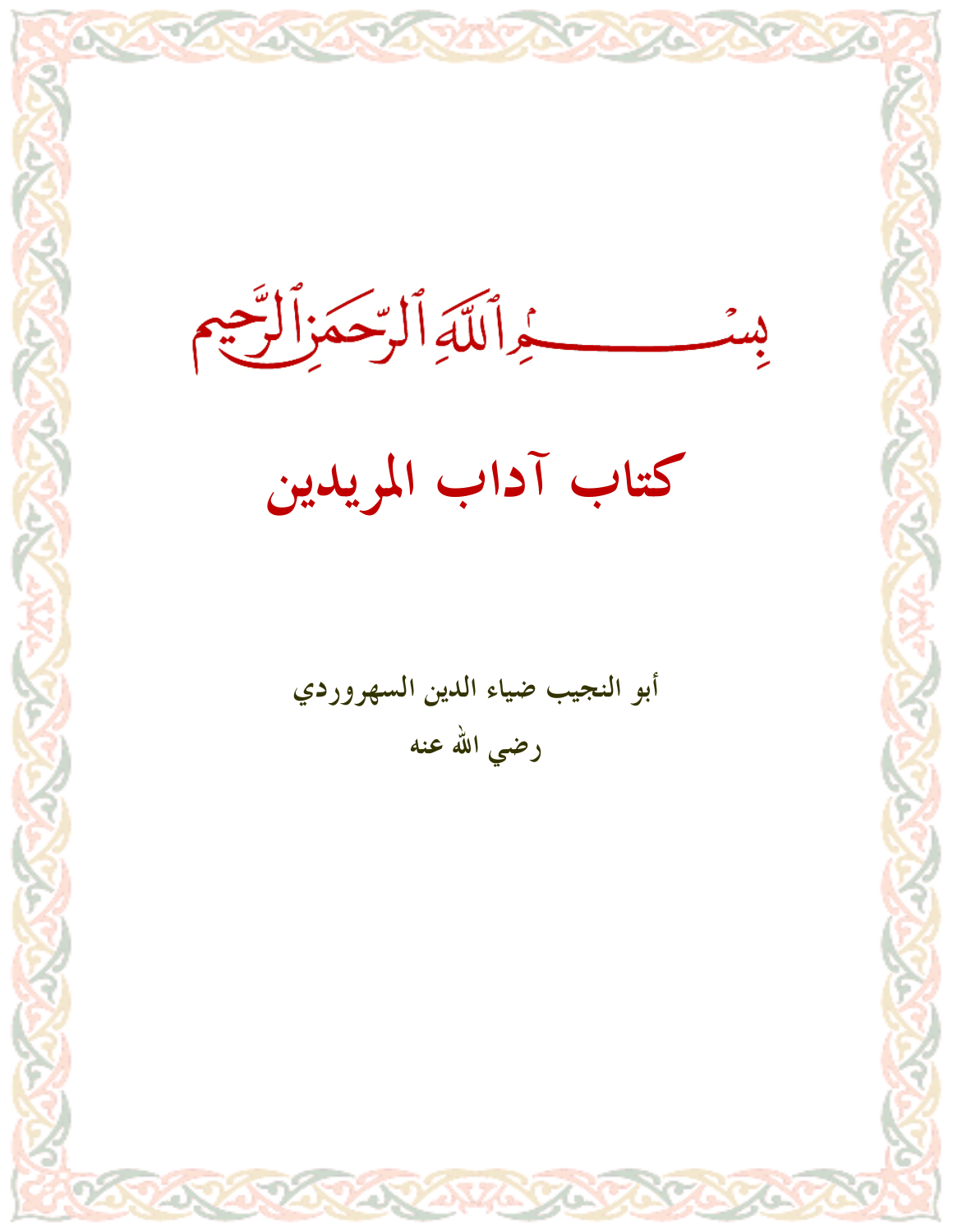Zoc

**ORAR** 

 $\mathbf{\Omega}$ 

**DARAN** 

wz

33

TATAKOGO

ZФ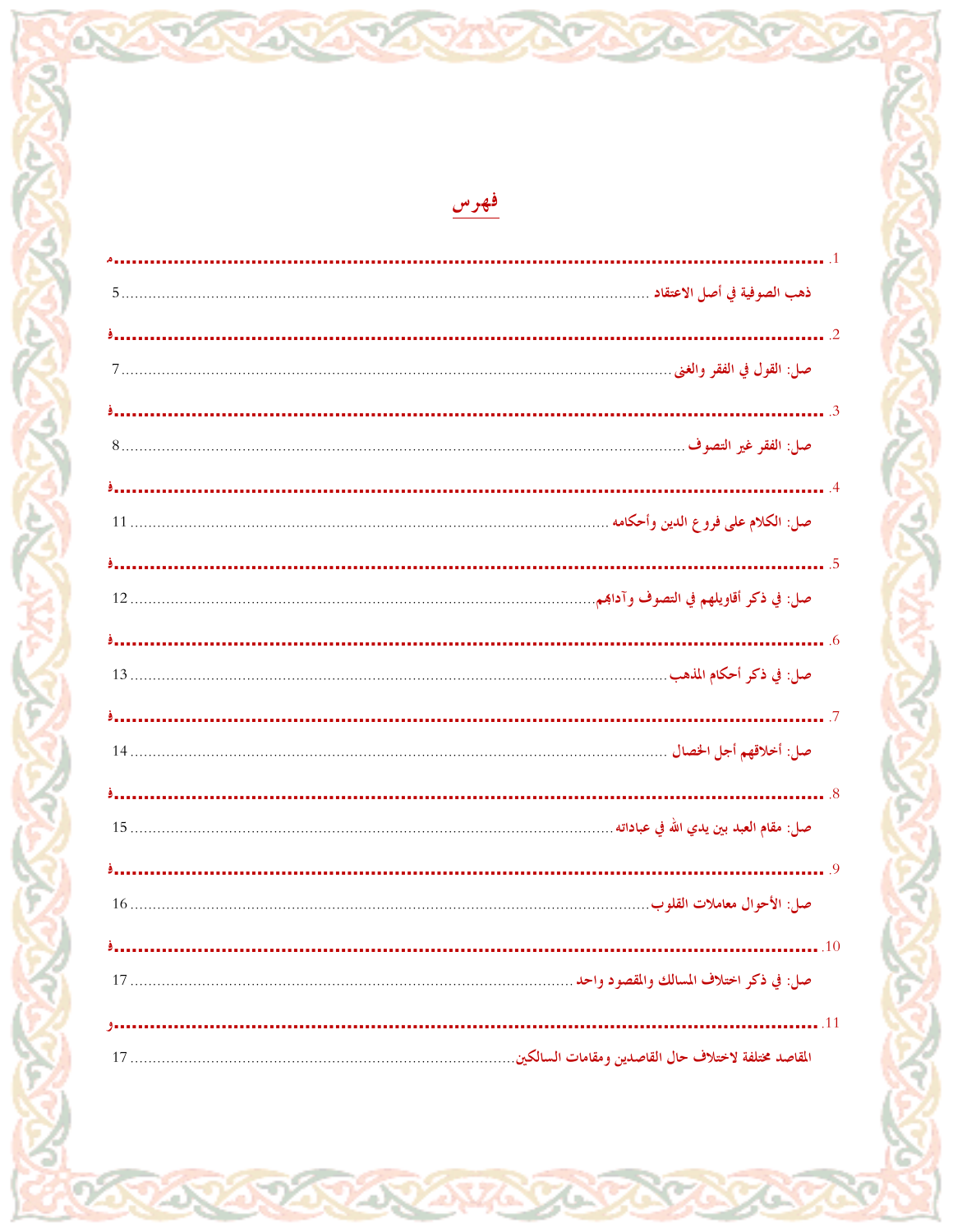O

**ARAR** 

4)

| $\ldots$ .21 |
|--------------|
|              |
|              |
|              |
|              |
|              |
|              |
|              |

<u>TARANG CA</u>

**ASC** 

 $\bullet$ 

896

ZQ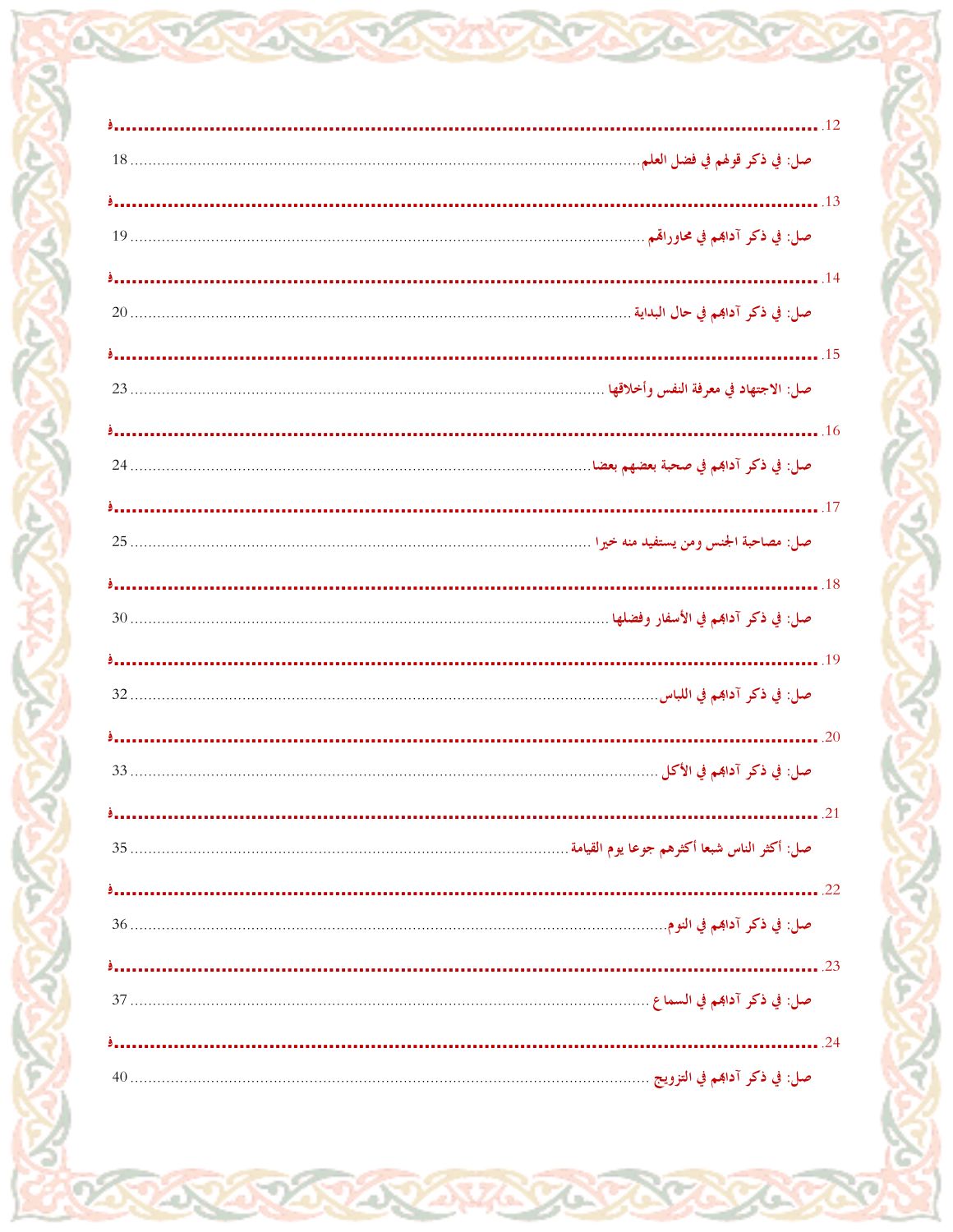4)

**ARAR** 

<u>TARANG CA</u>

**ASC** 

 $\bullet$ 

ZQ

896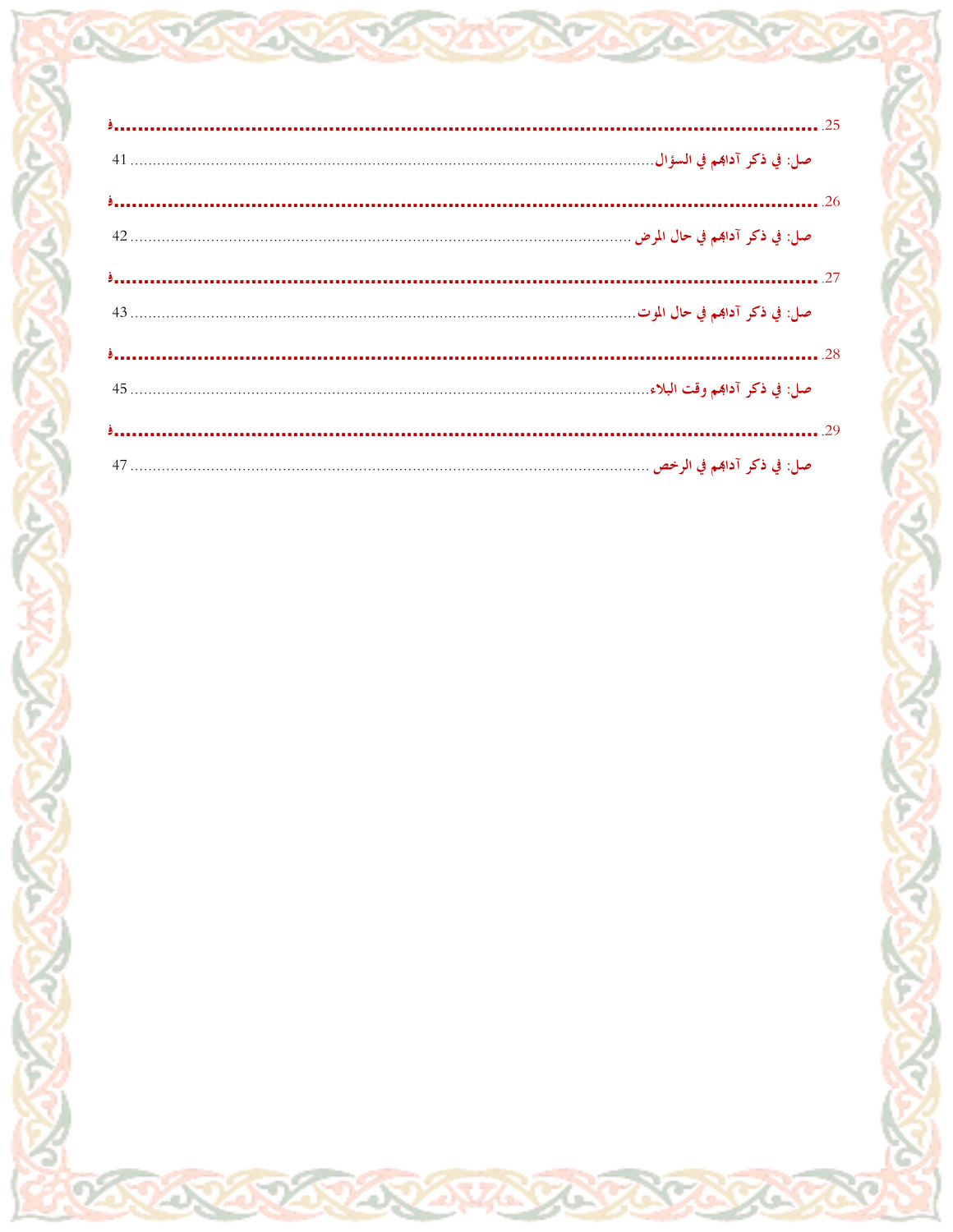#### مذهب الصوفية في أصل الاعتقاد

فسداً أولا بذكر مذهبهم في أصل الاعتقاد.

أجمعوا على أن الله تعالى واحد لا شريك له، ولا ضد له ولا شبيه له ولا ند له، موصوف بما وصف به نفسه، مسمى بما سمى به نفسه. ليس بجسم، فإن الجسم ما كان مؤلفا، والمؤلف يحتاج إلي مؤلف. ولا هو بجوهر فإن الجوهر ما كان متحيزا، والرب تعالى ليس بمتحيز، بــــل هــــو خالق كل متحيز وحيز.

ولا هو بعرض، فإن العرض لا يبقى زمانين، والرب سبحانه واجب البقاء لا اجتماع له ولا افتراق له ولا أبعاض له، ولا يزعجه ذكر، ولا يلحقــه فكر، ولا تحققه العبارات، ولا تعينه الإشارات، ولا تحيط به الأفكار، ولا تدركه الأبصار، وكل شيء وكل شيء عنده بمقدار، ولا يقال كونه بسل يقال وجوده، لأنه ليس كل موجود كائنا وكل كائن فهو موجود وكل ما تصور في الوهم أو حواه في الفهم فالله تعالى بخلافه.

فإن قلت: متى؟ فقد سبق الوقت كونه، وأن قلت: كيف ؟ فقد احتجت عن الوصف ذاته، وأن قلت: أين ؟ فقد تقدم المكان وجوده علسه كسل شيء صنعه ولا عله لصنعه، ليس بذاته تكييف، ولا لفعله تكليف. احتجب عن العقول كما احتجت عن الأبصار، لأن العقل علــي مثلـــه يـــدل والعقل آلة العبودية لا للإشارة إلى الربوبية ليست ذاته كالذوات ولا صفاته كالصفات وليس معنى العلم في وصفه نفى الجهل ولا القـــدرة نفـــي العجز .

وأجمعوا على إثبات ما ذكره الله تعالى في كتابه. وصح عن النبي صلى الله عليه وسلم في أخباره من ذكر الوجه واليد والنفس والسمع والبصر مـــن غير تمثيل ولا تعطيل كما قال جل اسمه ((ليس كمثله شيء وهو السميع البصير)) الآية 11 من سورة الشورى.

وسئل بعضهم عن الله تعالى فقال: إن سألت عن ذاته فليس كمثله شيء وأن سألت عن صفاته فهو أحد صمد لم يلد ولم يولد ولم يكن لــــه كفـــوا أحد. وأن سألت عن اسمه فهو الذي لا إله إلا هو عالم الغيب والشهادة هو الرحمن الرحيم وإن سألت عن فعله فكل يوم هو في شأن.

وقولهم في الاستواء ما قاله مالك بن أنس حين سئل عن ذلك فقال: الاستواء معلوم والكيف غير معقول ولإيمان به واجب والسؤال عنه بدعة. وكذلك مذهبهم في النزول.

وأجمعوا على أن القرآن كلام الله وانه غير مخلوق.

مكتوب في مصاحفنا متلو بألسنتنا محفوظ في صدورنا من غير تعرض للكتابة ولا للتلاوة لأن لم ترد بذلك. وأجمعوا على جواز رؤية الله تعالى في الجنة بالأبصار وإنما نفي الله الإدراك بالأبصار لأن ذلك يوجب كيفية وإحاطة وليس كذلك الرؤيسة. والسنبي صلى الله عليه وسلم شبه النظر بالنظر لا المنظور بالمنظور إليه في قوله صلى الله عليه وسلم ((إنكم سترون ربكم يوم القيامة كما ترون القمر ليلــــة البدر لا تضامون في رؤيته))

وأجمعوا على الإيمان والإقرار بجملة ما ذكره الله سبحانه وتعالى في كتابه وجاءت به الروايات

عن النبي صلى الله عليه وسلم من الجنة والنار واللوح والقلم والحوض والشفاعة والصراط والميزان والصور والعذاب القبر وسؤال منكر ونكسير وإخراج قوم من النار بشفاعة الشافعين والبعث بعد الموت وأن الجنة والنار خلقتا للبقاء وأن أهلهما فيهما مخلدون ومنعمون ومعذبون غسير أهسل الكبائر من المؤمنين فإلهم في النار لا يخلدون.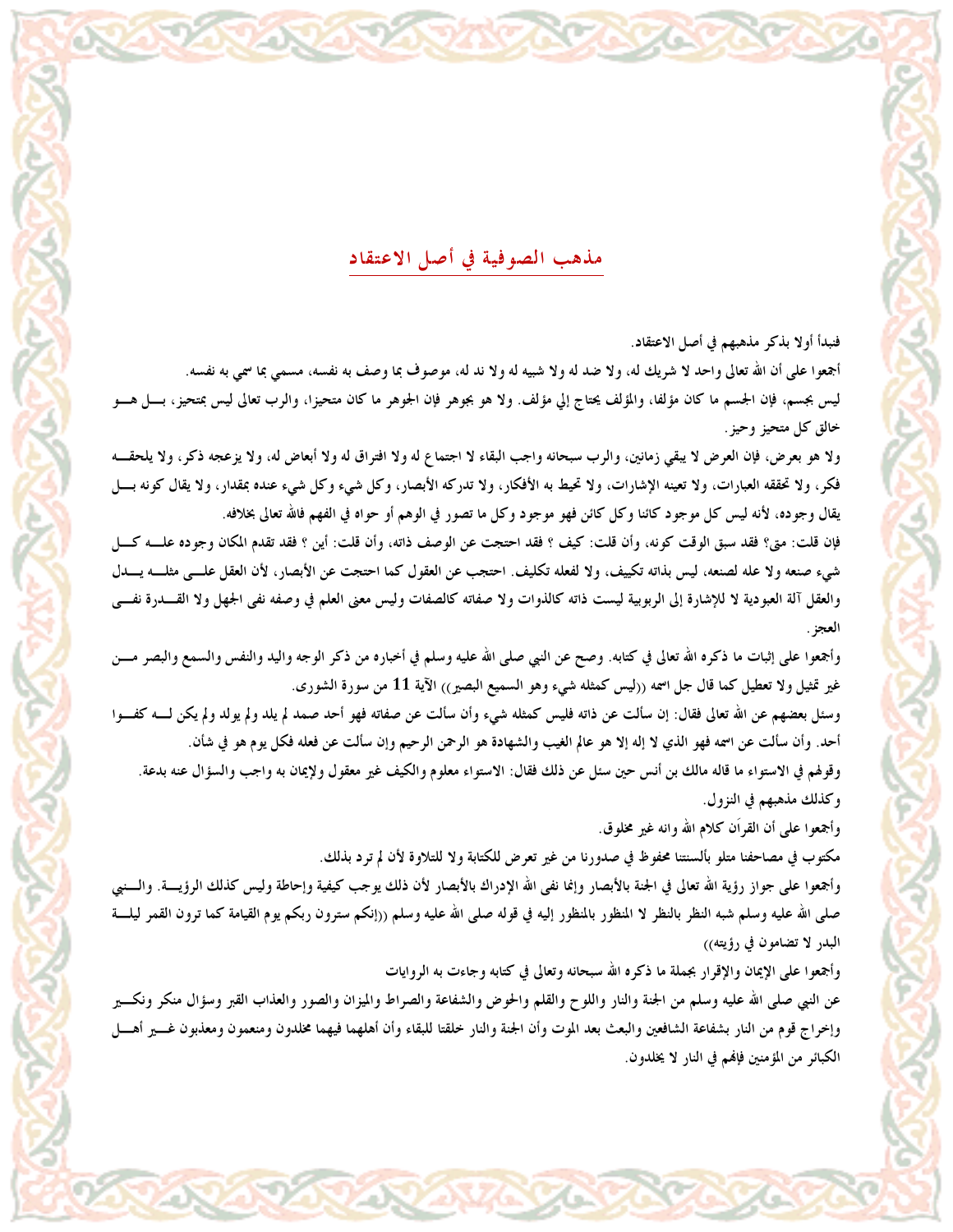الصافات.

تفاضلا.

البالغة<sub>))</sub> آية 149 من سورة الأنعام

أن يكون له عذر يثبت بالشر ع.

ولا يرضى لعباده الكفر والمعاصي والرضا غير الإرادة.

وأجمعوا على أن الله سبحانه وتعالى خالق لأفعال عباده كما أنه خالق لأعمالهم كما قال الله تعالى ((والله خلقكم وما تعملونن)) الاية96 من ســـورة وأن الخلق كلهم يموتون بآجالهم.وأن الشرك والمعاصي كلها بقضاء وقدر من غير أن يكون لأحد على الله حجه قال تعسالي ((قسل فللسه الحجسة ويرون الصلاة خلف كل بر وفاجر ولا يشهدون لأحد من أهل القبلة بالجنة لخير أتى به ولا يشهدون عليه بالنار لكبيرة أتى بما. ويرون الخلافة في قريش ليس لأحد منازعتهم فيها ولا يرون الخروج على الولاة وأن كانوا ظلمة ويؤمنون بالكتب المنزلة والأنبياء والمرسلين وأنهم أفضل البشر وأن محمداً أفضلهم من بعدهم وأن الله ختم به الأنبياء. وأن أفضل البشر من بعده أبو بكر، ثم عمر، ثم عثمان، ثم علي، ثم تمام العشرة الذين شهد لهم رسول الله صلى الله عليه وسلم بالجنسة، ثم القسرن الذي بعث فيه رسول الله صلى الله عليه وسلم ثم العلماء العاملون، ثم أنفعهم للناس. وأجمعوا على تفضيل الرسل على الملائكة — واختلفوا في تفضيل الملائكة على المؤمنين، والمفروض أن بين ا لملائكة تفاضلا كما أن بسين المسؤمنين وأجمعوا على أن طلب الحلال فريضة، وأن الأرض لا تخلوا من الحلال، لآن الله سبحانه وتعالي طالب العباد بطلب الحلال، ولم يطالبهم إلا بما يمكن أنه يكثر في موضع ويقل في موضع، فان ظاهره جميلا فلا يتهم في ماله ومكسبه. وأجمعوا على أن كمال الإيمان الإقرار باللسان، وتصديق بالجنان، وعمل بالأركان، من ترك العمل فهو كافر، ومن ترك التصديق فهو منافق ومسن ترك العمل فهو فاسق، ومن ترك الإتباع فهو مبتدع. وأن الناس يتفاضلون في الإيمان، وأن المعرفة بالقلب لا تنفع ما لم يتكلم بكلمتي الشهادة، إلا

ويرون الاستثناء في الإيمان من غير شك على سبيل التأكيد والمتابعة، لآن الآمر مغيب، سئل الحسن البصري أمؤمن حقا ؟ قال: أن أردت ما يحقـــن به دمي وتحل به ذبيحتي ومنا كحتي فأنا مؤمن حقا، وأن أردت ما أدخل به الجنان وأنجو به من النيران ويرضى به الرحمن فأنا مؤمن إن شاء الله وقد استثنى الله تعالى في كتابه في قوله (لتدخلن المسجد الحرام إن شاء الله آمنين)آية 27 من سورة الفتح وليس هناك شك.

سئل بعضهم عن هذا الاستثناء من الله تعالى فقال: أراد بذلك تأديبا لعباده وتنبيها لهم على أن الحق إذا أستثني مع كمال علمه فـــلا يجـــوز لأحــــد الحكم من غير استثناء لقصور علمه، وكذلك النبي صلى الله عليه وسلم قال: في أهل المقابر ((وأنا إن شاء الله عن قريب بكم لاحقون)) ولم يكــــن شاكا في الموت واللحوق بمم فصح أن الاستثناء قد يكون بغير شك.

وأجمعوا على إباحة الكسب والتجارات والصناعات على سبيل التعاون على البر والتقوى، من غير أن يري ذلك سببا لاستجلاب الرزق وأن آخر الكسب للمرء السؤال، ولا تحل المسألة لغني ولا لذي مروة سوي.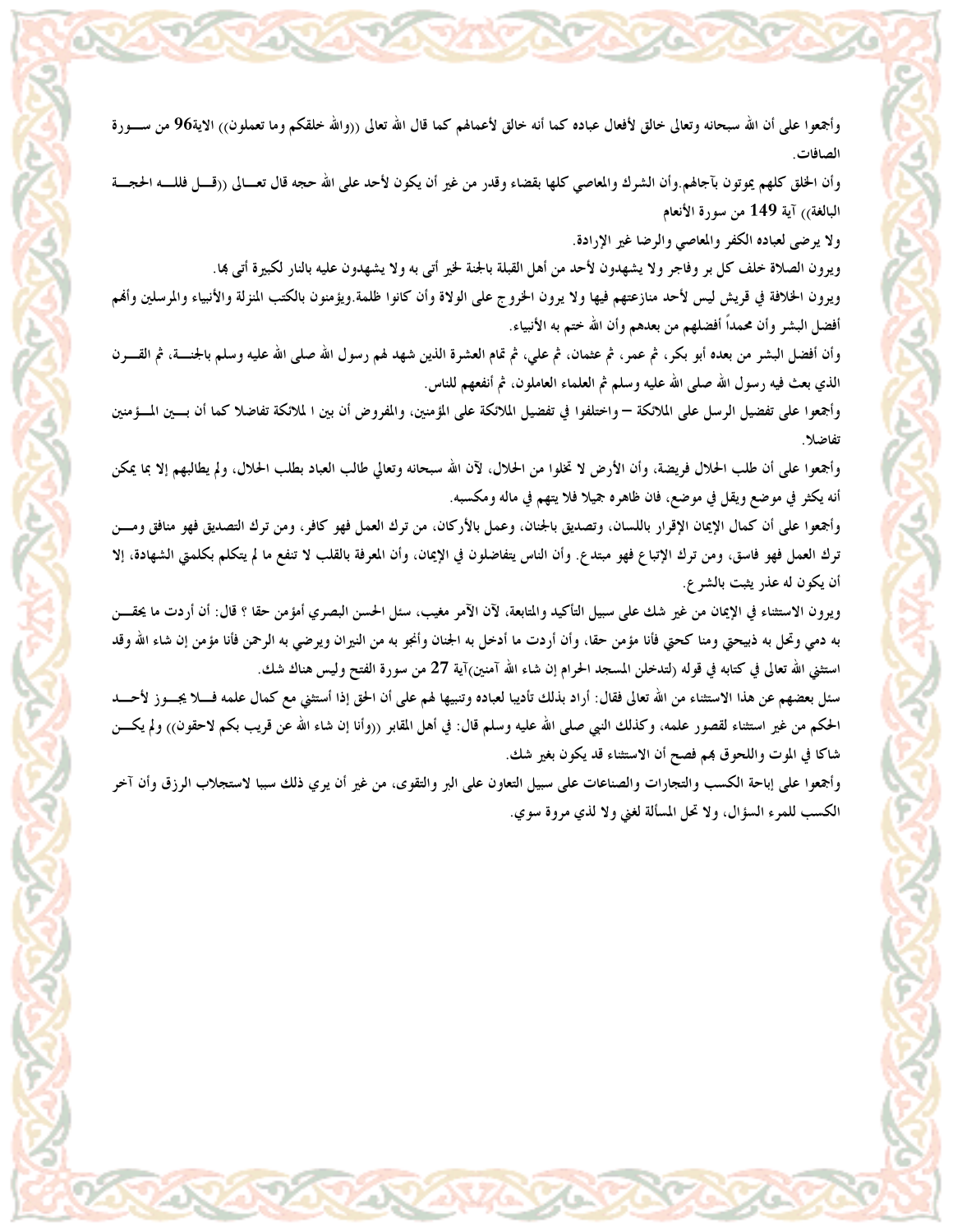فصل: القول في الفقر والغني

وأجمعوا على أن الفقر أفضل من الغني إذا كان مقرونا بالرضي، ولذلك أختاره النبي صلى الله عليه وسلم وأشار عليه جبريل بذلك حين عرضـــت عليه مفاتيح خزائن الأرض على ألا ينقص له مما عند الله جناح بعوضه، وأشار إليه جبريل صلى الله عليه وسلم: أن تواضع فقال ((أريد أن أجــــو ع يوما وأشبع يوما فإذا جعت تضرعت إليك، وإذا شبعت حمدتك وشكرتك))سنن الترمذي وبذلك يحتج من يرد ما يعرض عليه من الدنيا. وقسول النبي صلى الله عليه وسلم ((اللهم أحيني مسكينا، وأمتني مسكينا، واحشرني في زمرة المساكين، " وأمره الله تعالى بالصبر معهم فقال تعالى (واصبر نفسك مع الذين يدعون رهم بالغداة والعشي يردون وجهه)آية 28 من سورة الكهف، فإن احتج محتج بقول النبي صلى الله عليه وســــلم ((اليــــد العليا خير من اليد السفلي)) مسند الإمام احمد

وقال ((اليد العليا هي المعطية واليد السفلي هي السائلة)) قيل له: اليد العليا تنال الفضيلة بإخراج ما فيها واليد السفلي تنافــــا المنقصـــة بحصــــول الشيء فيها وفي تفضيل السخاء والعطاء دليل على فضل الفقر بأنه لو كان ملك الشيء محمودا لكان تركه بالعطاء مذموما، فمن يفضــــل الغــــني للإنفاق والعطاء على الفقر كان كمن فضل المعصية على الطاعة، لفضل التوبة وإنما فضل التوبة لترك المعاصي المذمومة، كذلك فضل الإنفاق إنمسا هو لإخراج المال الملهي عن الله عز وجل.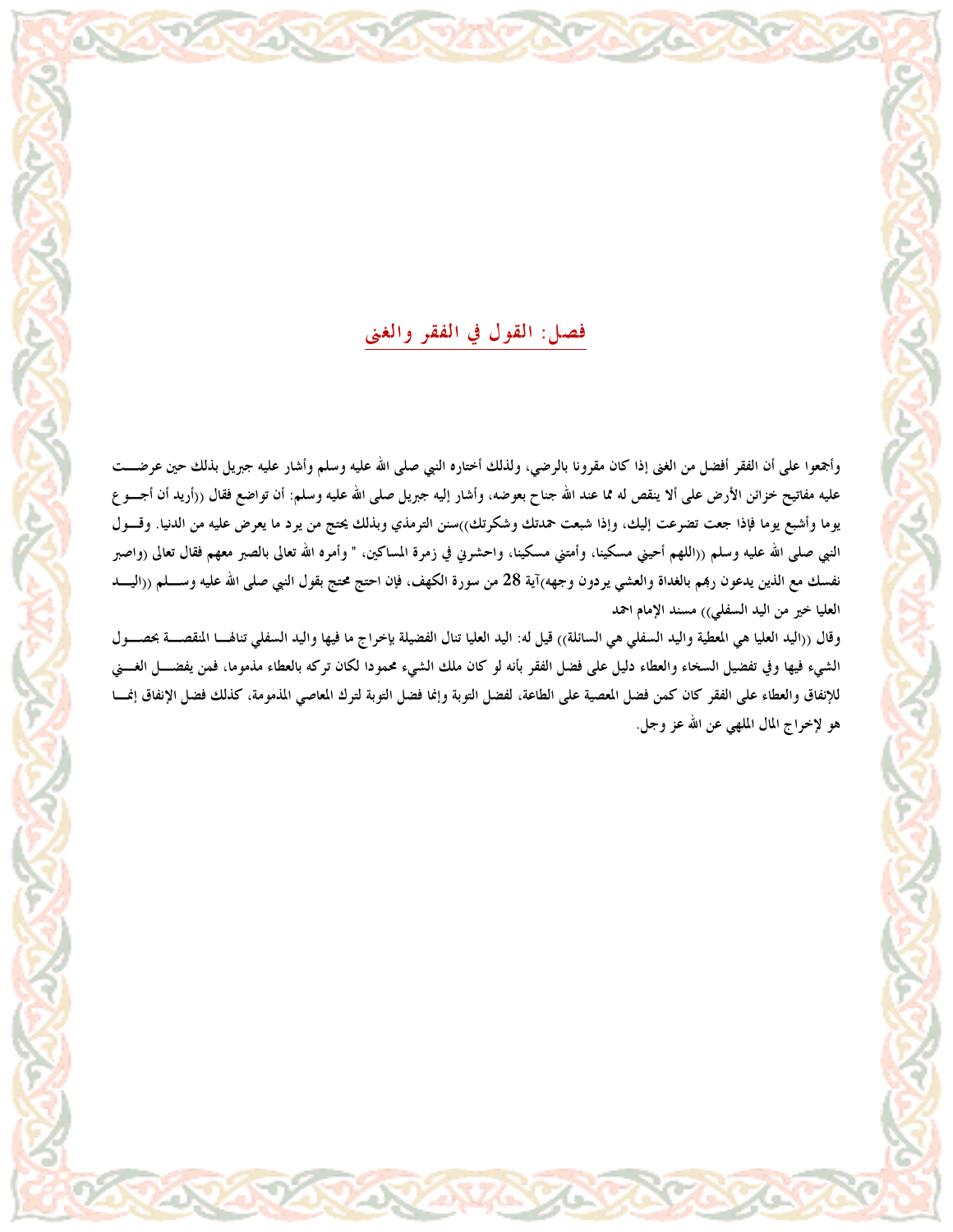#### فصل: الفقر غير التصوف

الفقير غير التصوف، بل فمايته بدايته، وكذلك الزهد غير الفقر، وليس الفقر عندهم الفاقة والعدم فحسب بل الفقر الحمود الثقة بالله تعالى والرضا بما قسم.

والصوفي غير الملامتي فإن الملامتي هو الذي لا يظهر خيرا ولا يضمر شرا والصوفي هو الذي لا يشتغل بالخلق ولا يلتفت إلي قبولهم ولا إلى ردهم. وأجمعوا على أن ترك الاشتغال بالمكاسب والصناعات والتفرغ للطاعات أجل وأفضل لمن ترك الاهتمام بطلب الرزق واتكل على مضمون الحق إلا أن يستوي عنده الخلوة والجلوة والمخالطة والعزلة ويصير مشاهدا للقدرة في كل حالة وقال بعضهم لا تكونوا بالرزق مهتمين فتكونسوا للسرازق متهمين وبضمانة غير واثقين وقيل لبعضهم: من أين تأكل ؟ فقال: لو كان من أين لفني. وقيل لآخر: من أين تأكل ؟ فقال سل من يطعمني من أين يطعمني؟

وأجمعوا على أن أفعال العباد ليست بسبب للسعادة ولا للشقاوة، لقول النبي صلى الله عليه وسلم ((السعيد من سعد في بطن أمه والشــــقي مــــن شقى في بطن أمه<sub>))</sub>.

وأن الثواب فضله، والعقاب عدله والرضى والسخط نعتان قديمان لا يتغيران بأفعال العباد، فمن رضي عنه استعمله بعمل أهل الجنة، ومن ســخط عليه استعمله بعمل أهل النار .

ويرون الرضا بالقضاء والصبر على البلاء والشكر على النعماء واجبا على كل أحد وأن الخوف والرجاء زمامان للعبد يمنعانه عــن ســـوء الأدب، وكل قلب خلا منهما فهو خراب، وأن الآمر والنهي وأحكام العبودية لازمة للعبد مادام عاقلا غير أنه إذا صفا قلبه مع الله تســـقط عنــــه كلفـــة التكاليف لا نفس وجوبما وأن البشرية لا تزول عن أحد ولو تربع في الفضاء غير ألها تضعف تارة وتقوي أخري. والحرية من رق النفس جائزة في حق الصديقين والصفات المذمومة تفني من العارفين وتخمد في حق المريدين. وأن العبد يتنقل في الأحوال حتى يصير إلى نعت الروحانيين فتطوي له الأرض ويمشى على الماء ويغيب عن الأبصار . وأن الحب في الله والبغض في الله من أوثق عرى الإيمان. وأن الأمر بالمعروف والنهي عن المنكر، واجب على من أمكنه بما أمكنه. وأجمعوا على إثبات كرامات الأولياء وجوزوها في عصر النبي صلى الله عليه وسلم وفي غير عصره. ونبوة الأنبياء لم تثبت بالمعجزة، ولكن بإرسال الله تعالى إياهم والفرق بين المعجزة والكرامة أن النبي يجب عليه إظهار المعجزة والتحدي بما. والولي يجب عليه أن يكتم الكرامة إلا أن يظهرها الله تعالى عليه وإنما يظهر للخلق ما كان الله ثابتا. وأنكروا المراء في الدين وندبوا إلى الاشتغال بما لهم وعليهم. وأجمعوا على إباحة لبس سائر الأنواع من الثياب، إلا ما حرمت الشريعة لبسه على الرجال، وهو ما كان أكثره إبريسما ويرون الاقتصـــار علــــي الأدرن من الثياب والخلقان، والمرقعات أفضل، لقول النبي صلى الله عليه وسلم ((ما قل وكفي خير مما كثر وألهي)) الجامع الصغير للسيوطي.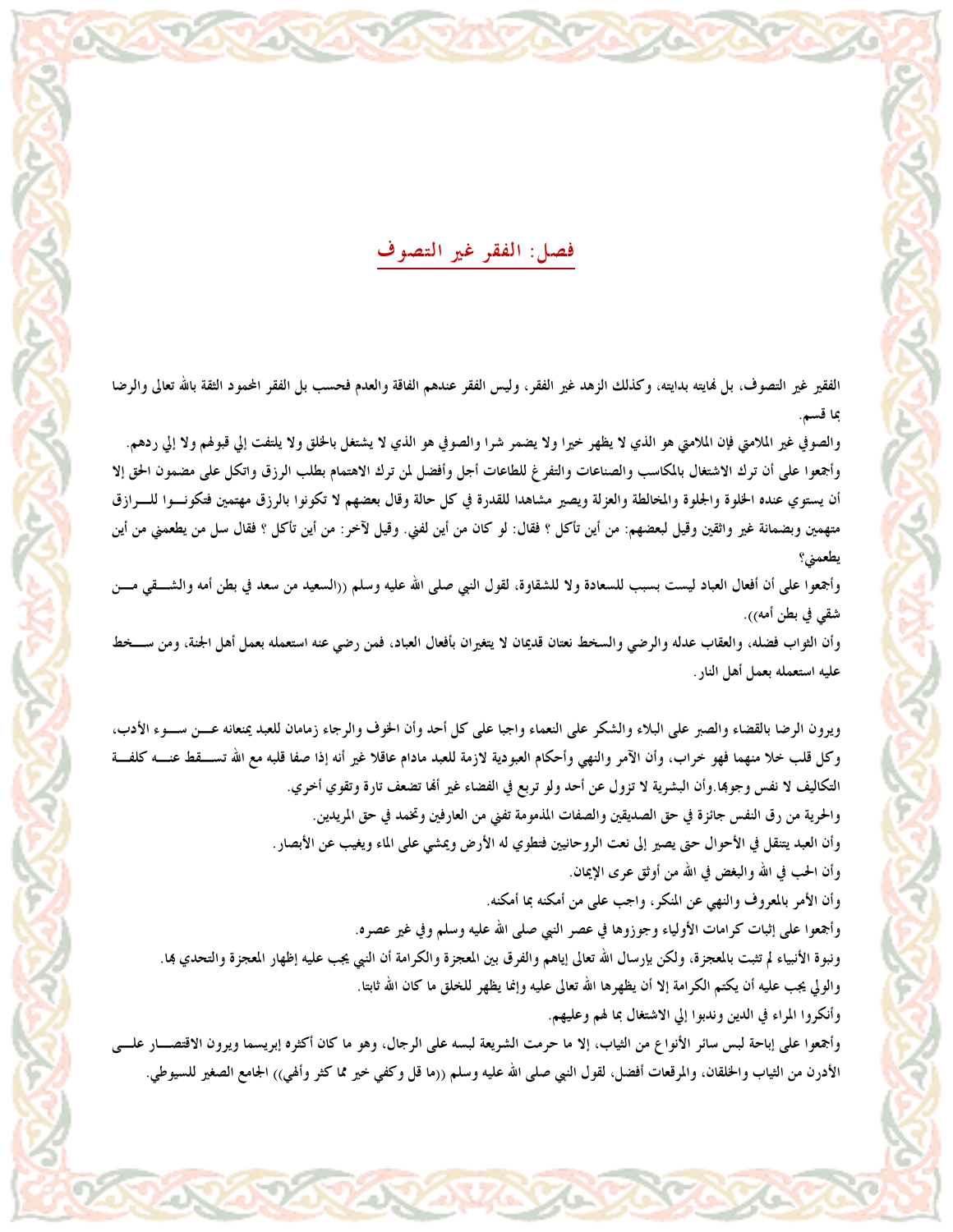. ولأنه من الدنيا التي حلالها حساب وحرامها عقاب، ولقوله صلى الله عليه وسلم ((من ترك ثوب جمال وهو قادر على لبسه كساه الله من حلــــل الكرامة يوم القيامة))المستدرك للحاكم ويختارون لبس المرقعات لمعان منها: ألها أقل مئونة وأقل تخرقا، وأبقى على صاحبها وأقرب إلى التواضع وأصبر على الكد وتدفع الحسر والقسر ولا مطمع فيها لأحد من أهل الشر وتمنع عن الفساد والكبر، روي عن عائشة رضي الله عنها أنما قالت ((أمرني حبيبي رسول الله صلى الله عليه وسلم

وعن أبن عمر رضي الله تعالى عنهما في حديث ذكره قال: رأيت رسول الله صلى الله عليه وسلم يرقع ثوبه ورأيت أبو بكر رضي الله عنه يتخلــــل بالعباءة، ورأيت عمر يرقع جبته برقاع. وعن أنس بن مالك رضي الله عنه قال: كان أحب الألوان إلى رسول الله صلى الله عليه وســــلم الخضــــرة وثياب أهل الجنة خضر رالجامع الصغير)

وعنه رضي الله عنه قال: قال رسول الله صلى الله عليه وسلم ((خير ثيابكم البياض))(السنن الكبرى للنسائى) معناه أجمل ثيابكم وألقيهــــا بســــائر الناس

وأجمعوا على استحباب تسحين الصوت بالقرآن ما لم يخل بالمعنى، لقوله صلى الله عليه وسلم ((زينوا القرآن بأصـــواتكم))(المســـتدرك للحـــاكم) ولقوله عليه السلام ((إن لكل شيء حلية وحلية القرآن الصوت الحسن (الجامع الصغير للسيوطي) ويكرهون القراءة بالألحان المقطعة.

وأما القصائد والأشعار فقد سئل رسول الله صلى الله عليه وسلم عن الشعر ((هو كلام فحسنه حسن وقبيحة قبيح)) فالحسن منه مـــا كــــان مـــن المواعظ والحكم وذكر آلاء الله تعالى ونعمائه، ونعت الصالحين وصفة المتقين فسماعه مستحب، وما كان من ذكر الأطلال والمنازل والآلام والأمم فسماعة مباح، وما كان من هجو وسخف فسماعه حرام، وما كان من وصف الخدود والقدود والشعور، وما يوافق الطباع والنفــوس فســـماعه مكروه، إلا لعالم رباني يميز بين الطبع والشهوة والإلهام والوسوسة قد أمات نفسه بالرياضات والمجاهدات، وخمدت بشريته وفنيت حظوظه وبقيـــت حقوقه وهو كما قال الله سبحانه وتعالي (الذين يستمعون القول فيتبعون أحسنه<sub>))(</sub>آية 18 من سورة الزمر

وعلامة من هذه صفته أن يستوي عنده المدح والقدح والعطاء والمنع، والجفاء والوفاء، سئل بعض المشايخ عن السماع فقــال: مســـتحب لآهـــل الحقائق، مباح لآهل النسك والورع مكروه

لأصحاب النفوس والحظوظ وسئل الجنيد عنه فقال كل ما يجمع العبد بين يدي الله تعالى، ثم قال: فهو مباح.

أن لا أطرح درعا حتى أرقعه<sub>))</sub>

وأما سماع الصوت الحسن والنغمة الطيبة فهو حظ الروح وهو مباح. لآن الصوت الطيب في ذاته محمود، وقيل في تفسير قوله تعــالى ((يزيــــد في ا لخلق ما يشاء))(اية1 من سورة فاطر) قيل: هو الصوت الحسن الطيب. وقال بعضهم: إن الصوت الطيب لا يدخل في القلب شيئا ولكنه يحرك مسا في القلب.

ثم إن أهل السماع يتفاوتون في حال سماعهم فمنهم من يغلب عليه في حال سماعه الخوف أو الخزن أو الشوق فيؤديه ذلــك إلي البكـــاء والأنــــين والشهقة وقزيق الثياب والغيبة والاضطراب ومنهم من يغلب عليه الرجاء والفرح والاستبشار فيؤديه إلى الطرب والرقص والتصــفيق كمـــا روي عن داود عليه السلام أنه استقبل السكنية بالرقص وروي عن على رضي الله عنه أنه قال: أتينا النبي صلى الله عليه وسلم أنا وزيد وجعفــر فقـــال لجعفر ((أشبهت خلقي وخلقي)) فحجل فرحا بقوله وقال لزيد ((أنت أخونا ومولانا فحجل. وقال لي ((أنت مني وأنا منك)) فحجلت. وقال أبسو عبيده الحجل أن يرفع رجلا ويقفز على الأخرى، وقد يكون ذلك بالرجلين، إلا أنه قفز وليس بمشي.

وقد يحدث للمستمع في حال سماعه شوق إلى ما يذكر فيثب من مكانه فعل من يريد الذهاب إلى محبوبه وإذا علم أن لا سبيل إليه كسرر الوثسوب مرارا ويدور دورنا متتابعا وقد يكون ذلك عن تردد يظهر في حال خلال السماع بين الجسد والروح وذلك لآن الجسد سفلي خلق من التـــراب والروح روحانية علوية خلقت من ا لفرح فالروح تعلو إلى عالمها والجسد ينزل إلى محله إلى أن يقع السكون وقد يكون ذلك منهم علـــي ســــبيل الفرح والتفسح والتطايب في حال السماع وليس بمحظور إلا أنه ليس من صفات المحققين.

وحكي عن أبي عبد الله أحمد بن عطاء الروذباري أنه قال: سر الصادق في السماع ثلاثة: العلم بالله والوفاء بما هو عليه وجمع الهمة والمكان الــــذي يسمع فيه يحتاج إلى طيب الروائح وحضور الوقار وعدم الأضداد ورؤية من يتلهي ومن يبتسم.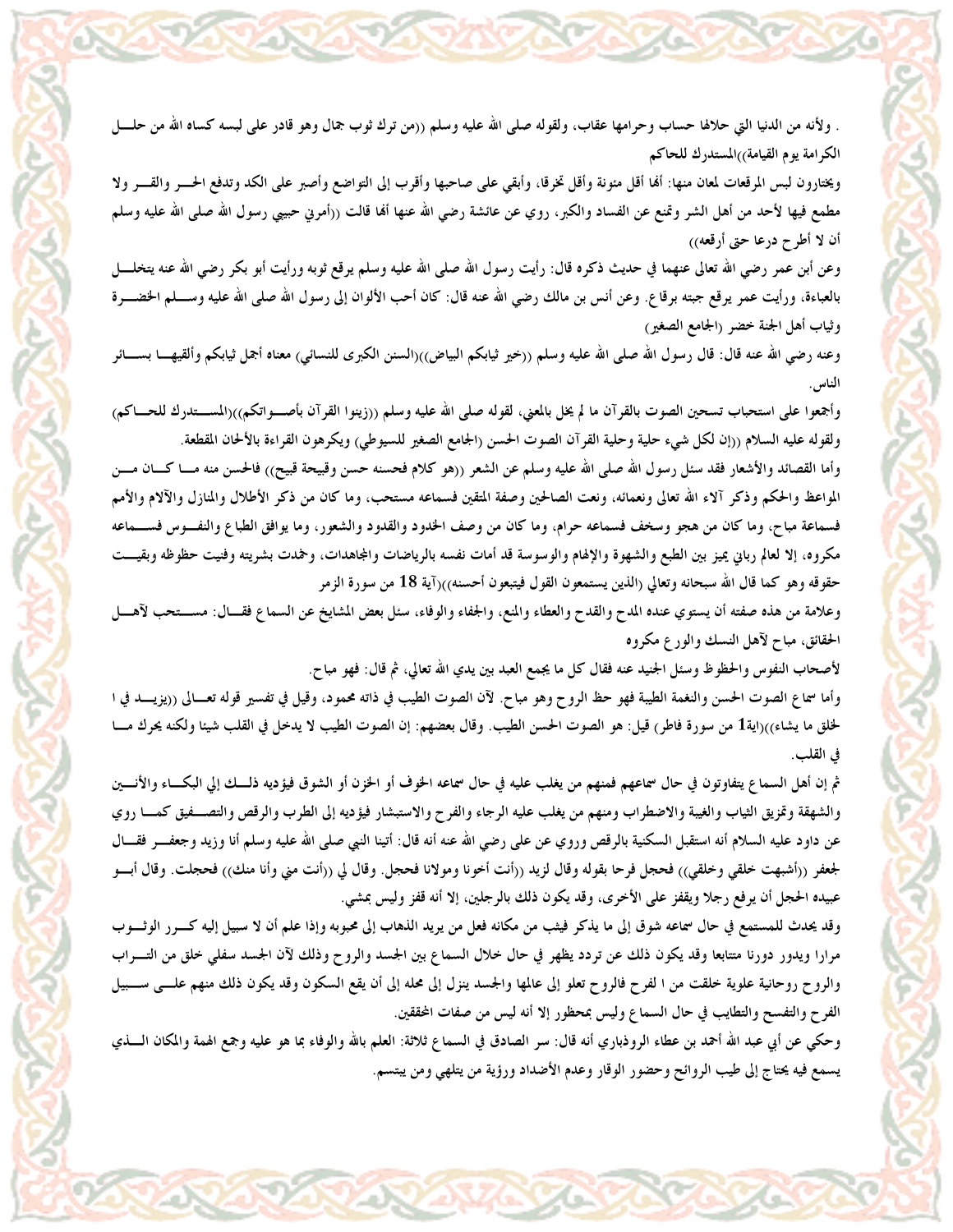ويسمع على ثلاثة: على المجة، والخوف، والرجاء والحركة في السماع على ثلاثة أنواع: الطرب والوجد والخوف فالطرب لـــه ثـــلاث علامـــات الرقص والتصفيق والفرح والوجد له ثلاث علامات: الغيبة والاصطلام والصرخات والخوف له ثلاث علامات البكاء واللطم والزفرات.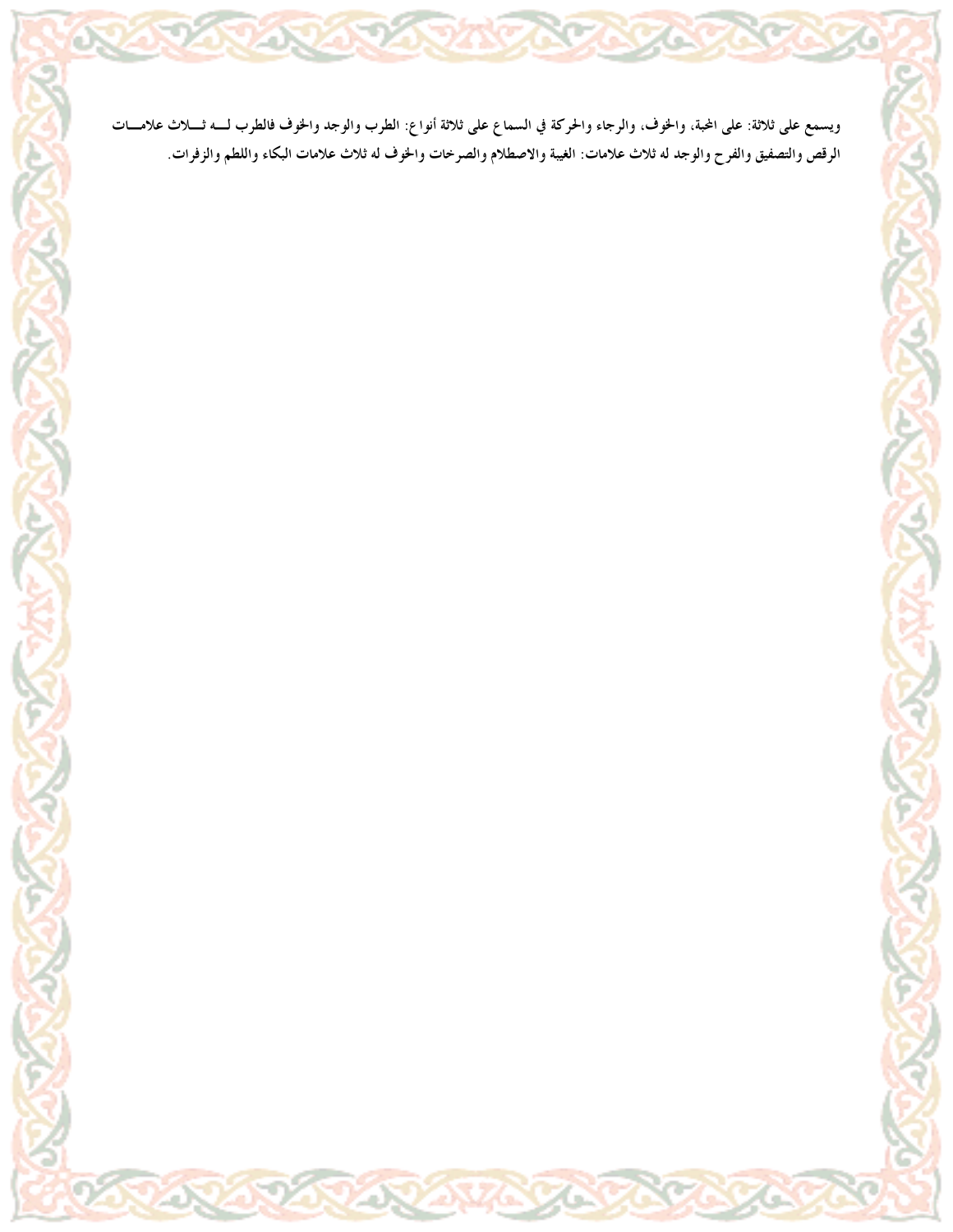فصل: الكلام على فروع الدين وأحكامه

وأما فروع الدين وأحكامه فقد أجمعوا على وجوب تعلم ما لا يسع جهله من أحكام الشريعة، وما يحل وما يحرم ليكون العمل موافقا للعلم، فقـــد قيل: إذا تجرد العلم عن ا لعمل كان عقيما، وإذا خلا العمل عن العلم كان سقيما. وقال صلى الله عليه وسلم: (طلب العلم فريضــــة علــــى كــــل مسلم) سنن ابن ماجة.

واختاروا من المذاهب مذهب السلف فقهاء أصحاب الحديث ولا ينكرون الاختلاف بين العلماء في الفروع، لقوله صلى الله عليه وسلم (راختلاف العلماء رحمة)) وسئل بعضهم عن العلماء الذين اختلافهم رحمة من هم ؟ فقال المعتصمون بكتاب الله تعالي، المجاهدون في متابعة رسول الله صلى الله عليه وسلم المقتدرون بالصحابة. وهم ثلاثة أصناف: أصحاب الحديث، والفقهاء وعلماء الصوفية.

فأما أصحاب الحديث فإنهم تعلقوا بظاهر حديث رسول الله صلى الله عليه وسلم وهو أساس الدين لقوله تعالى (وما آتاكم الرسول فخـــذوه ومـــا نهاكم عنه فانتهوا) أية 7 من سورة الحشر

واشتغلوا بسماعه ونقله وتدبره وتمييز صحيحة من سقيمه وهم حراس الدين.

وأما الفقهاء فإفمم فضلوا على أصحاب الحديث بعد قبول علمهم – بما خصوا به من الفهم والاستنباط في فقه الحديث والتعمق بسدقيق النظــر في ترتيب الأحكام وحدود الدين والتمييز بين الناسخ والمنسوخ، والمطلق والمقيد والمجمل والمفسر والخاص والعام والمحكم والمتشابه فهم حكام السدين أعلامه.

وأما الصوفية فاتفقوا مع الطائفتين في معانيهم ورسومهم إذا كان ذلك مجانبا لاتباع الهوى ومنوطا بالاقتداء، فمن لم يحط من الصـوفية علمـــا بمـــا أحاطوا به يرجعون فيه إليهم في أحكام الشرع وحدود الدين، فإذا اجمعوا فهم على إجماعهم، وإذا اختلفوا أخذ الصوفية بالأحسن والأولي ولسيس من مذهبهم طلب التأويلات وركوب الشهوات. ثم إفمم خصوا بعد ذلك بعلوم عالية ,وأحوال شريفة وتكلمـــوا في علـــوم المعـــاملات وغيـــوب الحركات والسكنات وشريف المقامات، وذلك مثل التوبة، والزهد، والورع والصبر والرضا والتوكل والمجب والخسوف والرجساء والمشساهدة والطمأنينة واليقين والقناعة والصدق والإخلاص، والشكر، والذكر، والفكر، والمراقبة والاعتبار والوجل والتعظيم، والإجلال، والنسدم والحيساء والجمع والتفرقة والفناء والبقاء ومعرفة النفس ومجاهدقا ورياضاقما، ودقائق الرياء، والشهوة الخفية، والشرك الخفي، وكيفية الخلاص منها. ولهــم أيضا مستنبطات من علوم مشكلة على الفقهاء وذلك مثل العوارض والعوائق وحقائق الأذكار وتجريد التوحيد ومنازل التفريد وخبايسات السسر وتلاشي المحدث إذا قوبل بالقديم، وغيوب الأحوال، وجمع المتفرقات، والإعراض عن الأغراض، بترك الاعتراض. فهم مخصوصون بالوقوف علسي المشكل من ذلك بالمنازلة والمباشرة والهجوم ببذل المهج حتى طالبوا من ادعي حالا منها بدلائلها وتكلموا في صحيحها وسقيمها فهم حمساة السدين وأعيانه وأنصاره وأعوانه.

ثم إن كل من أشكل عليه شيء من العلوم الثلاثة فعليه أن يرجع فيه إلى أنمتها، فمن أشكل عليه شيء من علوم الحديث ومعرفة الرجال يرجع فيه إلى أئمة الحديث لا إلى الفقهاء ومن أشكل عليه شيء من دقائق الفقه يرجع إلى أئمة الفقهاء، ومن أشكل عليــــه شــــيء مـــن علــــوم الأحــــوال والرياضات ودقائق الورع ومقامات المتوكلين يرجع فيه إلى أئمة الصوفية لا إلى غيرهم، فمن فعل غير ذلك فقد اخطأ الطريق وسلك المضيق.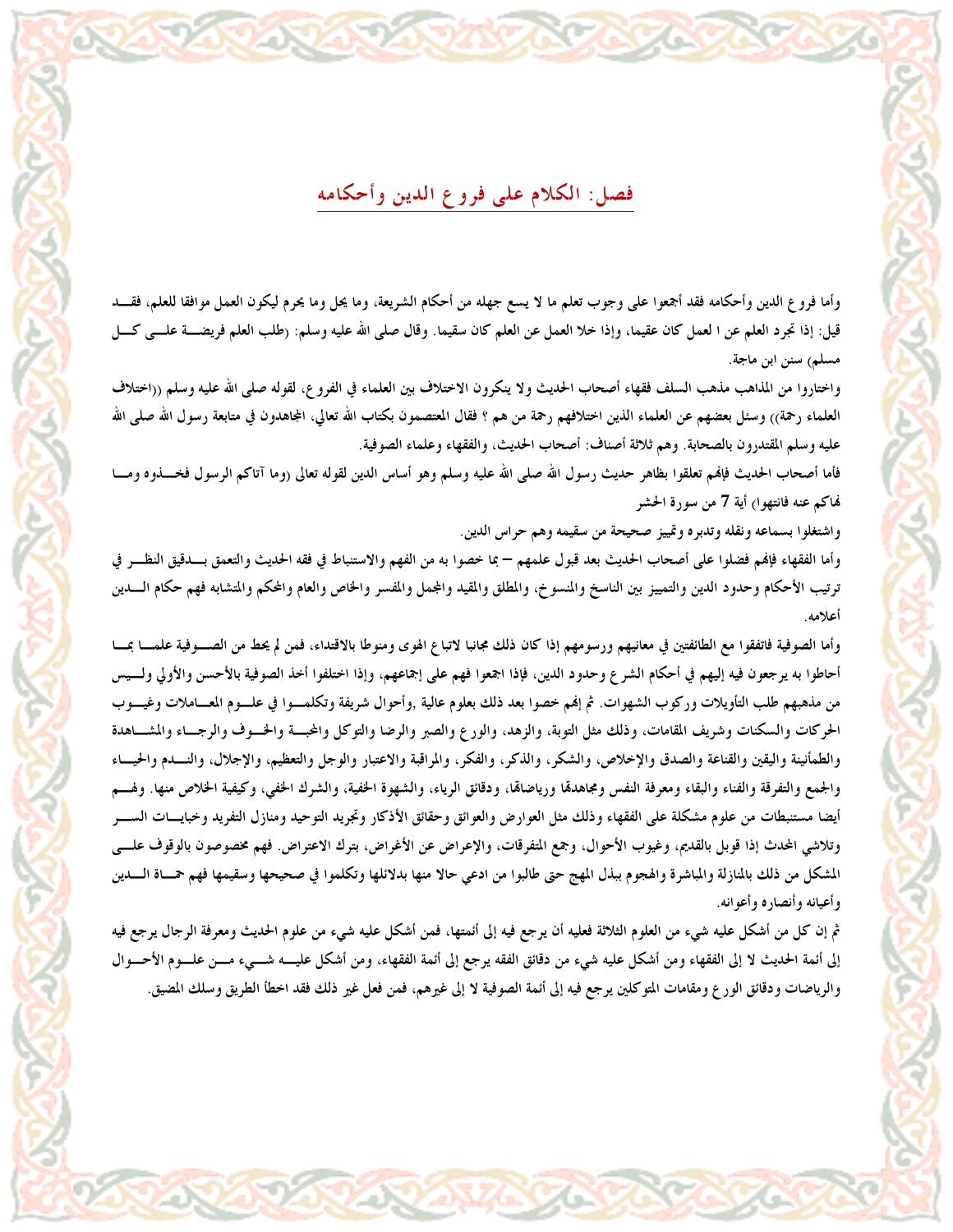فصل: في ذكر أقاويلهم في التصوف وآداهم

اختلفت أجوبة المشايخ في التصوف لاختلاف الأحوال فكل أجاب على حسب حاله أو على قدر ما يحتمل مقام السائل فإن كان مريـــدا أجيـــب على ظاهر المذهب من حيث المعاملات وإن كان متوسطا أجيب من حيث الأحوال، وإن كان عارفا أجيب من حيث الحقيقة. وأظهر ما قال بعضهم: إن أول التصوف علم وأوسطه عمل وآخره موهبة فالعلم يكشف عن المراد والعمل يعين على الطلب والموهبة تبلـــغ غايـــة الآمل.

وأهله على ثلاث طبقات: مريد طالب، ومتوسط سائر، ومنته واصل فالمريد صاحب وقت، والمتوسط صاحب حال، والمنتـــهي صــــاحب نفـــس وأفضل الأشياء عندهم عد الأنفاس فالمريد متعوب في طلب المراد والمتوسط مطالب بآداب المنازل وهو صاحب تلوين، لأنه يرتقي من حسال إلى حال وهو في الزيادة والمنتهي الواصل محمول قد جاوز المقامات، وهو في محل التمكين لا تغيره الأحوال ولا تؤثر فيه الأهوال، كما قيل عن زليخـــا لما كانت صاحبه تمكين في شأن يوسف لم تؤثر فيها رؤية يوسف كما أثرت في اللاتي قطعن أيديهن وإن كانت أتم في حبـــه منــــهن فمقــــام المريــــد المجاهدات والمكابدات وتجرع المرارات ومجانبة المحظوظ وما للنفس فيه متعه ومقام المتوسط ركوب الأهوال في طلب المراد ومراعساة الصسدق في الأحوال واستعمال الآداب في المقامات ومقام المنتهي الصحو والتمكين وإجابة الحق من حيث دعاه قد استوي في حالة الشـــدة والرخـــاء والمنـــع والعطاء والجفاء والوفاء، أكله: كجوعه، ونومه: كسهرة قد فنيت حظوظه وبقيت حقوقه، ظاهرة مع الخلق وباطنة مع الحق، وكل ذلـلك منقـــول من أحوال النبي صلى الله عليه وسلم وأصحابه، أوله كان متخليا في غار حراء ثم صار مع الخلق، ولا فرق عنده بين ا لخلـــوة والجلـــوة وكــــذلك أصحاب الصفة صاروا في حالة التمكين أمراء وزراء، فإن المخالطة لا تؤثر فيهم.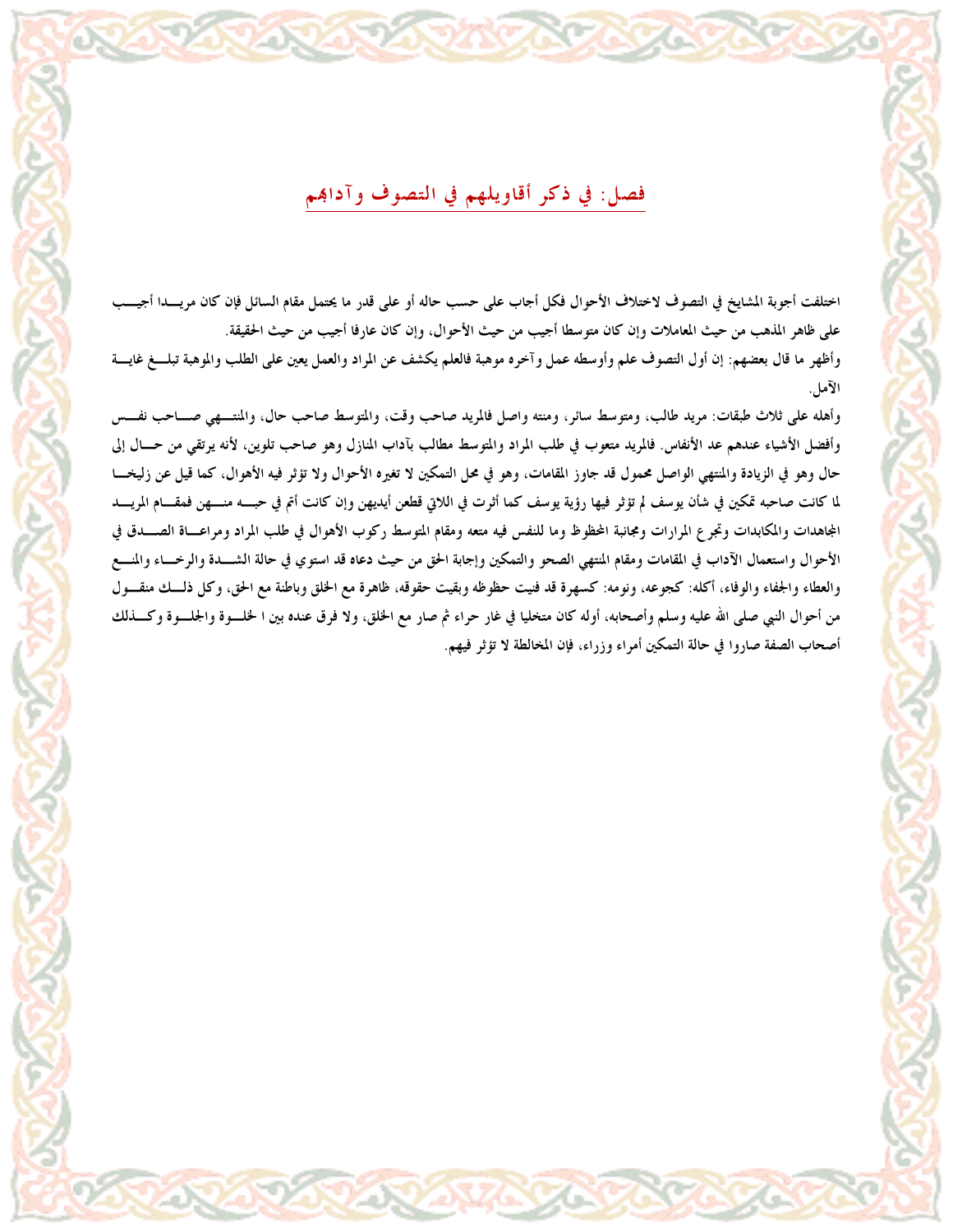#### فصل: في ذكر أحكام المذهب

ثم إن للمذهب ظاهرا وباطنا فظاهره استعمال الأدب مع الخلق، وباطنة منازلة الأحوال والمقامات مع الحق، ألا تري إلي رسول الله صلى الله عليـــه وسلم لما نظر إلى المصلى وهو يعبث في صلاته قال (لو خشع قلبه لخشعت جوارحه) الجامع الصغير .

ولما قال الجنيد لأبي حفص الحداد رحمهما الله: أدبت أصحابك آداب السلاطين.

قال: لا يا أبا القاسم، ولكن حسن الأدب في الظاهر عنوان حسن الأدب في الباطن وقال السري رحمه الله: حسن الأدب ترجمان العقل ومراعـــاة الأدب فيما بينهم مقدم على غيره، ألا تري كيف مدح الله تعالى أهله وشرف محلهم بقوله تعالى((إن الذين يغضون أصواقمم عند رسول الله أولئــــك الذين امتحن الله قلوهِم للتقوى لهم مغفرة وأجر عظيم)) اية3 من سورة الحجرات

وقال أبو عبد الله بن خفيف قال لي رويم يا بني اجعل علمك ملحا وأدبك دقيقا وقيل التصوف كله أدب لكل وقت أدب ولكل حال أدب ولكل مقام أدب فمن لزم الأدب بلغ مبلغ الرجال، ومن حرم الأدب فهو بعيد من حيث يظن القرب ومردود من حيث يرجو القبول وقيل:مسن حسرم الأدب حرم جميع الخيرات وقيل: من لم يتأدب للوقت مقت وقيل: أدب النفس أن تعرفها الخير وتحثها عليه وتعرفها الشر وتزجرها عنسه وقيسل: الأدب سند الفقراء وزين الأغنياء والناس في الأدب على ثلاث طبقات: أهل الدنيا، وأهل الدين، وأهل الخصوصية من أهل الدين، فأما أهل الدنيا فأكثر آداهِم فيها الفصاحة.

والبلاغة، وحفظ العلوم، وأخبار الملوك وأشعار العرب وأما أهل الدين فأكثر آدابهم مع العلوم رياضة النفوس وتأديب الجوارح وقمسذيب الطبساع وحفظ الحدود وترك الشهوات واجتناب الشبهات والمسارعة إلى الخيرات وأما أهل الخصوصية من أهل الدين فآداهم حفسظ القلسوب ومراعساة الأسرار واستواء السر والعلانية.

والمريدون يتفاضلون بالعمل والمتوسطون بالأدب والعارفون بالهمة وقيل الهمة ما يبعثك من نفسك على طلب المعالى وقيمة كل امرئ همته سئل أبو بكر الواسطى عن مالك بن دينار وداود الطائي ومحمد ابن واسع وأمثالهم من العباد فقال: القوم ما خرجوا من نفوسهم إلا إلى نفوســــهم تركـــوا النعيم الفاني للنعيم الباقي إلى خالق الفناء والبقاء.

وسئل الجنيد عن قوله تعالى (لا يسألون الناس إلحاقا) آية 273 من سورة البقرة. فقال: تمنعهم علو هممهم عن رفع حوائجهم إلا إلى مولاهم وقال الحصري في حكاية: أذا زفرت جهنم زفرة فالكل يقول نفسي نفسي الآجل والأدبى إلا محمدا صلى الله عليه وسلم يرجع إلى حد الشفاعة فيقول: أمتي أمتي.

فلا يبقى لأحد نفس بلا علة فتقول ربي ربي، ليعلم أن محل الحوادث لا يخلو من العلل.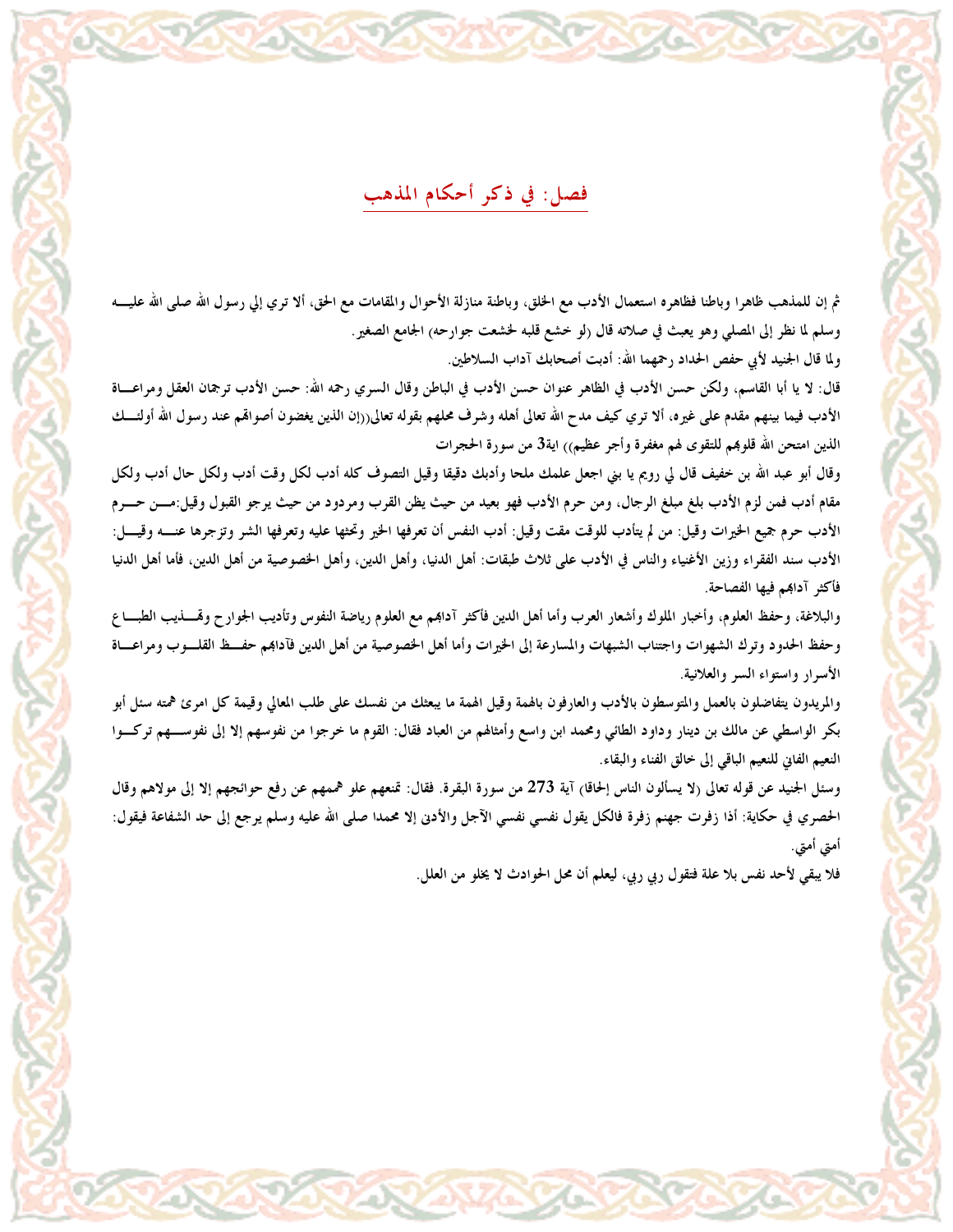سئلت عائشة رضي الله عنها عن خلق رسول الله صلى الله عليه وسلم قالت: كان خلقه القرآن (مسند الإمام احمد) قال الله تعالى (خذ العفو وأمر بالعرف وأعرض عن الجاهلين<sub>) (</sub>آية 199 من سورة الأعراف<sub>)</sub> وقال صلى الله عليه وسلم <sub>((</sub>ألا أخبركم بأحبكم إلى وأقربكم مـــني مجلســــا يــــوم القيامة ؟ قالوا: بلي قال أحاسنكم أخلاقا الموطنون أكنافا الذين يألفون ويؤلفون)) وقال صلى الله عليه وسلم ((سوء الخلـــق شـــؤم، وشــــراركم أسوؤكم أخلاقا)) (الجامع الصغير) وقال أبو بكر الكتاني التصوف خلق فمن زاد عليك في الحلق زاد عليك في التصوف.

ومن أخلاقهم: الحلم والتواضع والنصيحة، والشفقة والاحتمال، والموافقة، والإحسان، والمداراة، والإيثار، والخدمة، والألفة، والبشاشة، والكسرم، والفتوة، وبذل الجاه والمروءة، والمودة، والجود، والتودد، والعفو، والصفح والسخاء، والوفاء، والجاء، والتلطف، والبشر، والطلاقة.والسكينة والوقار، والدعاء، والثناء، وحسن الظن وتصغير النفس، وتوقير الأخوان، وتبجيل المشايخ، والترحم على الصغير والكبير، واستصـــغار مـــا منــــه واستعظام ما منه واستعظام ما إليه. وسئل سهل بن عبد الله عن حسن الخلق فقال: أدناه الاحتمال وترك المكافأة والرحمة للظالم والدعاء له. هذه أخلاق المتصوفين لا ما قاله وارتكبه المتشبهون، فإنهم سموا الطمع زيادة وسوء الأدب إخلاصا، والخروج عن الحق شطحا، والتلسذذ بالمسذموم طيبة، واتباع الهوى ابتلاء، والرجوع إلى الدنيا وصولا وسوء الخلق صولة والبخل نكادة وبذاءة اللسان ملامة وما كان هذا طريق القوم وحكى عن أبي يزيد البسطامي أنه قال لبعض أصحابه قم بنا إلى هذا الذي أشهر نفسه بالزهد. فقصداه فوجداه خارجا من داره إلى المسجد فنظــر أبو يزيد إليه وقد رمي نخامة إلى جانب القبلة فقال لصاحبه: هذا ليس بمأمون على أدب من آداب الشريعة فكيف يكون مأمونا على ما يدعيه مـــن مقامات الأولياء، فرجع ولم يسلم عليه.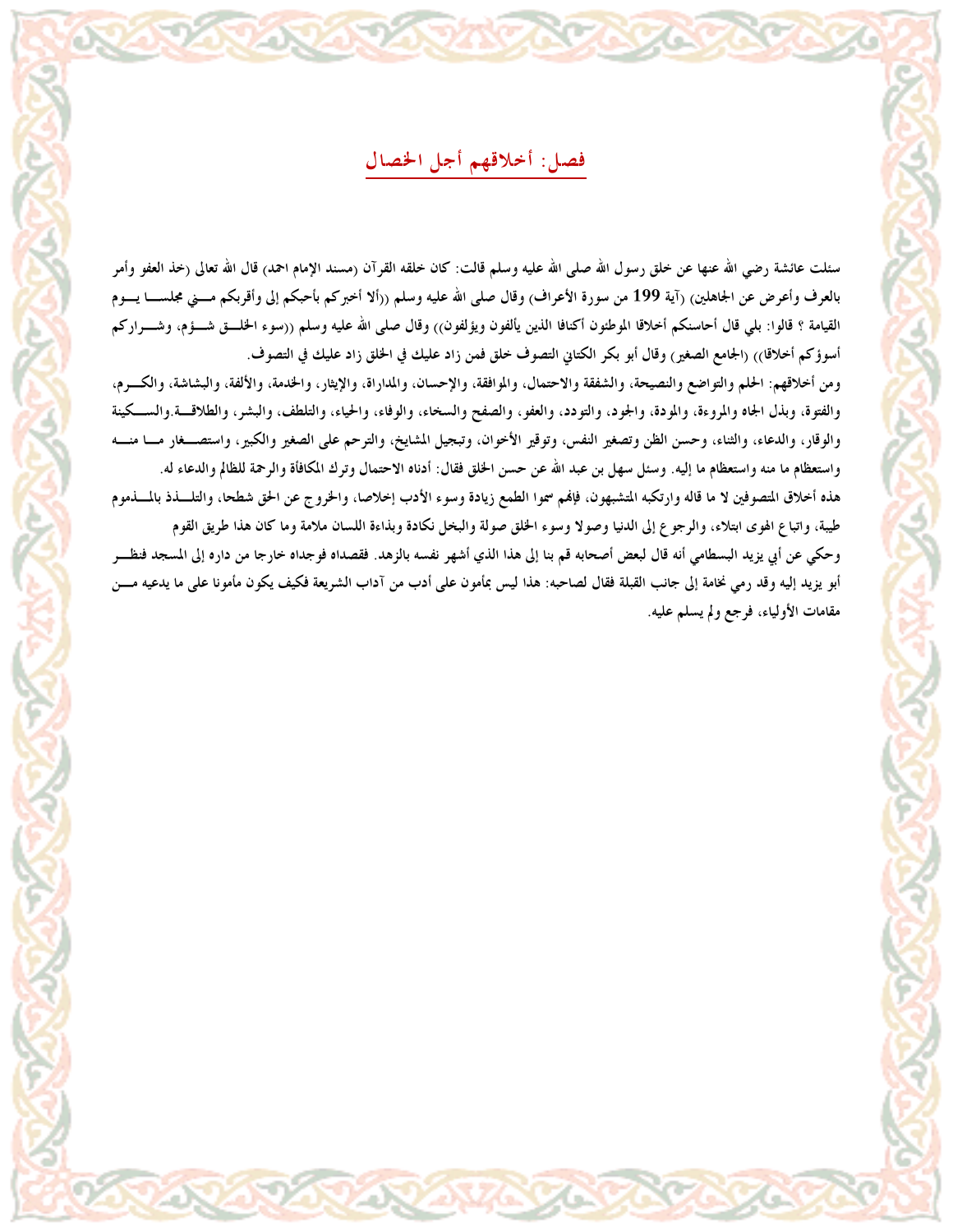فصل: مقام العبد بين يدي الله في عباداته

أما المقامات فإلها مقام العبد بين يدي الله في عباداته، قال الله تعالى (وما منا إلا له مقام معلوم)) (آية 164 من سورة الصافات) وأولها الانتباه: وهو خروج العبد من حد الغفلة، ثم التوبة: وهي الرجوع إلى الله تعالى من بعد الذهاب مع دوام الندامة وكثرة الاستغفار، ثم الإنابة: وهي الرجوع مـــن الغفلة إلى الذكر . وقيل: التوبة الرهبة، والإنابة: الرغبة، وقيل التوبة في الظاهر والإنابة في الباطن، ثم الورع: وهو ترك ما اشتبه عليـــه، ثم محاســـبة النفس: وهي تفقد زيادهًا من نقصالها وما لها وعليها، ثم الإرادة وهي استدامة الكد، وترك الراحة، ثم الزهد: وهو تـــرك الحـــلال مـــن الـــدنيا، والعزوف عنها وعن شهوالها، ثم الفقر: وهو عدم الامتلاك وتخليه القلب مما خلت عنه اليد، ثم الصدق: وهو استواء السر والإعلان، ثم التصـــــــــر: وهو حمل النفس على المكارة وتجرع المرارات. وهو آخر مقامات المريدين، ثم الصبر: وهو ترك الشكوى، ثم الرضا: وهـــو التلــــذذ بـــالبلوى، ثم الإخلاص: وهو إخراج الخلق من معاملة الحق، ثم التوكل على الله تعالي: وهو الاعتماد عليه بإزالة الطمع عما سواه.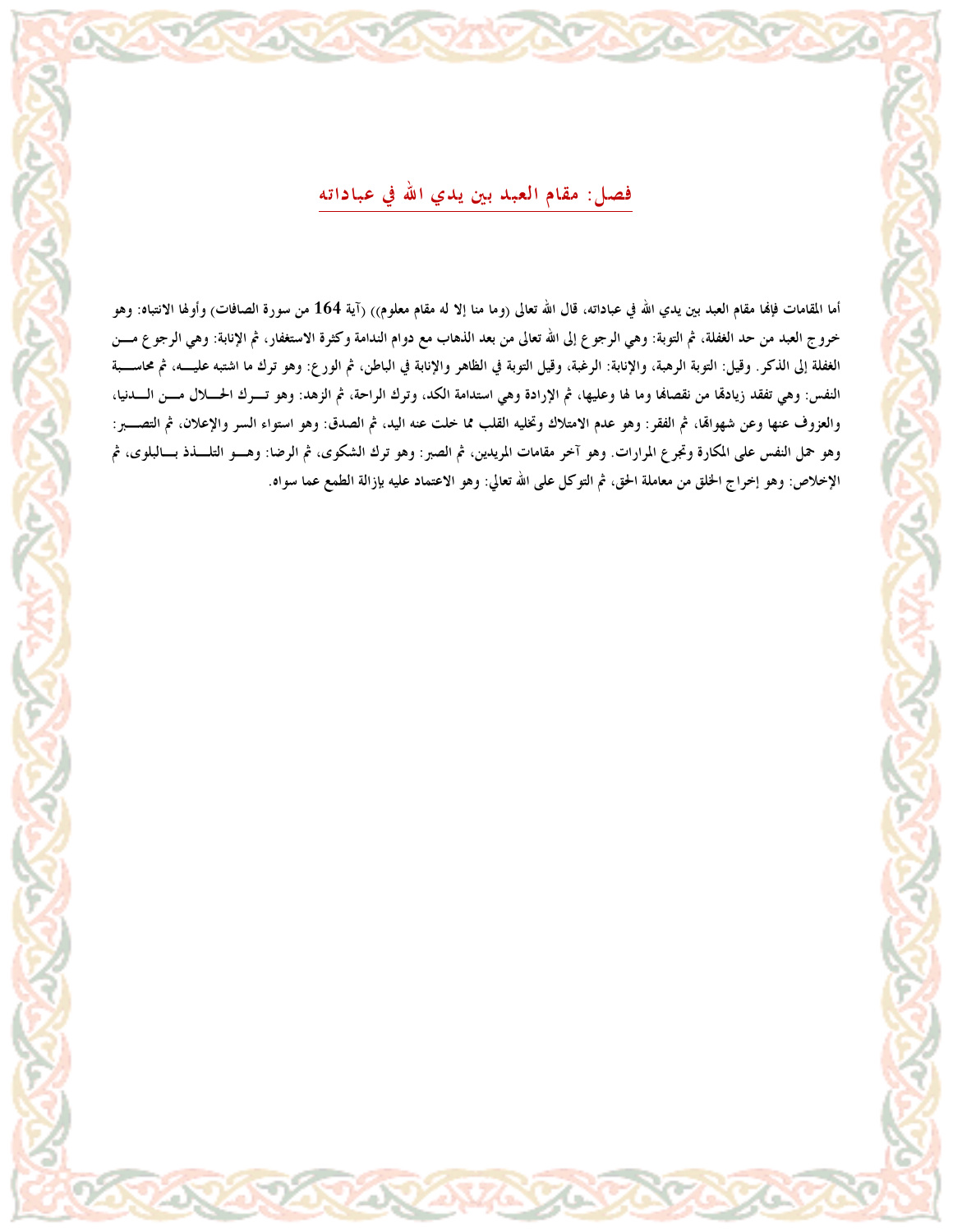#### فصل: الأحوال معاملات القلوب

وأما الأحوال فإنها معاملات القلوب وهي ما يحل بما من صفاء الأذكار قال الجنيد: الحال نازلة تنزل بالقلب ولا تدوم، فمن ذلك المراقبــــة: وهــــي النظر بصفاء اليقين إلى المغيبات ثم القرب: وهو جمع الهمم بين يدي الله تعالى بالغيبة عما سواه، ثم المحبة: وهي موافقة المحبوب في محبوبة ومكروهه ثم الرجاء وهو تصديق الحق فيما وعد، ثم الخوف: وهو مطالعة القلوب بسطوات الله تعالى ونقماته، ثم الحياء: وهو حفظ القلــب عـــن الانبســــاط، وذلك لآن القرب يقتضي هذه الأحوال فمنهم من ينظر في حال قربة إلى عظمة الله تعالى وهيبته فيغلب عليه الخوف والحياء، ومنهم من ينظـــر إلى لطف الله تعالى وقديم إحسانه فيغلب على قلبه المجة والرجاء ثم الشوق وهو هيمان القلب عند ذكر المحبوب ثم الأنس: وهو السكون إلى الله تعــالى والاستعانة به في جميع الأمور ثم الطمأنينة: وهي السكون تحت مجاري الأقدار، ثم المشاهدة وهي فصل بين رؤية اليقين ورؤية العيان، لقوله صلى الله عليه وسلم ((اعبد الله كأنك تراه، فإن لم تكن تراه فإنه يراك)) وهو آخر الأحوال ثم تكون فواتح ولوائح ومنائح تجفو العبادة عنسها قسال تعسالى ((وأن تعدوا نعمت الله لا تحصوها))(اية34 من سورة إبراهيم).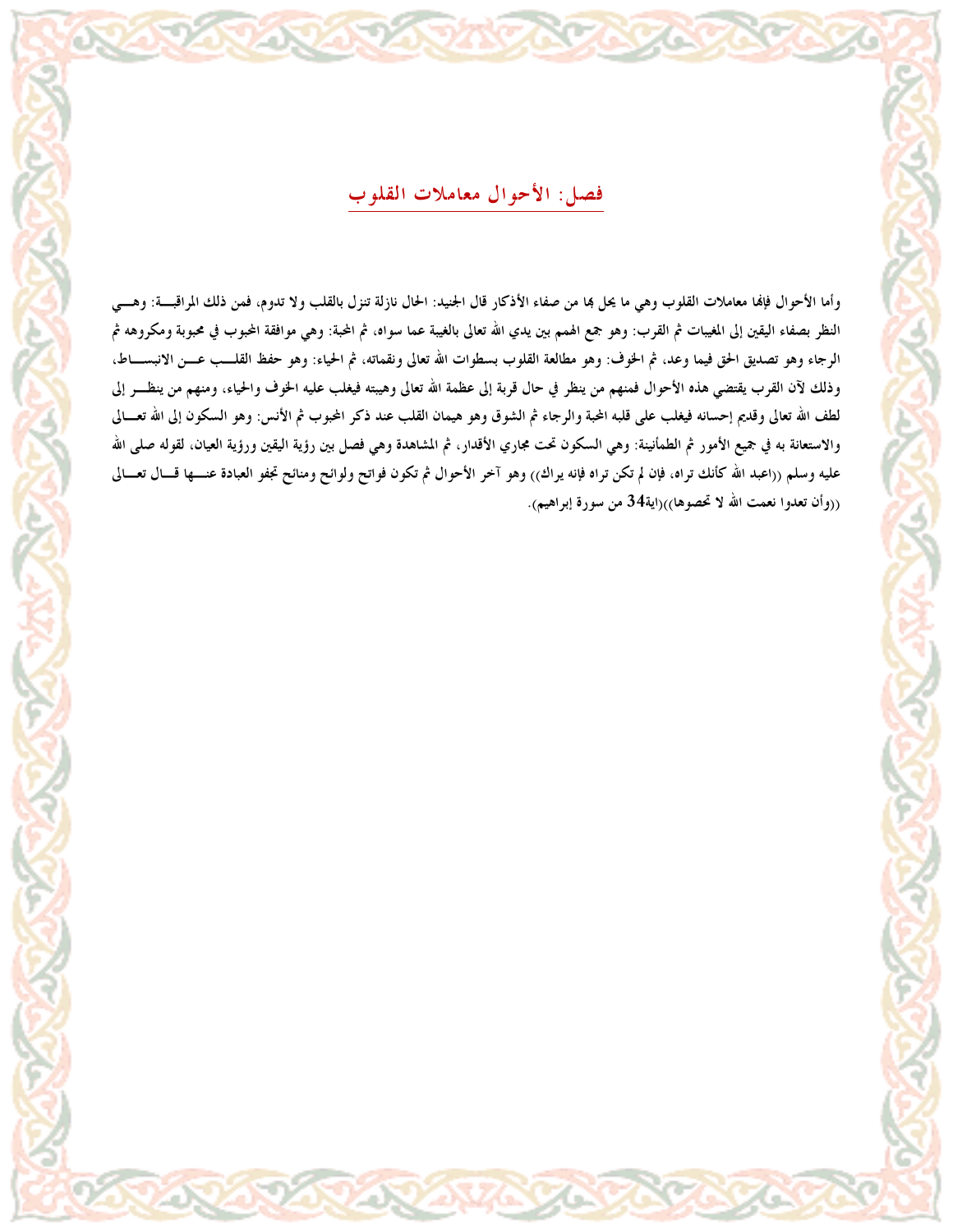#### فصل: في ذكر اختلاف المسالك والمقصود واحد

#### والمقاصد مختلفة لاختلاف حال القاصدين ومقامات السالكين

فمنهم من سلك طريق العبادة ولا زم الماء والمحراب، واشتغل بكثرة الذكر والنوافل وواظب على الأوراد، وهي أسلم الطرق قال تعسالي (أولئسك الذين هداهم الله وأولئك هم أولو الألباب) (آية 18 من سورة الزمر)

ومنهم من سلك طريق الرياضات والمكابدات وقهر النفس في المخالفات وهي أفضل الطرق قال تعالى: (أولئك يؤتون أجرهم مرتين بمسا صـــبروا) رآية 54 من سورة القصص)

ومنهم من سلك طريق الخلوة والعزلة طلبا للسلامة من المخالطة وهي أصح الطرق (فأولئك ما عليهم من سبيل) (آية 41 من سورة الشوري) ومن سلك طريق السياحة والأسفار والاغتراب عن البلدان وحمول الذكر وهي أوضح الطرق قال تعالى: (أولئك الذين نتقبل عنهم أحســـن مـــا عملوا ونتجاوز عن سيئاقم) (آية 16 من سورة الأحقاف)

ومنهم من سلك طريق الخدمة وبذل الجاه للإخوان وإدخال السرور عليهم وهي أشرف الطرق قال تعالى: (أولئك يجزون الغرفة بما صبروا) (آيسة 75 من سورة الفرقان).

ومنهم من سلك طريق المجاهدات وركوب الأهوال ومباشرة الأحوال.

ومنهم من سلك طريق إسقاط الجاه عند الخلق وقلة الالتفات إليهم وترك الاشتغال بخيرهم وشرهم

ومنهم من سلك طريق العجز والانكسار كما قال الله تعالى (وآخرون اعترفوا بذنوبمم خلطوا عملا صالحا وأخر سيئا عسى الله أن يتـــوب عليــــه) رآية 102 من سورة التوبة)

ومنهم من سلك طريق التعلم والمساءلة ومجالسة العلماء وسماع الأخبار وحفظ العلوم وكل طريق يحتاج فيه إلى موفق ودليل يأخذ به فيه ليسلم من الحيرة والفتنة قيل لبعضهم إن فلانا قد رجع فقال أراه رجع إلا لوحشة الطريق من قلة سالكيها.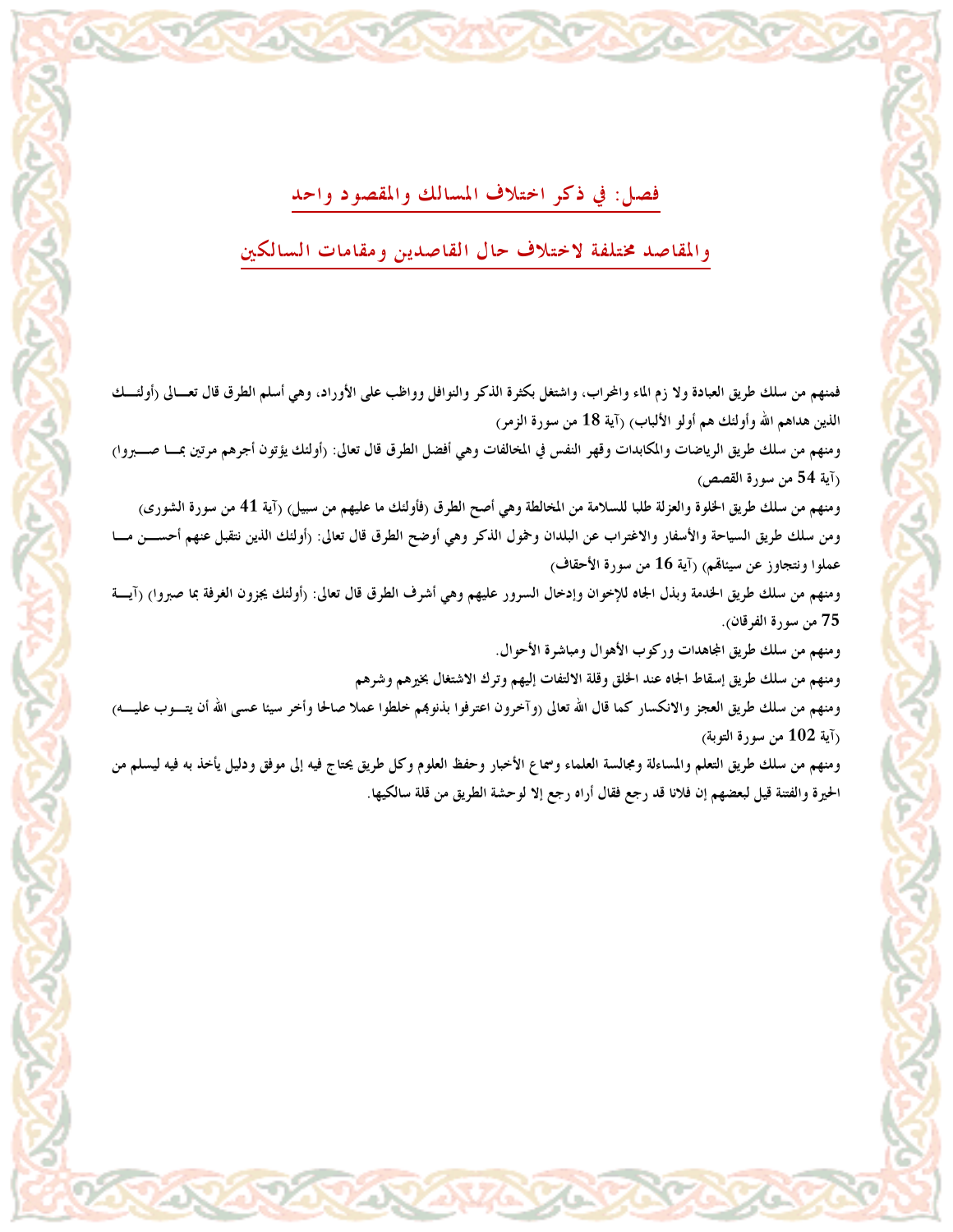# فصل: في ذكر قولهم في فضل العلم

قال الله ((شهد الله أنه لا إله إلا هو والملائكة وأولو العلم قائما بالقسط)) (آية 18 من سورة آل عمران) بدأ بنفسه وثنى بملائكة وثلـــث بأهــــل العلم وقال رسول الله صلى الله عليه وسلم: ((العلماء ورثة الأنبياء)) (صحيح البخاري) وقال عليه السلام: ((فضل العالم على العابـــد كفضــــلي على أدناكم رجلا)). وقيل: العلم روح والعمل جسد. وقيل: العلم أصل والعمل فرع. وقيل: العلم حاكم والعمل محكوم عليــه. وقــد فضـــل الجمهور من مشايخنا العلم على المعرفة وعلى العقل لأن الله تعالى يوصف بالعلم ولأن العلم حاكم على العقل ولا حكم للعقل على العلم. وقيــــل: لا ينفع العلم إلا بالعقل وكذلك العقل لا ينفع إلا بالعلم. وقيل لبعض الحكماء: متى يكون الآداب أضــــر ؟ قـــال: إذا كـــان العقــــل أنقـــص. وقيل:الآداب صورة عقلك فحسن عقلك كيف شئت. ومن فضل العلم أن الهدهد مع قلة خطره أجاب سليمان صلى الله عليه وسلم مـــع علـــو مرتبه بصولة العلم وقوته في قوله: ((أحطت بما لم تحط به)) مع قلة الاكتراث بتهديده ووعيده.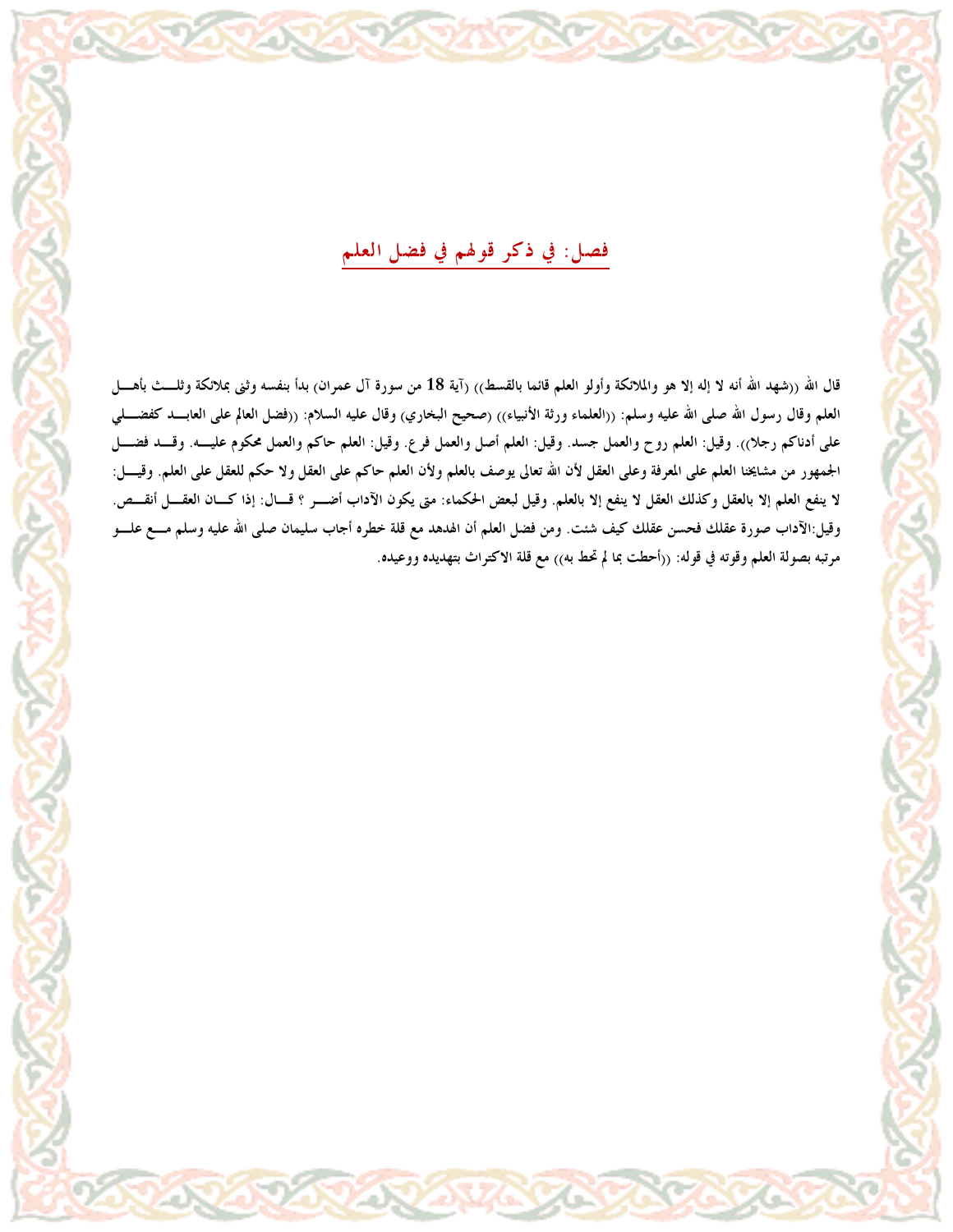# فصل: في ذكر آداهِم في محاورالهم

وهو أن يقصد بكلامه النصح والإرشاد وطلب النجاة وما يعود نفعه على الكل ولا يكلم الناس إلا على قدر عقولهم قال السنبي صسلى الله عليسه وسلم ((أمرنا معاشر الأنبياء أن نكلم الناس على قدر عقولهم)) ولا يتكلم في مسألة لا يسأل عنها وإذا سئل عنها أجاب على قدر الســـائل. قيـــل حكي عن الجنيد رحمه الله أنه قيل له: يسألك السائل عن مسألة فتجيبه ثم يسألك أخر عن تلك المسألة فتجيبه بجواب أخر ؟ فقـــال: علــــى قــــدر السائل يكون الجواب. وإذا سأل لا يسأل إلا عن مقامه. ولا يتكلم فيما لا يبلغه استعماله وقد قيل: يجوز ذلك قال رســـول الله صــــلى الله عليــــه وسلم ((رب حامل فقه إلى من هو أفقه منه)) (ابن ماجه في سننه) ولا يبذل العلم إلا لأهله وقيل ابذل العلم لأهله ولغير أهله فالعلم أمنع جانباً من أن يصل إلى غير أهله ولا يتكلم بين يدي من هو أعلم منه سئل ابن المبارك مسألة بحضرة سفيان الثوري فقال: أنا أتكلم عند الأســــتاذين. وقـــال بعضهم: لا يحسن هذا العلم إلا لمن عن وجده وينطق عن فعله. وقيل: من لم ينتفع بسكوته لم ينتفع بكلمه. ومن الآداب ألا يتكلم في العلــــم قبــــل أوانه فيتولد عنه أفات تقطعه عن الفوائد ويحذر أن يطلب الجاه والمنزلة عند الناس والحكام الدنيا فيكون ممن لا ينفعه الله تعالى بعلمه. وقد اســـتعاذ النبي صلى الله عليه وسلم من علم لا ينفع وقال صلى الله عليه وسلم ((من طلب العلم ليمارى به العلماء أو يجارى به السفهاء أو ليصــــرف بــــه وجوه الناس إليه فليتبوأ مقعده من النار (الجامع الصغير) ويجتهد في استعمال ما سمعه ويعلمه. فقد قيل: كل من سمع شيئاً من علوم القوم فعمل بـــه صار ذلك حكمة في قلبه وينتفع به السامعون له وكل من سمع ولم يعلم به كان ذلك حكاية يحفظها أياما ثم ينساها وقيل: الكلام إذا خـــرج مــــن القلب وقع على القلب وإذا خرج من اللسان لم يجاوز الأذنين. حكي الشبلي أن رويما قال للجنيد رحمهما الله: كم تنادى على الله بين يدي العامـــة ؟ فقال: أنا أنادي على العامة بين يدي الله تعالى فقال: قوم أفنوا أسرارهم بالحظوظ وأبصارهم باللحظ أبي لهم إلى ذكر الله سبيل. وقيل للنوري: لم لا تتكلم على إخوانك ؟ فقال: لأفمم في سفر الوحشة. وقد حكى الشبلي أنه قال في مجلس الجنيد: الله. فقال: إن كنت حاضراً فهو ترك الحرمــــة وأن كنت غائباً فالغيبة حرام. وسأل أبو بكر الشبلي الجنيد مسألة فقال له: بينك وبين أكابر الناس عشرة ألاف مقام أولها محو ما بدأت به.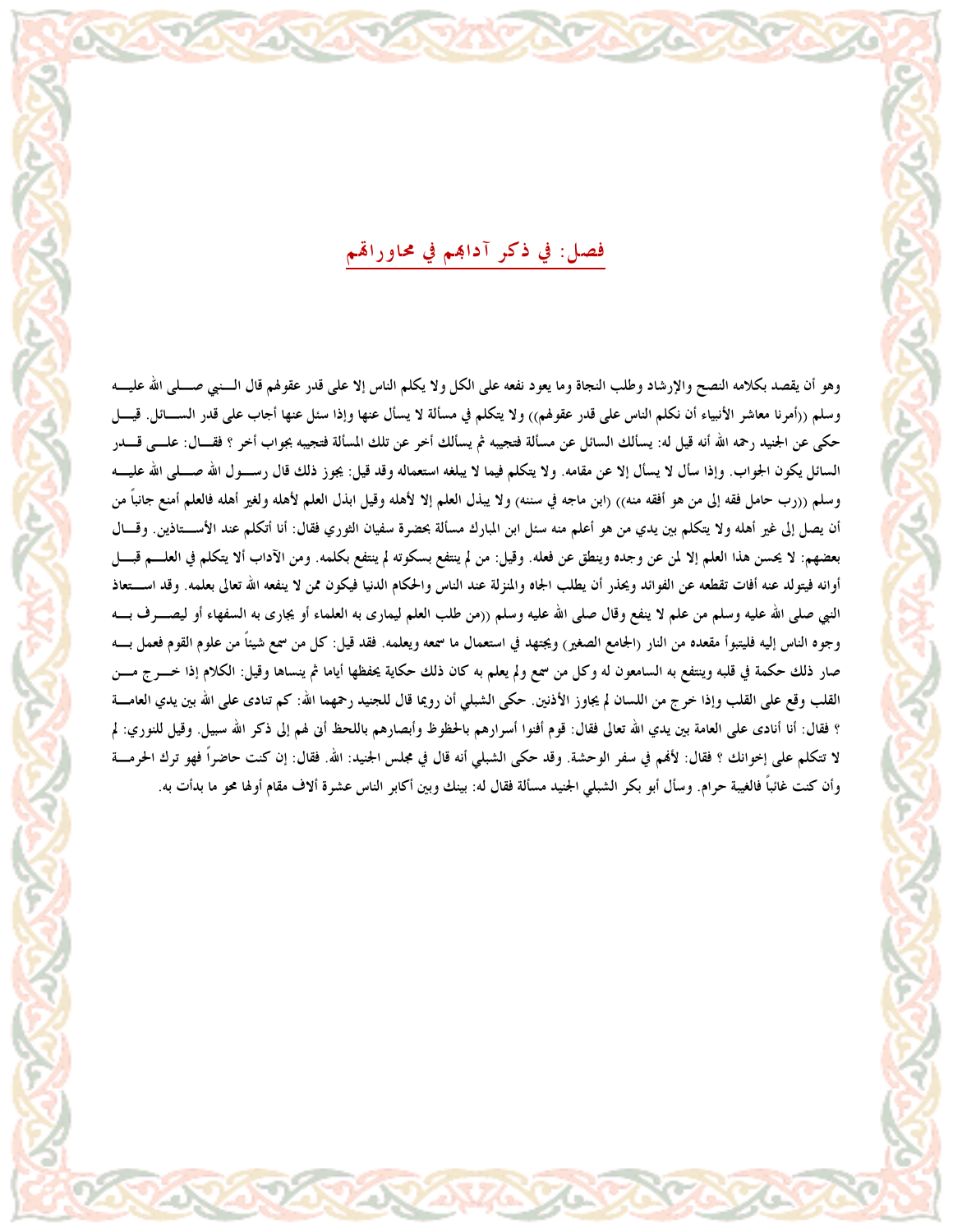#### فصل: في ذكر آداهِم في حال البداية

أول ما يلزم المريد – بعد الانتباه من غفلته – أن يقصد إلى شيخ من أهل زمانه مؤتمن على دينه معروف بالنصح والأمانة، عارف بالطريق فيســــلم نفسه لخدمته، ويعتقد ترك مخالفته، ويكون الصدق حالته. ثم يلزم الشيخ أن يعرفه كيفية الرجوع إلى سيده ويدله على الطريـــق ويســــهل عليــــه سلوكها ويعلمه شرائع إسلام مما له وعليه وأولي الأشياء به تصفية المطعم والمشرب والملبس لأنه بذلك يجد الزيادة في حالة. قال رسول الله صــــلى الله عليه وسلم ((طلب الحلال فريضة بعد الفريضة)) وقال بعضهم: طلب الحلال فريضة على كل، وترك الحلال فريضة على هذه الطائفة إلا على حد الضرورة ثم قضاء ما ضيع من الفرائض ثم رد المظالم على أهلها، لقول النبي صلى الله عليه وسلم ((رد دانق من حرام يعدل عنـــد الله ســـبعين حجة)) وما كان عليه من ضرب وجرح وقطع فالقصاص، وما كان من غيبة وغيمة أو شتيمة فالاستحلال والاستغفار لصاحبها ثم معرفسة السنفس وتأديبها بالرياضات، ولها صفتان: الهماك في الشهوات وامتناع من الطاعات فيروضها بالمجاهدات: وهي فطم النفس عن مألوفاقما، وحملـــها علــــي خلاف أهويتها، ومنعها من الشهوات ويأخذها بالمكابدات وتجرع المرارت، بكثرة الأوراد، واستدامة الصوم والنوافل من الصلوات، مع الندم على المخالفات ونقلها عن قبيح العادات ويجتهد أن يتعوض عن النوم سهرا، وعن الشبع جوعا وعن الرفاهية بؤسا فيكون حينئذ مـــن جملـــة التــــائبين المختصين بمحبة الله تعالى قال الله تعالى (إن الله يحب التوابين)) (آية 222 من سورة البقرة) وقال النبي صلى الله عليه وسلم ((التائب حبيـــب الله)) (الجامع الصغير) ويكون من الذين يبدل الله سيئاقم حسنات روي أبو هريرة عن النبي صلى الله عليه وسلم أنه قال ((ليتمنى أقوام أفمم أكثروا مـــن السيئات قيل من هم يا رسول الله ؟ قال: الذين يبدل الله سيئامهم حسنات) (رواه البخاري ومسلم) ويكون من جملة المختصين بدعوة حملة العــــرش لقوله تعالى: (فاغفر للذين تابوا واتبعوا سبيلك)) إلى قوله ((وذلك هو الفوز العظيم)) (آية 7.8.9 من سورة غافر) فلقد عظم أقدارهم إذ جعـــل العرش داعين لهم، لمثل هذا فليعمل العاملون وفي ذلك فليتنافس المتنافسون.

والتوبة فرض على جميع المؤمنين لقولة تعالى (وتوبوا إلى الله جميعا أيها المؤمنون) (آية 31 من سورة النور) وقوله عز وجل (ومن لم يتب فأولئك هم الظالمون) (آية 11 من سورة الحجرات) قال بعض المشايخ غفلتك عن التوبة لذنب ارتكبته اشد من ارتكابه ومن اخترمته المنية قبل التوبة فسأمره إلى الله تعالى قال تعالى (وإن ربك لذو مغفرة للناس على ظلمهم) (آية 6 من سورة الرعد) الآية ووقتها باق ما لم تبلغ الروح الحلقوم، أو يأتي غلق باب التوبة فحينئذ لا ينفع نفسا إيمامًا لم تكن آمنت من قبل أو كسبت في إيمامًا خيرا ثم يلازم الورع في جميع أحواله، ويعلم أن الله تعـــالي محاســــبه على الاستقصاء. قال الله تعالي: ((وإن كان مثقال حبة من خردل أتينا بما وكفي بنا حاسبين)) (آية 47 من سورة الأنبياء) فإذا صح له مقام التوبة والروع وشرع في مقام الزهد فقد آن له لبس المرقعة إن رغب فيها فيراع ما يلزمه في لبسها لئلا يصير هجينا أو يخرج مبهرجا، وقد وهت هـــذه القاعدة وارتفع التمييز وانحل النظام ووقع الرضا من جنبة الأتباع للآرقاق، ومن جنبة المتبوعين بالأتباع ومن ذلك ينتشر الفساد ويظهـــر العنـــاد فملبس المرقعة يجب أن يكون قد أدب نفسه بالآداب، وراضها بالمجاهدات والمكابدات وتحمل المشاق وتجرع المرارات ويكون قد جساوز المقامسات وتأدب بالمشايخ الذين يصلحون للاقتداء وصحب رجال الصدق وعرف أحكام الدين وحدوده وأصول المذهب وفروعه ومن لم يكن هذه الصسفة فحرام عليه التصدي للمشيخة والإرادة وقيل: من لم يتأدب برؤية عيوب أفعاله ورعونات نفسه والعمل في إزالتها بجهده لم يجز الاقتداء به، ثم يأخذ نفسه بالمجاهدات ويتفقد زيادقا من نقصافا وما لها وعليها ويعرض حاله على شيخه فيما يعرض له وعليه يفي كل وقت فقد قيل: ليس بلبيب مـــن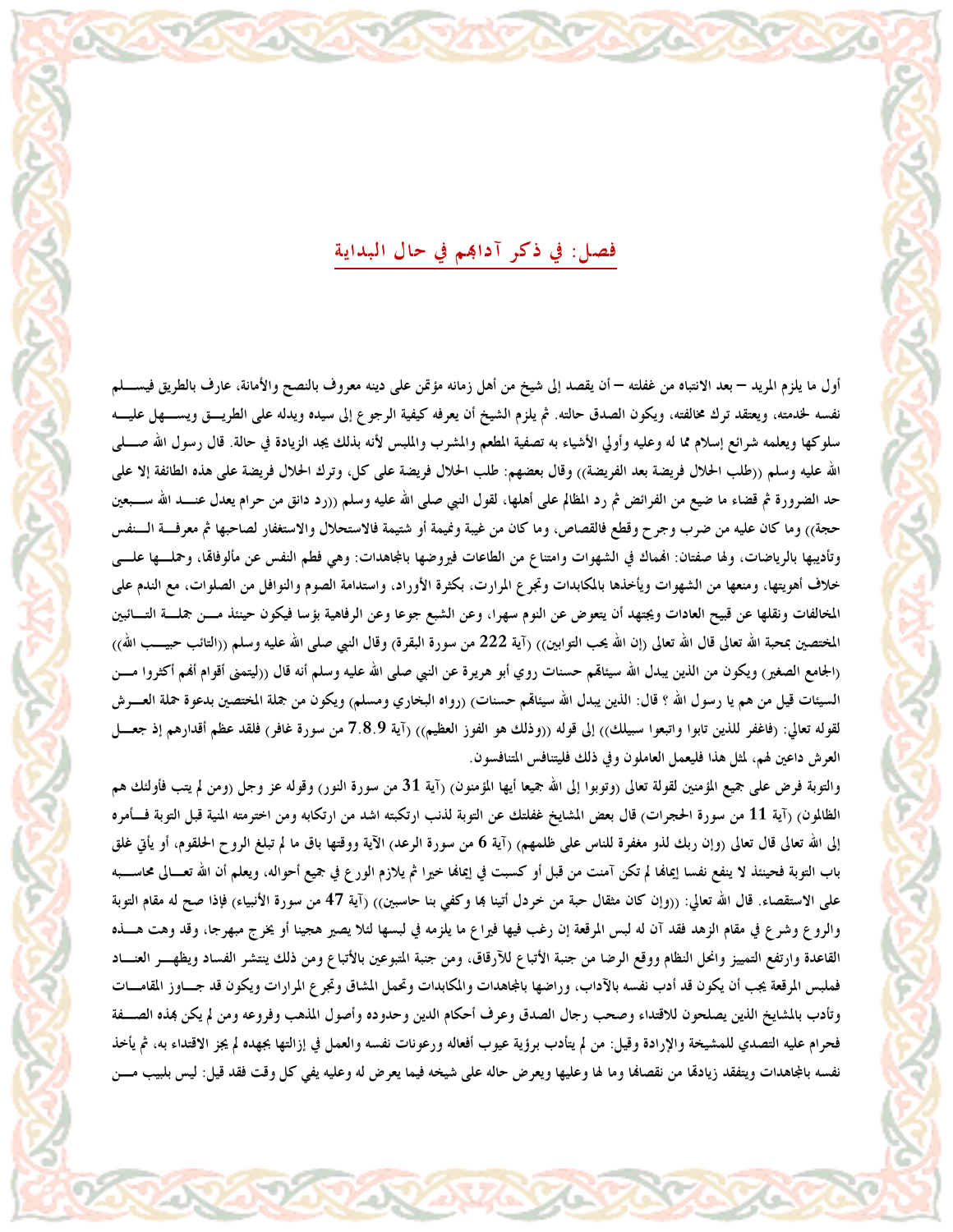لم يصف ما به إلى الطبيب حكي عن الشيخ أبي محمد بن سلمه رحمه الله قال: كل مريد لا يصح له في اليوم والليلة كذا مسألة فإنسه مـــا ســــلك الطريق، وحكى أن جماعه من المريدين حضروا عند الشبلي فوجدهم في غفلة لا يذكرون مسألة فأنشد:

كفي حزنا بالواله الصب أن يرى \_ منازل من يهوي معطلة قفرا

ثم يطالب نفسه بمنازل المقامات على ترتيبها ولا ينتقل من مقام إلا بعد تصحيح آدابه ولا يشتغل بالزهد إلا بعد الفراغ من الورع وما أشبة ذلــك إلى أن تصير المعاملات إلى القلوب.

وقال بعضهم: العمل بحركات القلوب أشرف من العمل بحركات الجوارح. وقال النبي صلى الله عليه وسلم ((لو وزن إيمان أبي بكر بإيمـــان أهــــل الأرض لرجح بمم)) (كنز العمال للمتقى الهندي) وقال صلى الله عليه وسلم ((ما فاق أبو بكر بكثرة الصلاة والصيام ولكن بشيء وقر في قلب)) ولهذا ظهر من حاله بعد وفاة رسول الله صلى الله عليه وسلم ما لم يظهر من حال غيره حين صعد المنبر فحمد الله وأثني عليه، ثم قال: مـــن كـــان منكم يعبد محمدا فإن محمدا قد مات ومن كان يعبد رب محمد فإن رب محمد حي لا يموت. وقاتل أهل الردة حتى حفظ الإســـلام، وقـــال بعـــض المشايخ: أذا صارت المعاملات إلى القلوب استراحت الجوارح. فحينئذ يشتغل بعمارة الباطن ومباشرة الأحوال ومراعاة الأسرار وعـــد الأنفـــس، كما قيل عبادة الفقير نفي الخواطر.

وليحذر كل الحذر أن يفسد بدايته بقول المثنين ومدح المادحين بل يرجع إلى ما يعرف من نفسه، كما قيل: ليس سماع الألفاظ كمشاهدة الألحساظ ويعود نفسه صيام النهار وقيا الليل وخدمة الأخوان. قال الجنيد رحمة الله: كل مريد لا يعود نفسه صيام النهار وقيام الليل فكأنه تمني ما لا يصــــلح له ثم يراعي أن ينفق أوقاته في شرب من الخير، فإن الوقت إذا فات لا يدرك قال النبي صلى الله عليه وسلم ((لا ينبغي للعاقل أن يكون شاخصا إلا في ثلاث: مرمة لمعاش، أو تزود لمعاد، أو لذة في غير محرم)) وقال على رضي الله عنه ينبغي للمؤمن أن يكون له أربع ساعات من النــــهار: ســــاعة يناجي فيها ربه، وساعة يحاسب فيها نفسه، وساعة يأتي فيها العلماء الذين يبصرونه بأمر الله وينصحونه، وساعة يخلي بين نفسه ولذاقا فيمــــا يحـــل ويجمل.

قال الجريري: دخلت على الجنيد وهو مهتم فقلت له: مالك ؟ قال: فاتني شيء من وردي فقلت له: أعده قال كيف وهي أوقات معدودة: وقـــال بعضهم من سبق بخطوة لا يدرك إذا كان صادقا والمريد يجب ألا يخلو ظاهره من الأوراد وباطنة من الإرادات إلى أن ترد عليه الـــواردات فحينئـــذ يكون من الواردات لا مع الأوراد ولا مع الإرادات ورأى بعض المشايخ سبحه في يد مريد فقال: ما تعمل بما ؟ قال أعد التسبيحات. فقال: عليك بعد السيئات لا بعد التسبيحات وينبغي أن يغتنم خدمة الإخوان ويقدمها على النوافل فقد روي عن عائشة رضي الله عنها أفما قالـــت: مــــا رئـــى رسول الله صلى الله عليه وسلم فارغا في أهله، إما أن يخصف نعلا لمسكين أو يخيط ثوبا لأرملة. حكي عن أبي عمرو الزجاجي أنه قال: أقمت عنـــــد الجنيد مدة مديدة فما رآني قط إلا وأنا مشتغل بنوع من العبادة فما كلمني حتى كان يوما من الأيام خلا للوضع من ا لجماعة فقمت ونزعت ثيسابي وكنست الموضع ونظفته ورششته وغسلت موضع الطهارة فرجع الشيخ ورأى على أثر الغبار فدعاني ورحب بي ودعا لي وقال: أحسنت هكسذا عليك بها عليك بها ثلاثا.

ويكره للمريد مفارقة أستاذه قبل انفتاح عين قلبه، عليه أن يصبر تحت أمره ونميه في خدمته قال بعض المشايخ: من لم يتأدب بأوامر الشيوخ وتأدبمم فلا يتأدب بكتاب ولا سنة وقيل: علامة المريد السمع والطاعة للدليل وترك التبصر عند الطبيب. وقال بعض المشايخ: أذا رأيت المريد قائمــا مـــع الشهوات طالبا لحظوظ النفس فاعلم أنه كذاب وإذا رأيت المتوسط غافلا عن حفظ قلبه ومراعاة أحواله فأعلم أنه كذاب وإذا رأيت من يشير إلى معرفة وميز بين المدح والذم والقبول والردة فاعلم أنه كذاب وقال الجنيد لولا العلامات لادعى كل إنســـان ســـلوك الطريقـــة قـــال الله تعـــالى ((فلعرفتهم بسيماهم ولتعرفنهم في لحن القول)) (آية 30 من سورة محمد) ويجب أن يعلم انه لا يصح له حال ولا مقام ولا عبادة إلا بسالإخلاص وهو تصفيتها عن رؤية الحلق فقد روي عن ا لنبي صلى الله عليه وسلم أنه قال ((يقول الله تعالى: أنا أغنى الشركاء عن الشرك فمن عمل لي عمــــلا أشرك فيه معي غيري فأنا بريء منه ومن عمله)) وقال بعضهم كل حق شارك الباطل فقد خرج من قسمة الحق إلى قسمة الباطل فإن الحق غيسور . ولا بأس بما يظهر من أحواله وعابداته من غير قصد له في إظهاره ولا يصح له الإخلاص إلا بمعرفة مقادير الخلق وضعفهم وقلة نفعهم وضرهم كما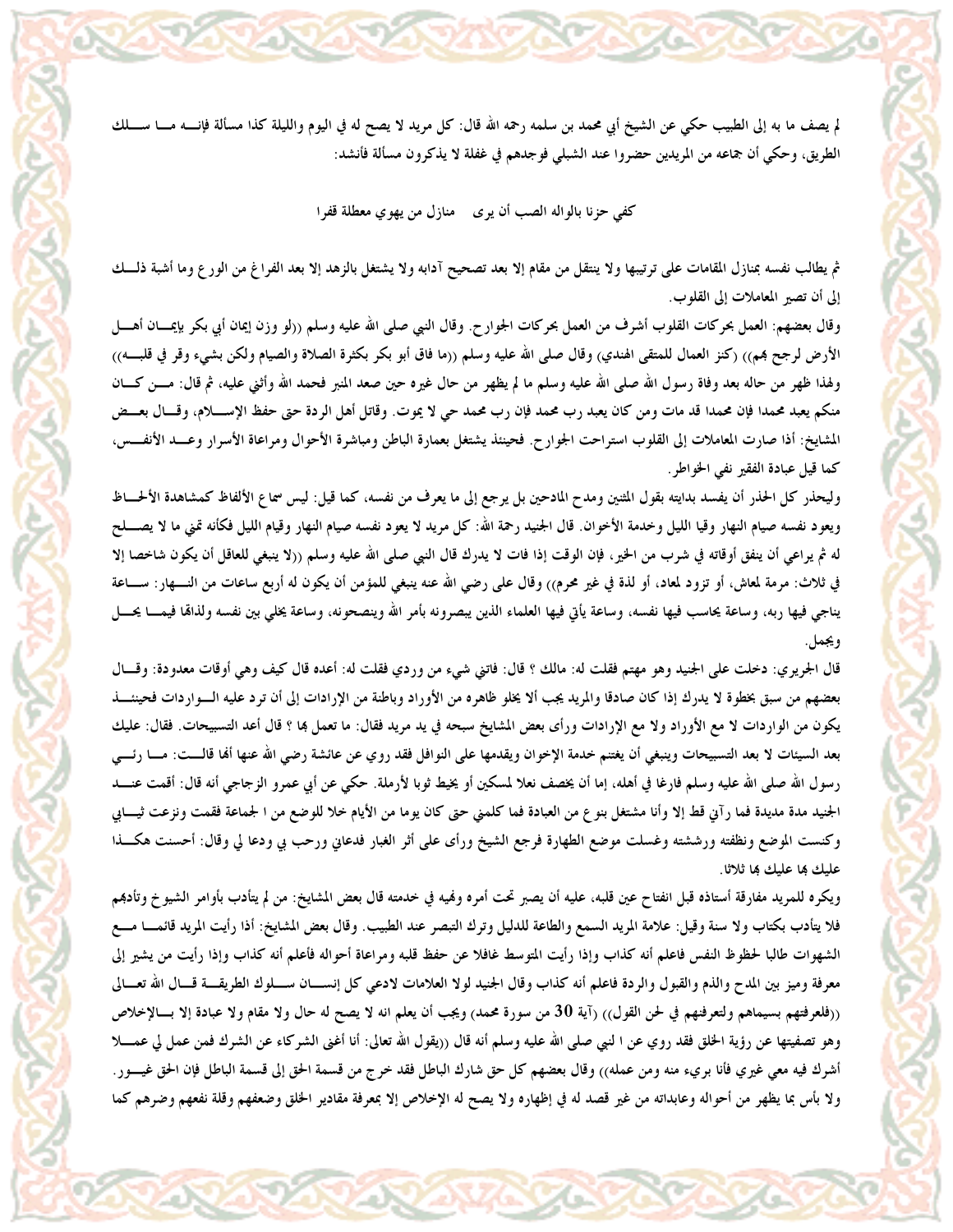وصفة الخليل عليه السلام في قوله تعالى (لم تعبد ما لا يسمع ولا يبصر ولا يغني عنك شيئا) (آية 42 من سورة مريم) وقال النبي صــــلى الله عليــــه وسلم ((لا يجد أحدكم حلاوة الإيمان حتى يعلم أن ما أصابه لم يكن ليخطئه وما أخطاة لم يكن ليصيبه) وقال النبي صلى الله عليه وسلم ((إن مـــن ضعف اليقين أن ترضي الناس بسخط الله تعالى وأن تحمدهم على رزق الله تعالى وأن تذمهم على ما لم يؤتك الله، إن رزق الله لا يجره إليك حــــرص حريص ولا يدفعه عنك كراهة كاره)) قال الله تعالي) (وإن يمسسك الله بضر فلا كاشف له إلا هو وإن يردك بخير فلا راد لفضله).(آية 107 مـــن

سورة يونس).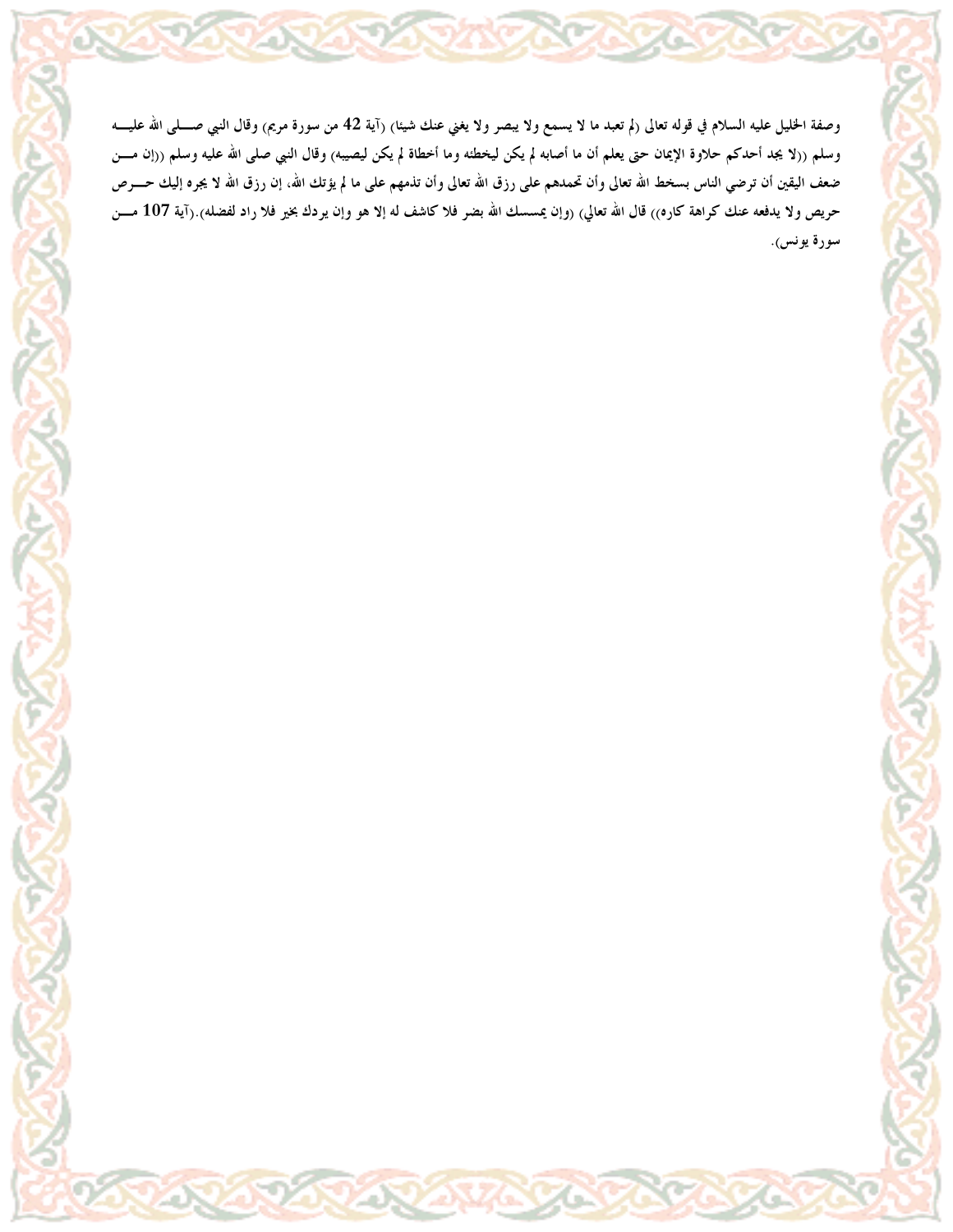فصل: الاجتهاد في معرفة النفس وأخلاقها

ويجتهد في مراعاة نفسه ومعرفة أخلاقها، فإنما الأمارة بالسوء ولا يغفل عنها وأن تناهى في المعرفة فإن النبي صلى الله عليه وسلم كان مراعيـــا لهـــا ومستعيذا بالله من شرها وكان على بن أبي طالب رضي الله عنه يقول: ما أنا ونفسي إلا كراعي غنم كلما ضمها من جانب انتشرت مـــن جانـــب انتشرت من جانب وقال أبو بكر الوراق النفس مرائية على جميع الأحوال منافقة في أكثر الأحوال مشركة في بعض الأحـــوال وقـــال الواســـطي النفس صنم والنظر إليها شرك والنظر فيها عباده وقيل: مثلها في إبداء الحسن وإخفاء القبيح مثل الجمرة لونما حسن وإنما لتحـــرق وإن عوقبـــت تشوقت للتوبة وتمنت الأوبة وإن عوفيت ركبت هواها وأعرضت قال الله تعالى (وإذا أنعمنا على الإنسان أعرض ونأى بجانبه وإذا مسه الشر فسذو دعاء عريض) (آية 51 من سورة فصلت) وقيل: مثل النفس مثل ماء واقف صاف إن حركته تبين ما تحته من الحمأة والنتن. ويعلم أفما طلبـــت أن تكون لله ضدا في دعواها في مطالبتها وذلك أن الله تعالى طالب عباده بالثناء عليه والمدح له فطلبت النفس ذلك وطالب الله العباد ألا يخالفوا أمــــره وفميه وطلبت النفس ذلك وطالبهم أن يكون هو المرغوب إليه والمرهوب منه وطلبت النفس ذلك وقيل: النفس لطيفة مودوعة في هذا القالب وهي محل الأخلاق المحودة، كما أن البصر محل الرؤية والأذن محل السمع والأنف محل الشم وقيل: الروح معدن الخير والنفس معدن الشـــر والعقـــل جيش الروح والهوى جيش النفس والتوفيق من الله مدد الروح والخذلان مدد النفس والقلب في أغلب الجيشين.ويعلم أن جملة الأمور ثلاثة: أمـــر بان رشده فيجب متابعته. وأمر بان غيه فيجب مجانبته. وأمر مشتبه فيجب مشاركته إلى أن يتبين الرشد من الغي من جهة العلم أو من جهة العقل. وقيل: إذا عرض لك أمران شككت في خيرهما فانظر في أبعدهما من هواك فإنه خيرهما وعلى المريد أن يجتهد في تبديل أخــــلاق الـــنفس كــــالكبر والبخل والحرص والآمل والحدة والحسد والرياء والمراء والمنازعة الغيبة والتحريش وسوء الظن والوقاحة وغيرها من الأخلاق الذميمة بضدها مسن الأخلاق الحميدة وبالله التوفيق.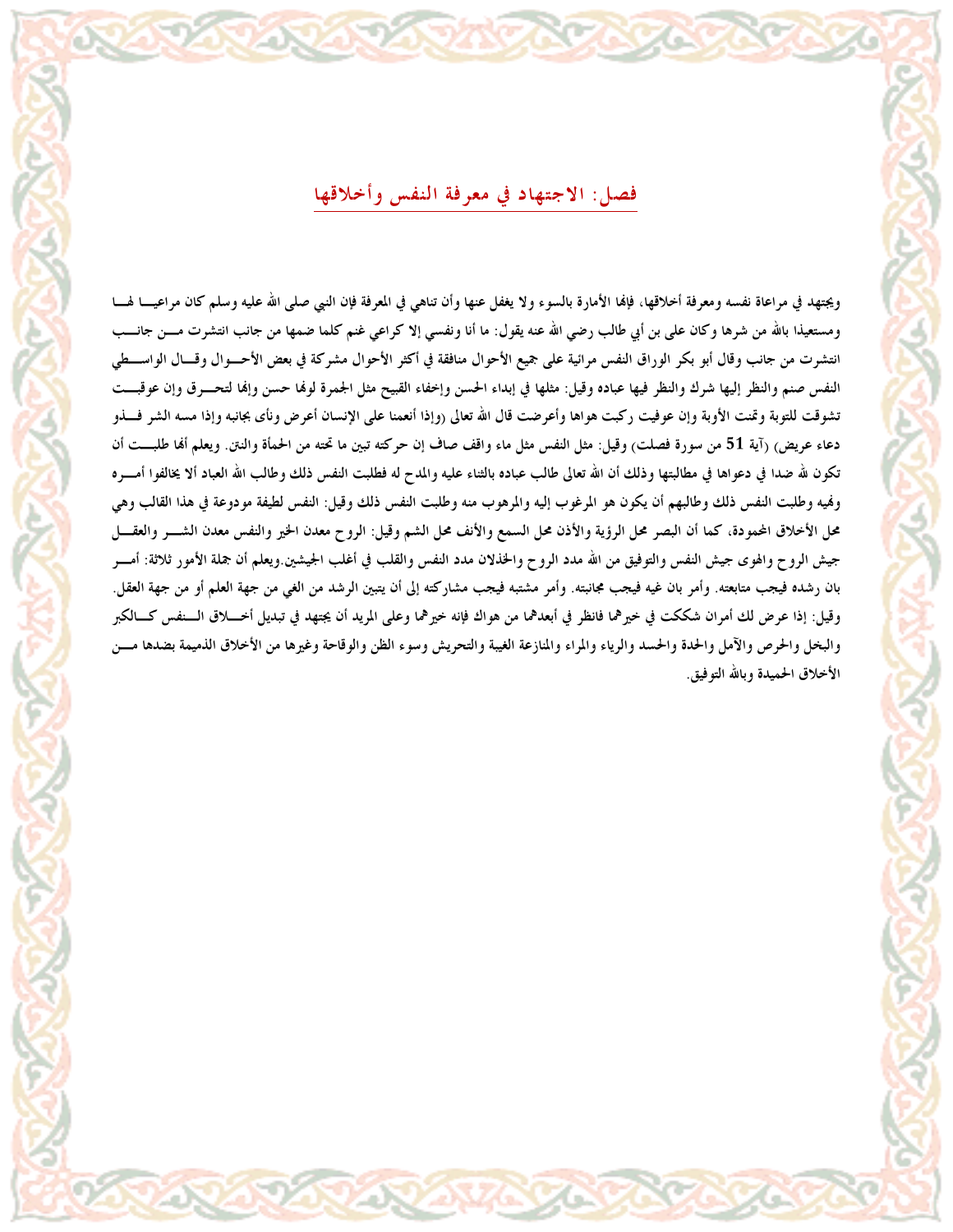فصل: في ذكر آداهم في صحبة بعضهم بعض

قيل:

وحدة الإنسان خير من للجليس السوء عنده وجليس الخير خير من جلوس المرء وحده

قال رسول الله صلى الله عليه وسلم ((المرء على دين خليله فلينظر أحدكم من يخالل)) وقال صلى الله عليه وسلم ((المؤمن السذي يخسالط النسـاس ويصبر على أذاهم خير من المؤمن الذي لا يخالطهم ولا يصبر على أذاهم وفي الكل خير)) وقال صلى الله عليه وسلم ((لا خير فيمن لا يسألف ولا يؤلف)) وسئل أبو حفص النيسابوري عن أحكام الفقر وآداب الفقراء في الصحبة فقال: حفظ حرمات المشايخ وحسن العشــــرة مــــع الأخــــوان والنصيحة للأصاغر وترك صحبة من ليس من طبقتهم وملازمة الإيثار ومجانبة الادخار والمعاونة في أمر الدنيا والدين.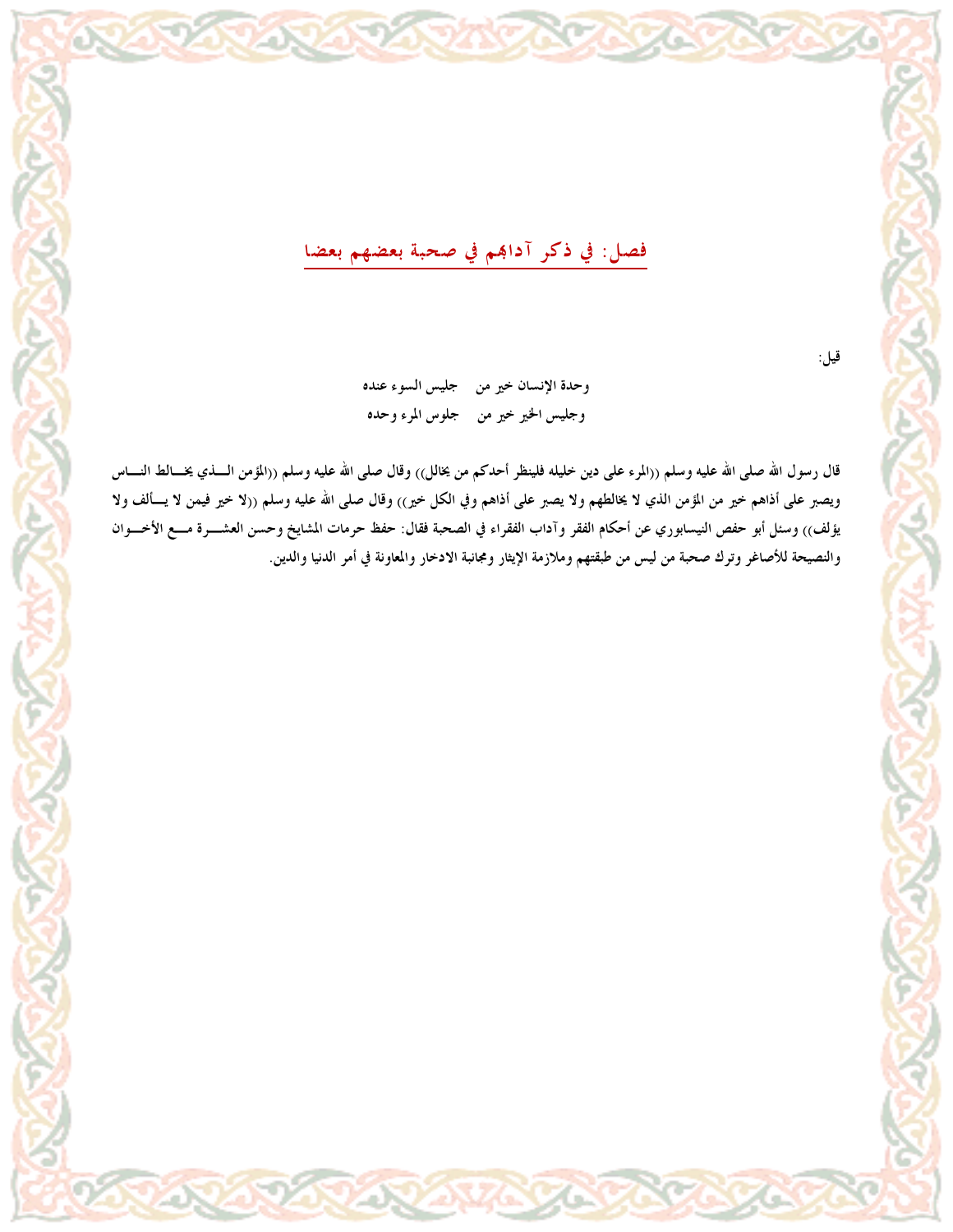فصل: مصاحبة الجنس ومن يستفيد منه خيرا

ومن آداهم أن يصحب الجنس ومن يستفيد منه خبرا وقال بعضهم: أولى الناس بالصحبة من يوافقك في اعتقادك وتحتشمه في مجالســـتك قـــال الله تعالى (ولا تؤمنوا إلا لمن تبع دينكم) (آية 73 من سورة أل عمران) ولا يصحب من يخالفه في مذهبه وإن كان قريبا منه، ألا تري نوحا صــــلى الله عليه وسلم لما قال إن ابني من أهلي) كيف أجيب بقوله تعالى (إنه ليس من أهلك) (آية 45 من سورة هود) وروي عن النبي صلى الله عليه وســــلم أنه قال: لما نزل قوله تعالى (لا تجد قوما يؤمنون بالله واليوم الآخر يوادون من حاد الله ورسوله) (آية 22 من سورة المجادلة) "اللهم لا تجعل لفـــاجر عندي يدا فيحبه قلبي" بل يصحب من يثق بدينه وأمانته ومذهبة وورعه في ظاهره وباطنه.

ومن آداهم القيام بخدمة الإخوان والأصحاب ورفع المؤن عنهم واحتمال آذاهم وترك الإنكار عليهم إلا فيما يخالف الشرع ويعرف لكسل واحسد قدره على مرتبته قال سفيان بن عيينة من جهل أقدار الرجال فهو بقدر نفسه أجهل وقال لا يستخف بأقدار الرجال إلا من لا قدر له ويهـــدي إلى صاحبه عيوبه ويدله على ما فيه صلاحه وجماله قال النبي صلى الله عليه وسلم ((المؤمن مرآة المؤمن)) (التاج) وقال عمر رضي الله عنــــه رحــــم الله امرأ أهدي إلي عيوبي ومن آداهم أن يصحب كل أحد على قدر حاله وما يليق به فالصحبة مع المشايخ والكبراء بالاحترام والخدمة والتوقير والقيام بأشغالهم.

والصحبة مع الأقران بالبشر والانبساط والموافقة وبذل المعروف والإحسان والكون معهم على حكم الوقت حكي أن أبا العباس بن عطساء مسد رجليه بين يدي أصحابه فقال ترك الأدب بين يدي أهل الأدب أدب وقال الجنيد: أذا صحت المودة سقطت شروط الأدب وروي عن النبي صلى الله عليه وسلم أنه كان عنده أبو بكر وعمر رضي الله عنه فدخل عثمان رضي الله عنه فغطي جسمه وسوي ثيابه وجلس فسئل عن ذلـــك فقــــال ((ألا أستحي ممن تستحي منه الملائكة)) فحشمة عثمان رضي الله عنه وإن عظمت فالحالة التي بين رسول الله صلى الله عليه وسلم وبينهما أصــــفي ولا يداهنهم فيما يخالف المذهب فقد قال رويم مازالت الصوفية بخير ما تنافروا فإذا اصطلحوا هلكوا ويخضع عند الحق ويقابله بسالقبول وروي أن عمر رضي الله عنه أمر بقلع ميزاب كان في دار العباس بن عبد المطلب إلى الطريق بين الصفا والمروة فقال له العباس: قلعت ما كان النبي صلى الله عليه وسلم وضعه بيده ؟ فقال له: إذا لا يرده إلى مكانه غير يدك ولا يكون لك سلم غير عاتق عمر فأقام على عاتقه ورده إلى مكانه.

والصحبة مع الأصاغر بالشفقة والإرشاد والتأديب، والحمل على ما يوجبه حكم المذهب ويدلهم على ما فيه صلاحهم لا على ما فيه مرادهم وعلى ما يفيدهم لا على ما يحبونه وزجرهم عما لا يعنيهم ألا تري أن الله تعالى ذم الربانيين والأحبار حين تركوا زجر قومهم عن المنكر بقوله تعالى (لولا ينهاهم الربانيون والأحبار عن قولهم الآثم وأكلهم السحت) الآية 63 من سورة المائدة.

والصحبة مع الأستاذ باتباع أمره وفميه وهي من حيث الحقيقة خدمة لا صحبه قيل لآبي منصور المغربي كم صحبت أبا عثمان ؟ قسال خدمتـــه لا صحبته والقيام بخدمة أستاذه واجب والصبر تحت حكمه وترك مخالفته ظاهرا وباطنا وقبول قوله والرجوع إليه في جميع ما يعسرض لسه والتعظــيم لحرمته ومجانبة الإنكار عليه سرا وجهرا، قال الله تعالى (فلا وربك لا يؤمنون حتى يحكموك فيما شجر بينهم)(آية 65 من سورة النســـاء) وقيــــل: الشيخ في قومه كالنبي في أمته سال بعض أصحاب الجنيد مسألة من الجنيد فأجاب الجنيد فعارضه في ذلك فقال وإن لم تؤمنوا لي فاعتزلون ويكسون في صحبته كالصحابة مع النبي صلى الله عليه وسلم في تأدبهم بآداب القرآن قال الله تعالى (لا تقدموا بين يدي الله ورسوله) (آيــــة 1 مــــن ســــورة الحجرات) وقال تعالى (لا ترفعوا أصواتكم فوق صوت النبي) (اية2 من سورة الحجرات) وقال تعالى (لا تجعلوا دعاء الرســـول بيـــنكم كـــدعاء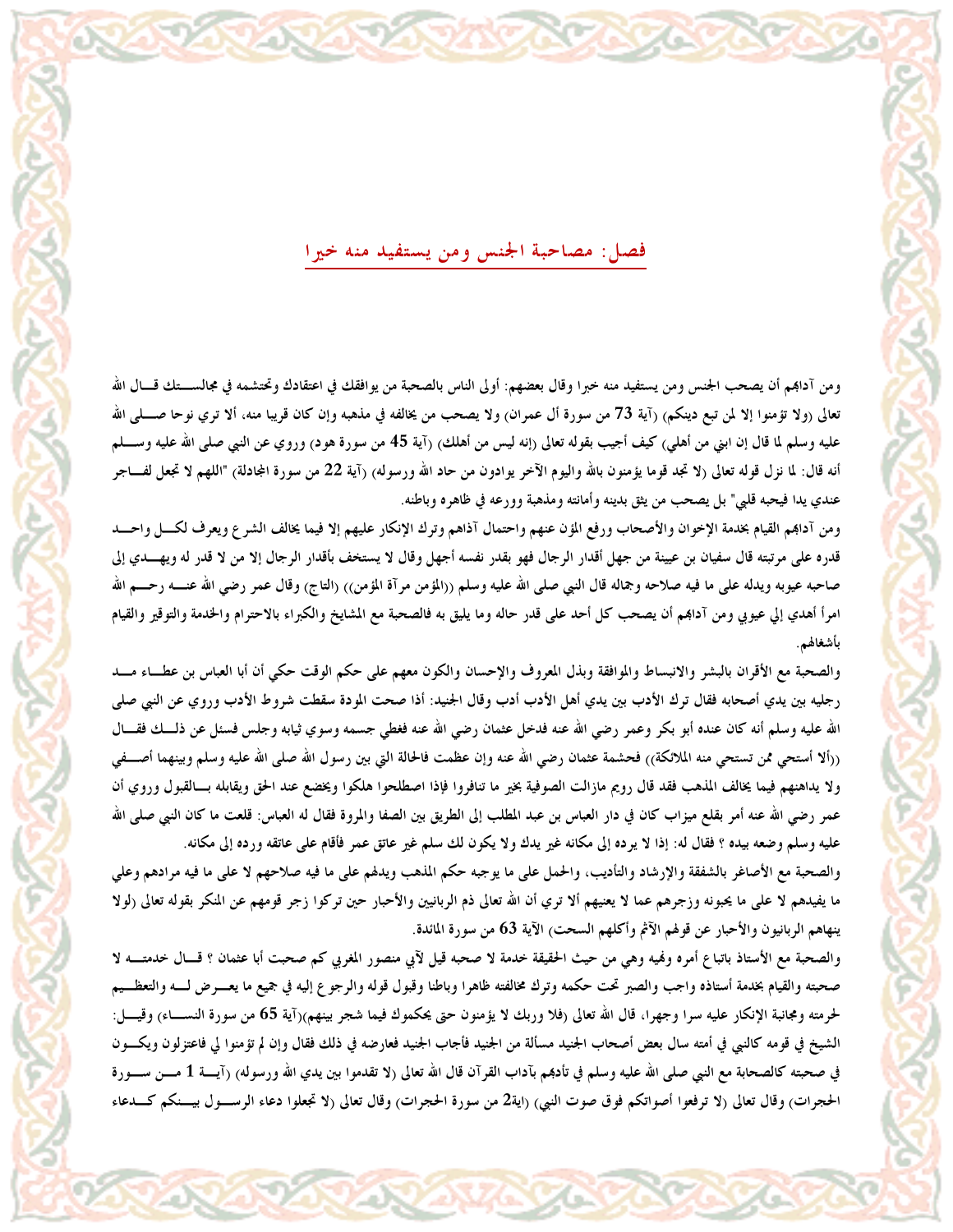بعضكم بعضا)(آية 63 من سورة النور) وقال بعض المشايخ من لم يعظم حرمه من تأدب به حرم بركة ذلك الأدب وقيل من قال لأسستاذه لم؟ لا يفلح أبدا.

والصحبة مع خادمة بالتلطف والدعاء وترك الإنكار عليه في ما يبدو منه، قال أنس بن مالك رضي الله عنه خدمت رسول الله صلى الله عليه وسلم عشر سنين فما قهرني ولا فمرني ولا قال لشيء فعلته لم فعلته ولا لشيء لم أفعله لم ما فعلته وربما كان يخرج معي ويقول ((يا أبا الأذنين)).

والصحبة مع الغرباء بالبشاشة والبشر وطلاقة الوجه وحسن الأدب ورؤية فضلهم حيث أكرموه وخصوه من بين أقرانه بالنزول عليه والإلمام به ثم يبذل الجهود في خدمتهم وإكرامهم والكون عند مرادهم والصبر على أحكامهم ويقد مدح الله تعالى الذين يحبون من هاجر إلــيهم فقـــال تعـــالي (والذين آووا ونصروا) (آية 72 من سورة الأنفال) وقال سبحانه وتعالي (أولئك بعضهم أولياء بعض) آية 72 من سورة الأنفال

والصحبة مع الجهال بجميل الصبر وحسن الخلق والمداراة والاحتمال والنظر إليهم بعين الرحمة ورؤية نعمة الله عليه حيــث لم يقمـــه مقـــامهم وإن واجهوه بما يكره يحلم عنهم ولا يجيبهم بأكثر مما أجاب به الأنبياء قومهم حين نسبوا إلى الضلالة والسفاهة والجهالة قال تعالى ريسا قسوم لسيس بي ضلالة) آية 61 من سورة الأعراف (ليس بي سفاهة ولكني رسول من رب العالمين) (آية 67 من سورة الأعراف) (وإذا خاطبهم الجاهلون قسـالوا سلاماً) (آية 63 من سورة الفرقان) (سلام عليكم لا نبتغي الجاهلين) (آية 55 من سورة القصص)

ومن كان جهلة أقوي كان الحلم عنه أولي قال الله تعالى (قل للذين آمنوا يغفروا للذين لا يرجون أيام الله) (آية 14 من سورة الجاثية) وقال تعـــالى روإن تصبروا وتتقوا فإن ذلك من عزم الأمور) رآية 186 من سورة أل عمران.

وشتم رجل الشعبي فأفحش، فقال له الشعبي إن كنت صادقا فغفر الله لي وإن كنت كاذبا فغفر الله لك. والصحبة مع الأهل والولد بحسن الشفقة عليهم ومداراهم وتأديبهم وحثهم على الطاعة قال الله (قوا أنفسكم وأهليكم نارا) (آية 6 من سورة التحريم) في التفسير أي أدبسوهم وعلمسوهم وقوهم بذلك من النار ومع الآهل خاصة على حكم الله تعالى (فإمساك بمعروف أو تسريح بإحسان) (آية 229 من سورة البقرة) والإنفاق علـــيهم من ١ لحلال بالمعروف وتكره صحبة الأحداث لما فيها من الآفات ومن ابتلي بذلك وصحبهم على شرط السلامة وحفظ قلبسه وجوارحسه عنسهم وحملهم على الرياضات والتأدب ومجانبة الانبساط قال بعض المشايخ رغبة الصغار في صحبة الكبار توفيق وفطنه ورغبة الكبار في صــحبة الصـــغار خذلان وحمق.

والصحبة مع الإخوة بكل ما يقدر عليه من الموافقة وترك المخالفة إلا فيما لا يجوز في الشرع ومجانبة الحقد والحسد ولزوم ما يسلم به بعضهم مـــن بعض .

والصحبة مع السلطان بالسمع والطاعة إلا في معصية الله أو مخالفة سنة قال الله تعالى (أطيعوا الله وأطيعوا الرسول وأولي الآمر منكم) (اية59 مـــن سورة النساء)

ثم الدعاء له والإمساك عما فيه من قدح، روي عن الحسن أنه قيل له مات الحجاج فقال رحم الله امرءا عرف زمانه وحفظ لسانه وداري سلطانه. وأما الدخول عليهم فمن كان عادلا فهو من السبعة الذين يظلهم الله في ظل عرشه يوم لا ظل إلا ظله والنظر إليه عبادة ومن كان ظالما فالعبد عنه واجب إلا لمضطر إليه أو لناصح ومنكر عليه إذا علم من غالب حاله أنه يسلم عند القرب منه وحكي أن بعض الخلفاء أراد زيارة بشر الحافي فبلغ ذلك بشرا الحافي فقال: لئن ذكرني بعد هذا لأخرجن من جواره ببغداد فأمسك عنه. وقال بعض المشايخ من شارك السلطان في عز الدنيا شــــاركه في ذل الآخرة وقيل تقرب الأشرار إلى الأخيار صلاح الطائفتين وتقرب الأخيار إلى الأشرار فتنه الطائفتين ومن اضطر إلى الدخول عليهم دعا لهـــم بالصلاح وذكرهم وعظم وأنكر حسب طاقته ومن المشايخ من تقرب إليهم لطلب مصالح الناس وروي عن زيد بن أسلم أنه قال كان نسبي مسن الأنبياء يأخذ بركاب الملك يتألفه بذلك لقضاء حوائج الناس وقال ابن عطاء لآن يرائي الرجل سنين ليكتسب جاها يعيش فيه مؤمنا أنجي له من أن يخلص العمل لنجاة نفسه والصحبة مع الكافة كصحبة أبي ضمضم روي عن ا لنبي صلى الله عليه وسلم أنه قال ((أيعجز أحدكم أن يكون كـــأبي ضمضم كان إذا أصبح وأمسى يقول: اللهم إني قد وهبت نفسي وعرضي لك اللهم إني قد تصدقت بعرضي على عبادك فمن شـــتمني لا أشـــتمه ومن ظلمني لا أظلمه)) قال أبو عبد الله بن خفيف دخلت مكة وقصدت أبا عمرو الزجاجي فسلمت عليه وجلست عنده وجري كلام فأخـــذ في تمزيقي فلما أكثر قلت له: أتعني بمذا كله ابن خفيف ؟ قال بلي قلت تركته بشيراز فتبسم وقال شاه بن الشجاع من نظر إلى الخلق بيمينه طالـــت خصومته معهم ومن نظر إلى الخلق بعينه الحق عذرهم فيما هم فيه وقل اشتغاله بمم.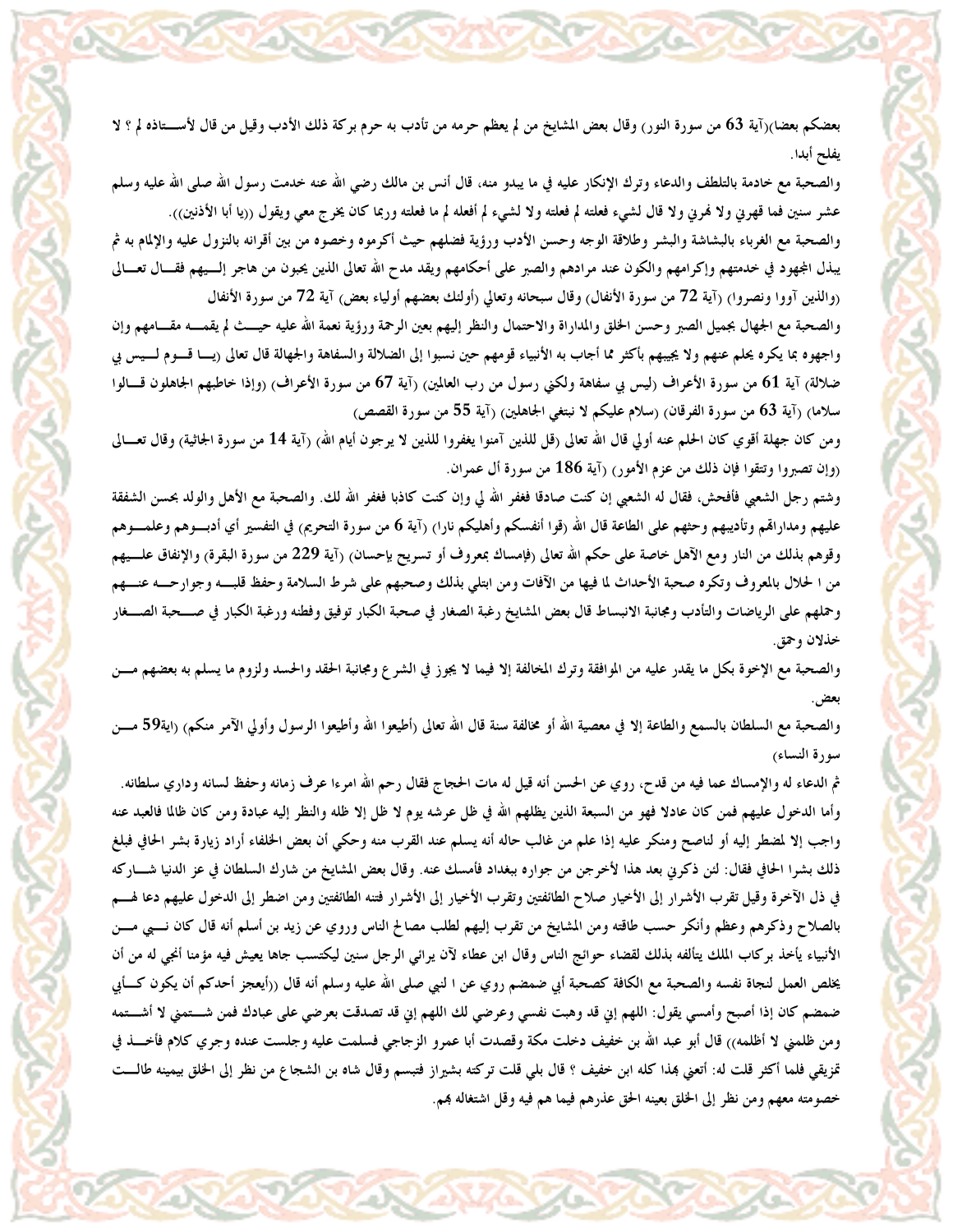ثم على كل جارحة أدب تختص هي به قال الله تعالى (إن السمع والبصر والفؤاد كل أولئك كان عنه مسئولا) (آية 36 من سورة الإســـراء) قـــال بعض المشايخ حسن الأدب مع الله ألا تتحرك جارحة من جوارحك في غير رضاء الله تعالي. فأدب اللسان أن يكون رطبا بذكر الله عز وجل أبدا وبذكر الإخوان بالخير والدعاء لهم وبذل النصيحة والوعظ ولا يكلمهــم بمــا يكرهـــون ولا يغتاب ولا ينم ولا يشتم ولا يخوض فيما لا يعنيه وإذا كان في جماعة تكلم معهم ما داموا يتكلمون فيما يعنيهم فإذا أخذوا فيما لا يعنيهم تسركهم وأمسك. ويتكلم في كل مكان بما يوافق الحال فقد قيل: لكل مقام مقال وقيل: خلق الله اللسان ترجماناً للقلب ومفتاحاً للخير والشر. وقيـــل: إذا طلبت صلاح قلبك فاستعن عليه بحفظ لسانك. ويلزم الصمت فإنه ستر للجاهل وزين للعاقل قال النبي صلى الله عليه وسلم ((وهل يكب النساس في النار على مناخرهم إلا حصائد ألسنتهم)). وآداب السمع ألا يسمع إلى الفحش والخنا والغيبة والنميمة وكل منكر . كما قيل:

أحب الفتي ينفي الفواحش سمعه كأن به عن كل فاحشة وقرا

بل يستمع إلى الذكر والوعظ والحكمة وما يعود عليه بالفائدة دنيا ودنيا ويحسن الإصغاء إلى من يكلمه.

وأدب البصر الغض عن المحارم وعن عيوب الناس والإخوان والمنكرات والمحرمات لأن الله يقول (ربعلم خائنة الأعين تخفي الصدور)) (آية 19 من سورة غافر) وقد قيل: من طاوع طرفه تابع حتفه. وقيل: من غض طرفه تم ظرفه. وقيل: من كثرت لحظاته دامت حسراته ويكون نظره بالاعتبـــار والاستدلال على قدرة الله تعالى وعظمته وجميل صنعه عارياً من حظوظ النفس الأمارة بالسوء حكى عن بعضهم أنه قال: نظرت إلى شخص نظـــرة شهوة فرأيت في المنام قائلًا يقول لي: الدنيا دارى والخلائق فيها عبيدي وإمائي فمن نظر إلى واحد منهم بغير حق فقد خانني. فانتبهت وأليت علـــي نفسي أن لا أنظر إلى شخص بعد ذلك إلا على حد الأمانة. وحكا عن أبي يعقوب النهرجوري أنه قال: رأيت في الطواف إنساناً بفرد عـــين وهــــو يقول: أعوذ بك منك فقلت: ما هذا الدعاء ؟ فقال: اعلم أنى مجاور منذ خمسين سنة فرأيت يوماً شخصاً فاستحسنته فإذا لطمة وقعت على عـــيني فسالت عيني هناك على خدي فقلت: أه فقيل: لحظة بلطمة ولو زدت لزدناك.وقال النبي صلى الله عليه وسلم لعلى صلى الله عليه وسلم: ((إيساك أن تتبع النظرة النظرة فأن الأولى لك والثانية عليك)).(المغني عن حمل الأسفار).

وأدب القلب مراعاة الأحوال السنية المحمودة ونفي الخواطر الردية المذمومة والتفكير في آلاء الله ونعمائه وعجائب خلقه قال الله ((ويتفكـــرون في خلق السموات والأرض))(آية 191 من سورة آل عمران) وقال رسول الله صلى الله عليه وسلم ((تفكر ساعة خير من عبادة سنة)) ومـــن أدب القلب حسن الظن بالله تعالى وبجميع المسلمين وتطهيره من الغل والغش والحسد والخيانة وسوء العقيدة فأنما من جنايات القلب قال الله تعــالى ((إن السمع والبصر والفؤاد كل أولئك كان عنه مسئولا)(آية 36 من سورة الإسراء) وقال النبي صلى الله عليه وسلم ((ألا إن في الجســـد مضـــغه إذا صلحت صلح بصلاحها سائر الجسد وإذا فسدت فسد بفسادها سائر الجسد ألا وهي القلب))(صحيح مسلم) وقال سري بن المغلـــس الســـقطي القلوب ثلاثة، قلب كالجبل لا يحركه شيء وقلب كالنخلة أصلها ثابت والريح تميل بما يمينا وشمالا وقلب كالريشة يذهب مع كل ريح لولا يثبت. وأدب اليدين البسط بالبر والإحسان وخدمة الإخوان وألا يستعين بما على معصية.

وأدب الرجلين السعي بمما في صلاح نفسه وإخوانه وألا يمشى في الأرض مرحا ولا يختال ولا يتبختر ولا يزهو إنها مما تبغضــه إلى الله تعـــالى ولا يستعين بهما على المعاصي.

ثم إن أول الصحبة معرفة ثم مودة ثم ألفه ثم عشرة ثم محبة ثم صحبة ثم أخوة وقيل غذاء النفوس في العشرة. وغذاء القلوب في الصحبة والصحبة لا تكون إلا باتفاق البواطن قال الله تعالى في صفة المنافقين (تحسبهم جميعا وقلوبمم شتى).(آية 14 من ســـورة الحشر )

والصحبة إذا صحت شرائطها فإنها أجل الأحوال ألا تري أن الصحابة رضي الله عنهم كانوا أجل الناس علما وفقها وعبادة وزهدا وتوكلا ورضـــا فلم ينسبوا إلى شيء من ذلك غير الصحبة التي هي أعلاها ومن آدابهم ألا يجري في حديثهم هذا لي وهذا لك ولو كان كذا لم يكـــن كـــذا ولعـــل وعسي ولم فعلت ولم لا تفعل وما يجري مجراها فإنها من أخلاق العوام قال إبراهيم ابن شيبان كنا لا نصحب من يقول فعلـــي ولا تجـــري بينــــهم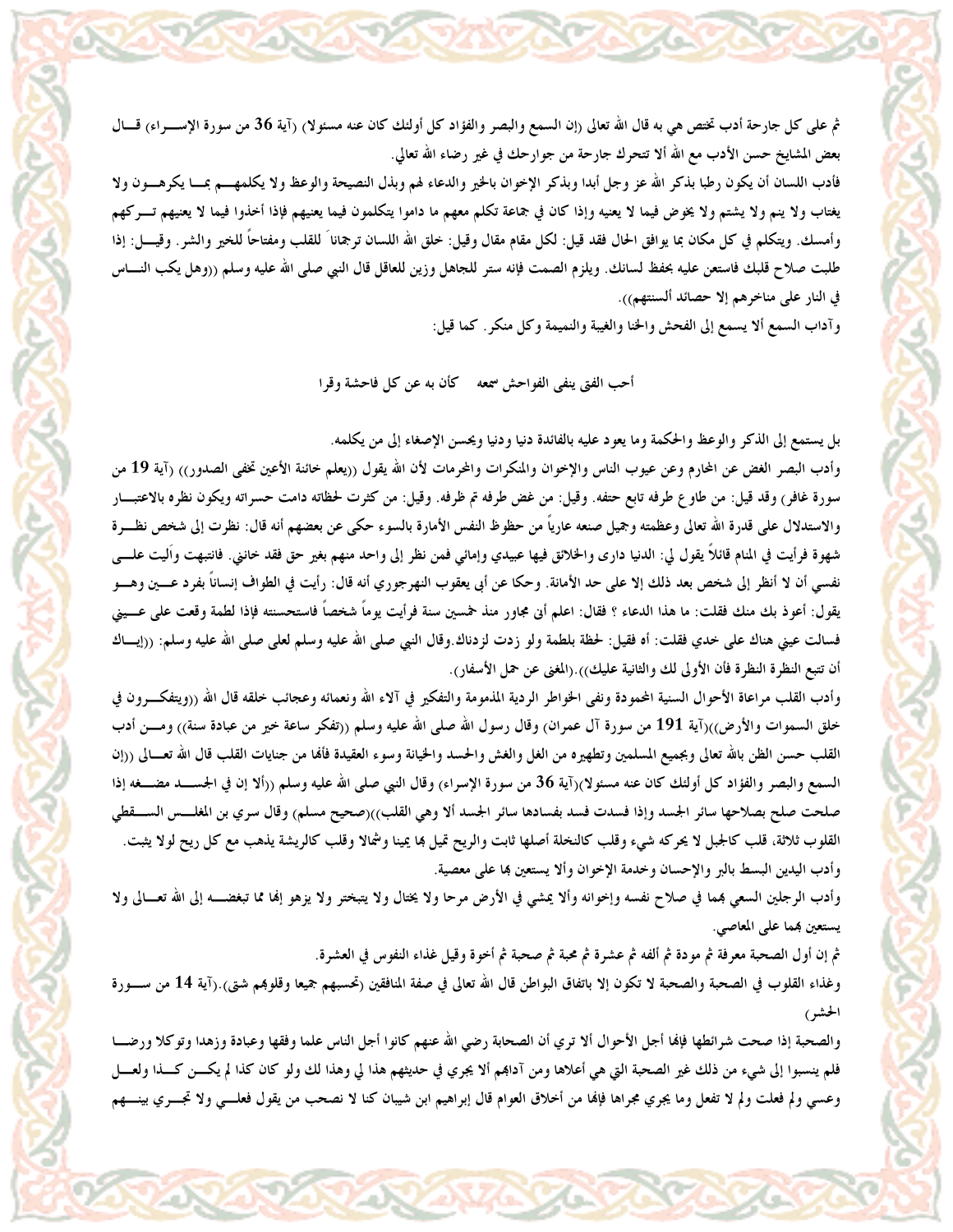الإعارة والاستعارة وقال بعضهم الصوفي سلا يعير ولا يستعير ولا تجري بينهم المخاصمة ولا المجادلة ولا الازدراء ولا المزاحمسة والمغالبسة والغيبسة والوقيعة والنقيصة والاستهزاء بل يكون كل أحسد منهم للكبير كالولد وللنظير كالأخ وللصغير كالوالد وللأستاذين كالملوك.

ومن آدابهم أذا اجتمعوا أن يقدموا احدهم ليكون مرجعهم إليه واعتمادهم عليه ويكون أرجحهم عقلا ثم أعلاهم همة ثم أعلاهم حالا ثم أعلمهـــم بالمذهب ثم أسنهم قال رسول الله صلى الله عليه وسلم (ليؤم القوم أقرؤهم لكتاب الله فإن استووا فأفقههم في الدين فإن استووا فأشـــرفهم فـــإن ساووا فأستهم فإن استووا فأقدمهم هجرة) وكان صلى الله عليه وسلم يقدم أهل بدر على غيرهم روي أنه كان جالسا في صفة ضيقة فجاء قسوم من البدريين فلم يجدوا موضعا يجلسون فيه فأقام النبي صلى الله عليه وسلم من لم يكن من أهل بدر من ذلك المجلس فجلسوا مكانمم فاشتد علـــيهم فأنزل الله تعالى (وإذا قيل انشزوا فانشزوا) (آية 11 من سورة الجادلة) ثم أحسنهم خلقا ثم أقدمهم هجرة ثم أتمهم أدبا ثم أسبقهم بلقـــاء المشـــايخ حكي أن علي بن بندار الصيرفي ورد علي أبي عبد الله بن خفيف زائرا له من نيسابور فتماشيا فقال له أبو عبد الله تقدم فقال بأي عــــذر ؟ قــــال: بأنك لقيت الجنيد وما لقيته.

ويخدمهم أصدقهم نية وشفقة وأحلمهم وأقواهم قلبا وأكثرهم ديانة وأمانة وصيانة وأقلهم اهتماما بنفسه وذويه، فالخدمسة الدرجسة الثانيسة مسن الشيخوخة كما ورد في ا لخبر عن رسول الله صلى الله عليه وسلم أنه قال ((سيد القوم خادمهم)) وقيل إذا صحبت إنسانا فانظر عقله أكثـــر ممـــا تنظر دينه فإن دينه له وعقله له ولك ولا تصحب من كل أكثر همه الدنيا والنفس والهوى قال الله تعالى (فأعرض عن من تولى عن ذكرنا ولم يسرد إلا الحياة الدنيا) (آية 29 من سورة النجم) (ولا تطع من أغفلنا قلبه عن ذكرنا واتبع هواه) (آية 28 من سورة الكهف) ولا يذكر عيوب النـــاس فقد قيل من ذكر عيوب الناس شهد على نفسه فإنما يذكر مقدار ما فيه منها. سئل أبو عثمان الحيرى عن الصحبة فقال: توسع على أخيـــك مـــن مالك ولا تطمع في ماله وتنصفه من نفسك ولا تطلب الإنصاف منه وتكون تبعا له ولا تطلب أن يكون تبعا له وتستكثر ما اليك منه وتستقل مسا منك إليه قال محمد بن داود الدقي قلت للزقاق من أحتجب ؟ فقال: من يعلم منك مثل ما يعلم الله ثم تأمنه على ذلك وقال بعضهم ما أوقعـــني في البلاء إلا صحبة من لا أحتشمه. وقيل ليس في اجتماع الإخوان أنس لوحشة الفراق وقيل الشرف في ثلاث إجلال الكبير، ومداراة النظير ورفسع النفس عن الحقير وقيل الجلساء ثلاثة جليس تستفيد منه فلازمه وجليس تفيده فأكرمه وجليس لا تستفيد منه ولا تفيده فاهرب منه.

ومن آدابهم ترك التيه والصولة قال أبو على الروذباري: الصولة على من فوقك قحة وعلى من هو مثلك سوء أدب وعلى من دونك عجز . وقسال بعضهم: من ولى ولاية فتاه فيها أخبر أن قدره دوهًا. ومن تواضع فيها أخبر أن قدره فوقها. وقيل: إن عجب المرء بنفسه حد فساد عقله قـــال الله تعالى ((تلك الدار الآخرة نجعلها للذين لا يريدون علوا في الأرض ولا فسادا)) (آية 83 من سورة القصص). وليحذر التأدب أن يحقر أحداً مـــن المسلمين فقد روى عن النبي صلى الله عليه وسلم أنه قال: ((حسب امرىء من الشر أن يحقر أخاه المسلم)) (رواه مسلم). وقال صلى الله عليـــه وسلم ((من استذل مؤمناً أو مؤمنة أو حقره لفقره وقلة ذات يده شهره الله يوم القيامة ثم يفضحه)). وقال بعضهم: من رضي به الله عبداً فارض به أخًا. وإذا نزل به أحد من إخوانه أو جماعة قدم إليهم ما حضره من الطعام والشراب قل كثر ألا ترى أن إبراهيم صلى الله عليه وسلم لمسا دخسل عليه ضيفه المكرمون ما لبث أن جاء بعجل حنيذ فقربه. روى عن أبي البختري أنه قال نزلنا على سلمان بالمدائن فقرب إلينا خبزاً وسمكـــا وقـــال: كلوا فمانا رسول الله صلى الله عليه وسلم عن التكلف ولولا ذلك لتكلفت لكم رالمستدرك على الصحيحين). ولما ورد أبو حفص علـــى الجنيــــد تكلف في خدمته فأنكر عليه وقال: لو دخلت خراسان علمناك الفتوة. فقيل له في ذلك فقال: صير أصحابي مجانين يقسدم إلــيهم ألـــوان الطعــــام واللباس والطيب كل يوم وإنما الفتوة عندنا ترك التكلف وإحضار ما حضر.

ثم إذا حضرك الفقراء فاخدمهم بلا تكلف حتى إذا جعت جاعوا وإذا شبعت شبعوا حتى يكون مقامهم وخروجهم عندك سواء. قال يوسف بسن الحسين: قلت لذي النون: من أصحب ؟ قال: من إذا مرضت عادك وإذا أذنبت تاب لك. وأنشد:

إذا مرضنا أتيناكم نعودكم وتذنبون فنأتيكم فنعتذر

وقيل: ليس بصاحب من تقول له قم. فيقول: إلى أين. ويجتنب البذاء فإنه يهيج البغضاء قال الله عز وجل ((قد بدت البغضاء من أفسواههم ومسا تخفي صدورهم أكبر)) (آية 118 من سورة آل عمران).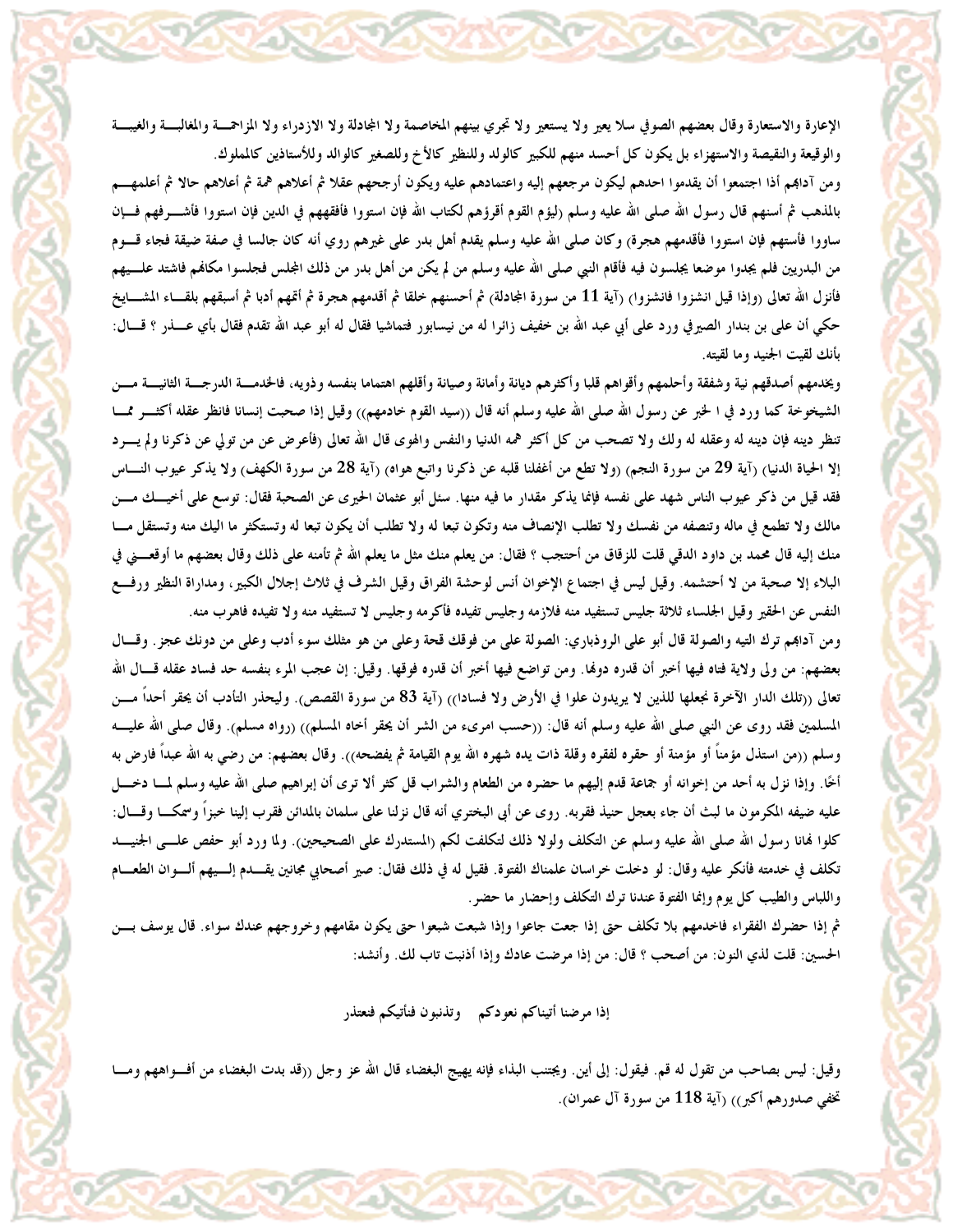وقال بعضهم: الناس ثلاثة أصناف: صنف كالغذاء لا يستغني عنهم وصف كالدواء يحتاج إليهم في الأحايين وصنف كالداء يجب الاحتمــاء منـــهم ومما يقرب منهم.

ويجتنب صحبة الأشرار فقد قيل: مصاحبة الأشرار خطر ومن صاحبهم فقد بالغ في الغرر وإنما مثله كمثل راكب البحر إن سلم ببدنه من التلف لم يسلم بقلبه من الحذر. وقيل: من أكمل السعادة والرشاد صيانة الحر نفسه عن الأوغاد وقيل: من يصحب صاحب سوء لم يســلم ومــن يــدخل مدخل سوء يتهم. وقيل كل واحد يعرف بقرنائه وينسب إلى خلطائه. وروى أنه وقف النبي صلى الله عليه وسلم على قوم فقـــال ((ألا أخــــبركم بخيركم من شركم ؟ خيركم من يرجى خيره ويؤمن شره وشركم من لا يرجى خيره ولا يؤمن شره))(الجامع الصغير).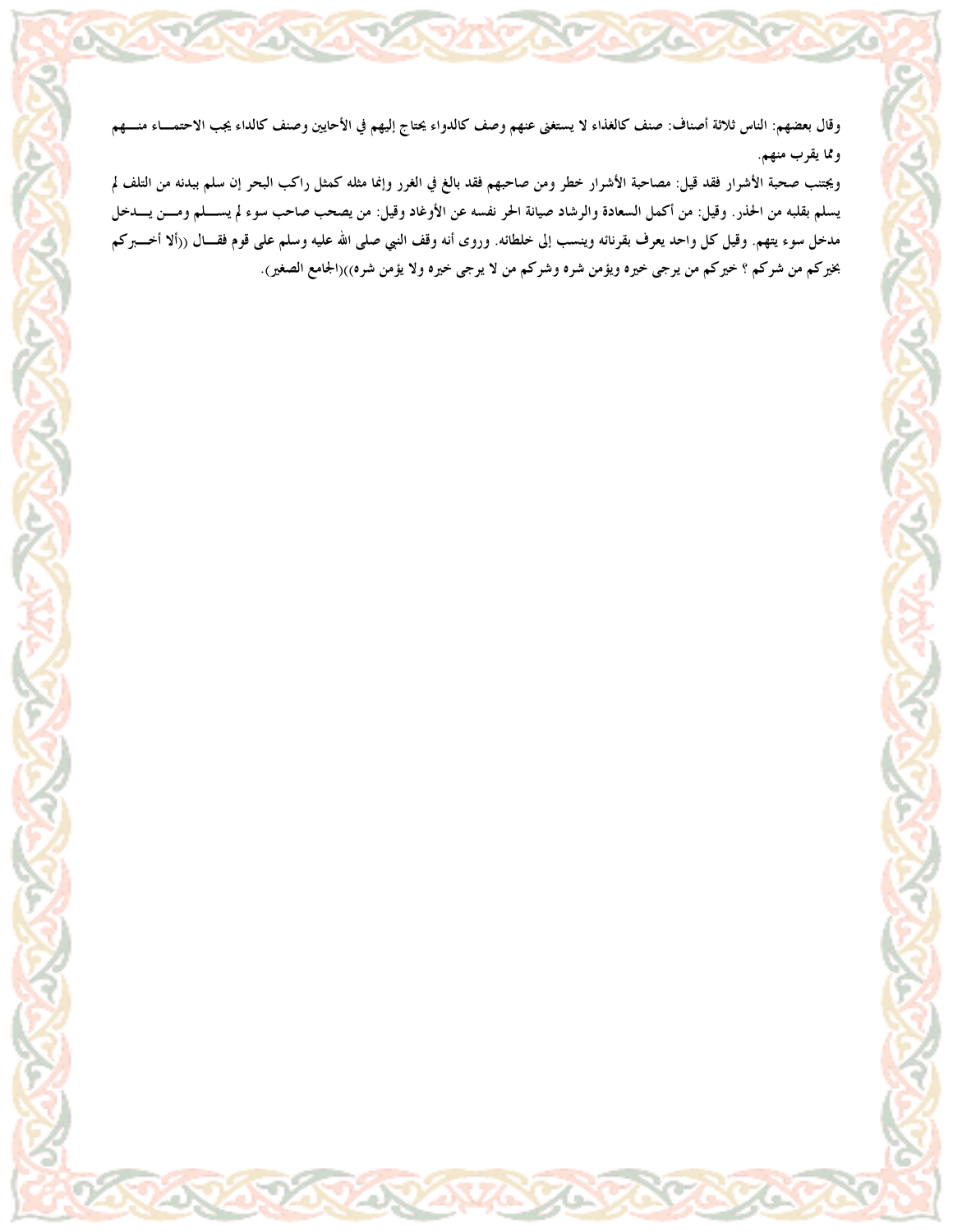# فصل: في ذكر آداهِم في الأسفار وفضلها

يضربون في الأرض يبتغون من فضل الله)) وقال النبي صلى الله عليه وسلم: ((سافروا تصحوا وتغنموا))(الجامع الصغير)) وقال: الغريـــب شــــهيد ويفسح للغريب في قبره كبعده عن أهله)) (رواه الإمام احمد في مسنده) وقال أبو حفص النيسابوري: ينبغي للمسافر ثلاثة أشياء: ترك تدبير الـــزاد وتقدير الطرق ويعلم أن الله حافظه.

وأفضل السفر الجهاد ثم الحج ثم زيارة قبر النبي صلى الله عليه وسلم. وقال عليه الصلاة والسلام ((وفد الله ثلاثة: الحاج والغازي والمعتمر ثم زيارة المسجد الأقصى))(رواه النسائي) قال رسول الله صلى الله عليه وسلم ((لا تشد الرحال إلا إلى ثلاثة مواضع: المسجد الحسرام ومســــجدي هــــذا والمسجد الأقصى)) (رواه الإمام احمد).

ثم لطلب العلم ثم لزيارة المشايخ والإخوان قال النبي صلى الله عليه وسلم ((يقول الله تعالى: حقت محبتي للمتحابين في المتـــزاورين)) (رواه الإمــــام احمد) وفى الحديث عن أبى رزين قال: قال رسول الله صلى الله عليه وسلم ((زر في الله فإن من زار في الله شيعه سبعون ألف ملك يقولون: اللــــهم صله كما وصله فيك وناداه مناد أن طبت وطاب ممشاك وتبوأت من الجنة مقعدا))(حلية الأولياء).

ثم لرد المظالم والاستحلال ثم لطلب الآثار والاعتبار ثم لرياضة النفس وحمول الذكر ولا يسافر للنزهة والبطر والرياء والجولان في الـــبلاد لطلـــب الدنيا على متابعة الهوى قال أبو تراب النخشبي: ليس شيء أضر على المريدين من أسفارهم على متابعة هواهم وما فسد من فسد من المريــــدين إلا بالأسفار الباطلة قال الله تعالى ((ولا تكونوا كالذين خرجوا من ديارهم بطرا ورئاء الناس))(آية 47 من سورة الأنفال) وقال النبي صلى الله عليـــه وسلم ((يأتي على الناس زمان يحج أغنياء أمتي للنزهة وأوساطهم للتجارة وقراؤهم للرياء وفقراؤهم للمسألة)) وقال عمر رضـــي الله عنــــه: ألا إن الوفد كثير والحاج قليل.

ولا يسافر بغير رضا الوالدين والأستاذ ولا بغير إذنهم حتى لا يكون عاقًا في سفره فلا يجد بركات أسفارهم وإذا كان في جماعة مشي مشي أضعفهم ووقف لوقوف الرفيق ولا يؤخر الصلاة عن أوقاقا ما أمكن ويؤثر المشي على الركوب إلا عند الضرورة فإن سفره للرياضة وطلب الزيارة

وإذا كان في جماعه بذل جهده في خدمتهم ما أمكن ويرفع عنهم مؤونته فقد روي عن عدي بن حاتم أنه يقال: قلت: يا رسول الله أي الصــــدقات أفضل ؟ فقال عليه الصلاة والسلام ((خدمة الرجل أصحابة في سبيل الله)).

ومن آدابهم إذا دخل بلدا فإن كان فيه شيخ قصد زيارته إن لم يكن يقصد موضع الفقراء، وإن كان فيها مواضع قصد أقسدمها وأكثرهـــا جمعـــا وأعظمها حرمة ويتفقد موضع الطهارة خصوصا، والمياه الجارية فيه فيؤثر النزول عليها دون غيرها، وإن لم يكن لهم موضع ولا جمسع نسزل علسي أكثرهم محبة لهذه الطائفة وأكثرهم إيمانا بمم وميلا إليهم وإذا دخل دويرة تنحي ناحية ونزع خفية يبدأ باليسرى في النزع وباليمني في اللبس يفقـــد قال النبي صلى الله عليه وسلم ((إذا انتعل أحدكم فليبدأ باليمني وإذا نزع فليبدأ باليسار))(رواه مسلم في صحيحه) ثم يقصـــد موضـــع الطهــــارة ويتوضأ ثم يصلي ركعتين وإن كان هناك شيخ مقصود قصده وزارة وقبل رأسه إلا أن يكون حدثا فيقبل يده روي عن كعب بن مالك أنه قال: لمسا نزلت توبتي أتيت النبي صلى الله عليه وسلم فقبلت يده وحكي أن أبا عبد الله بن خفيف قبل يد الحسين بن منصور وهو في الحبس فقال لو كانـــت اليد يدنا لمنعناك ولكن اليد يد تبوسها اليوم وتقطع غدا.

ثم يجلس عند الشيخ ساعة ولا يتكلم إلا أن يسأله عنت شيء فيجيبه عن سؤاله ولا يبلغه سلاما ولا يذكر أحدا إلا أن يكون نظيرا له في الحـــال أو ا لسن فيجوز ذلك ثم يرجع إلى موضعه وعلي المقيمين أن يسلموا عليه فحق القادم أن يزار إلا أن يكون بمكة فإن عليه زيارة المجاورين لحرمة الحرم ثم يقدم إليه ما حضر من الطعام من غير تكلف فقد قيل:" الأدب مع الضيف أن يبدأ بالسلام ثم بالإكرام ثم بالطعام، ثم بالكلام، كصنع إبـــراهيم الخليل عليه الصلاة والسلام مع ضيفة الكرام قال تعالى (ولقد جاءت رسلنا إبراهيم بالبشرى قالوا سلاما قال سلام فما لبث أن جاء بعجل حنيذ)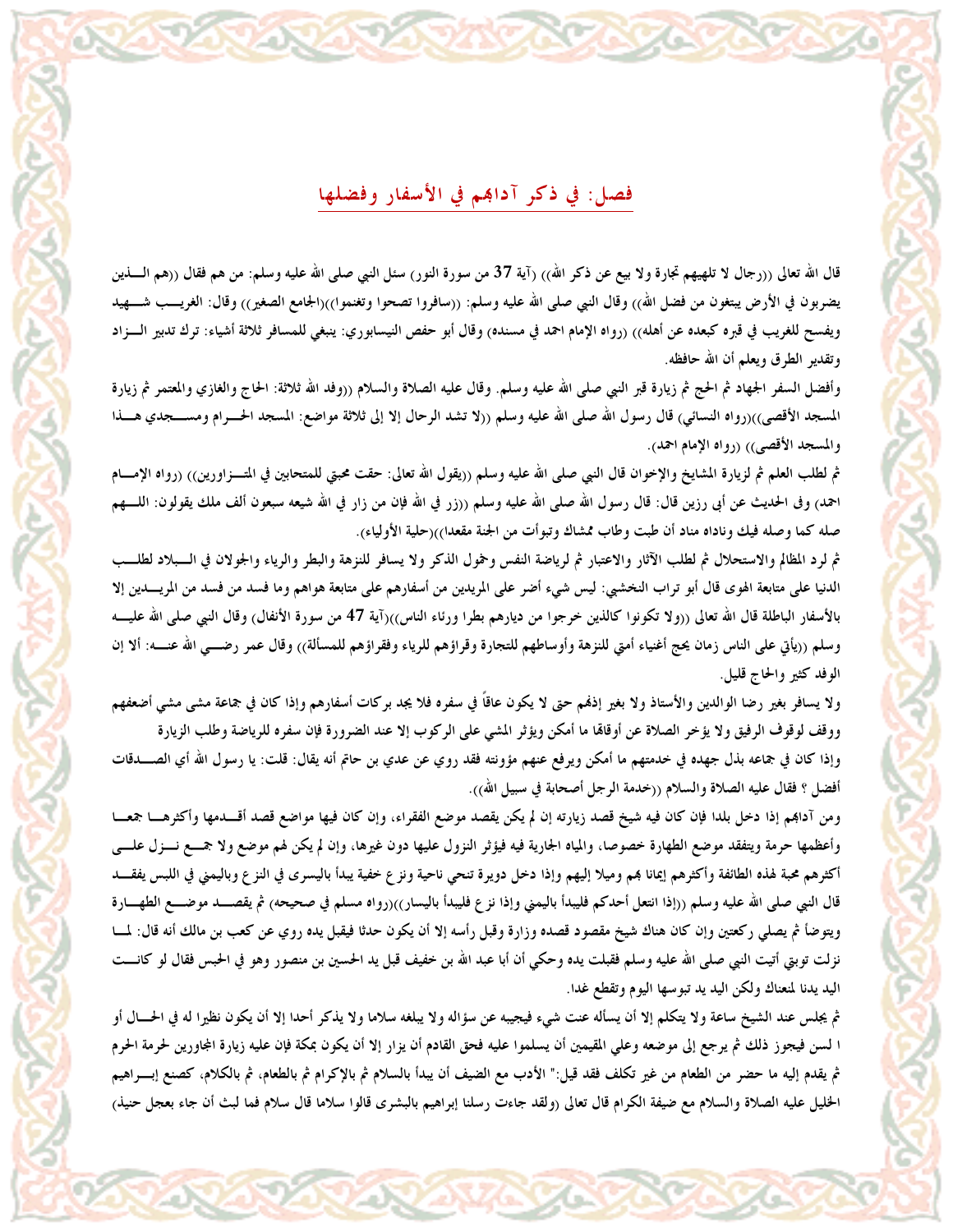(آية 69 من سورة هود) ولا يسأل عن أحوال وأخبار الدنيا وأهلها مما لا يعنيه بل عن أحوال المشايخ والأصحاب والإخوان المتعاونين على أعمال الحير .

ويجب على المسافر استصحاب ركوة أو كوز للطهارة أولي قيل كان بعض المشايخ والأصحاب والإخوان إذا صافحه المسافر تفقد حمل الركسوة في يكفه وأصابعه فإن وجده أحسن قبوله وإلا ازداده ورده وقال بعضهم أذا رأيت الصوفي وليس معه ركوة ولا كوز فاعلم أنه عزم على ترك الصلاة وكشف العورة شاء أو أبي.

ويستحب للمسافر استصحاب العصا والإبرة والخيط والمقص والموسي ونحوها، فإن ذلك مما يستعين به على أداء الفرائض كما يجب. وإذا أراد السفر فمن الأدب أن يطوف على إخوانه ويعرفهم خروجه ويودعهم ويستحب لمن هو في صحبتهم تشييعه كذا كان دأب المشايخ. ويجتهد ألا يفوته شيء من الأوراد وخاصة الواجبات قال أبو يعقوب السوسي يحتاج المسافر إلى أربعة أشياء في سفره وإلا فلا يسافر عليم يسوســـه وورع يحجزه وخلق يصونه ويقين يجمله وسئل رويم عن أدب المسافر فقال، لا تسبق همته خطوته وحيثما وقف قلبه يكون منزله.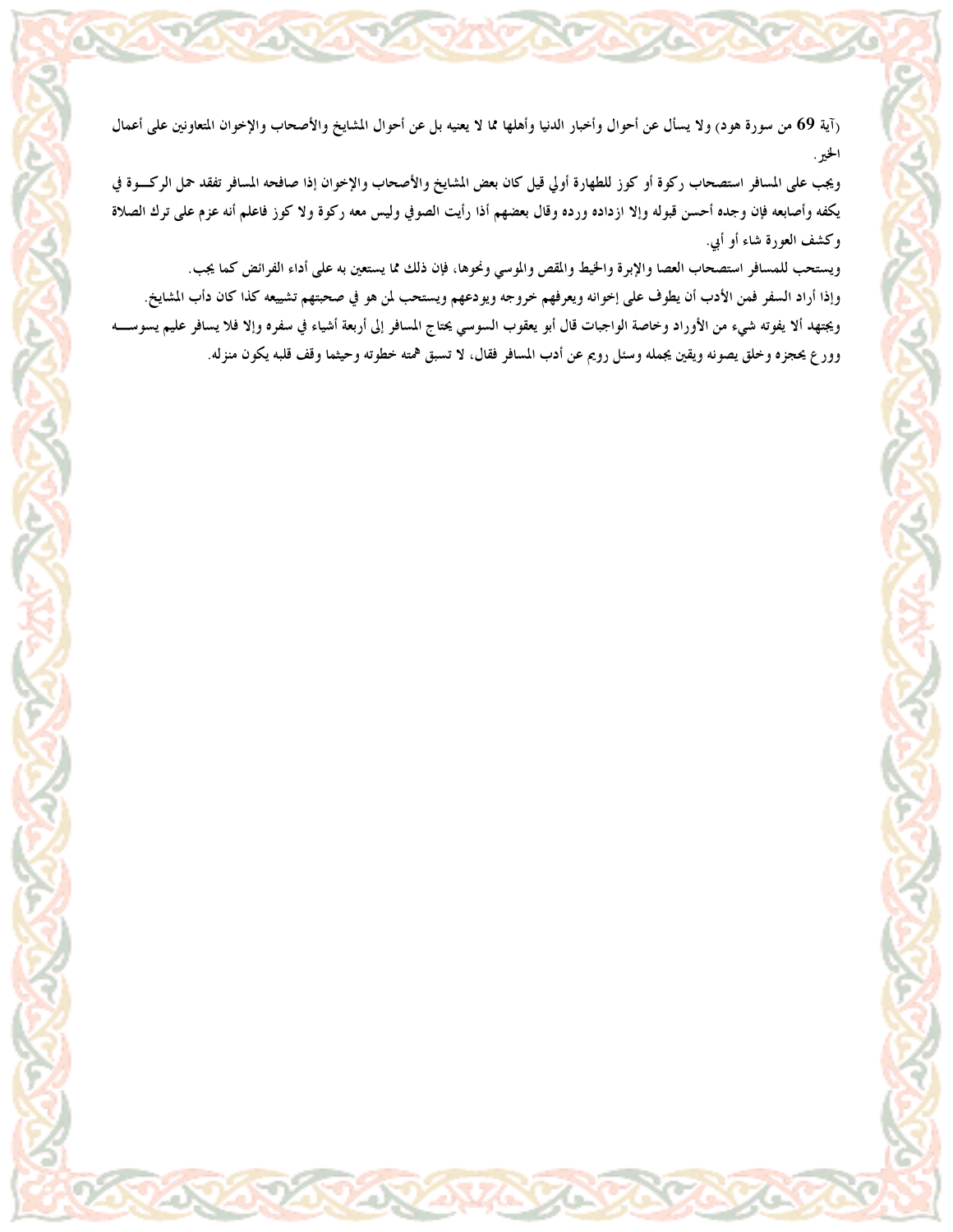قال الله تعالى (وثيابك فطهر) (آية 4 من سورة المدثر) قال بعض المفسرين أي فقصر روي أبو هريرة رضي الله عنه عن النبي صلى الله عليه وســــلم أنه قال ((إن الله يحب كل متبذل لا يبالي ما لبس)) (الجامع الصغير) وكان عمر رضي الله عنه يقطع من كمه ما جاوز الأصابع وقال بعضهم الفقير الصادق أي شيء لبس يحسن عليه ويكون له فيه الملاحة والمهابة.

ومن آدابهم في ذلك أن يكونوا مع الوقت يلبسون ما يجدون من غير تكلف ولا اختيار ويقتصرون على ما يؤدون به الفرض من ستر العورة ومـــا يدفع القر والحر فهي ما استثني النبي صلى الله عليه وسلم من الدنيا وقال: إنما ليست من الدنيا ويتبرمون بكثرة اللباس ويواسون بالفضــــل، قـــال النبي صلى الله عليه وسلم <sub>((</sub>ثلاثة يدخلون الجنة بغير حساب رجل غسل ثوبه فلم يجد خلفا، ورجل لم ينصب له على مستوقدة قدران ورجل دعـــا بشراب فلم يقل له أيها تريد))(الجامع الصغير) وعن عائشة رضي الله عنها ألها قالت: ما أعد رسول الله صلى الله عليه وسلم من شيء زوجين. ويجتهدون في النظافة والظرافة قال النبي صلى الله عليه وسلم((النظافة من الإيمان)) (أحياء علوم الدين) ورأى على بعض الوفود ثوبا وسخا فقـــال:

ما كان هذا يجد ماء يغسل به ثوبه)).

ويكرهون لبس الشهرة من الثياب ويتبركون بثياب المشايخ روي أن رسول الله صلى الله عليه وسلم دخل بعض بيوته مع أصحابه فسامتلأ البيست وجاء جرير بن عبد الله البجلي فلم يجد موضعا وقعد خارج البيت فأبصره النبي صلى اله عليه وسلم فأخذ جرير الثوب ووضعه على وجهه وقبلـــه واختار بعضهم الاقتصار على خرقتين كهيئة المحرم وكره الجمهور منهم ذلك إلا للمحرم أو بمكة لما فيه من الشهرة وإظهار الزيادة على الأقران. ويكره لبس الفرجية أيضا إلا للمشايخ فإنه بمنزلة الطيلسان والسجادة والقلانس للمشايخ والبرانس للمريدين ويستحب الاقتصــار علــي ثــوب واحد حكي الجريري قال: كان ببغداد فقير لا نكاد نجده إلا في ثوب واحد شتاء وصيفا فسئل عن ذلك فقال: كنت مولعا بكثرة الثياب فرأيت في المنام كأني دخلت الجنة فرأيت جماعة من أصحابنا على مائدة فقصدقم فحال بيني وبينهم ملائكة وقالوا هؤلاء أصحاب ثوب واحد ولك أثـــواب، فانتبهت ونذرت أل ألبس إلا ثوبا واحدا إلى أن ألقى الله تعالى. وقيل للجنيد: قد كثرت المرقعات فقال آن طلاب السلوك يسرونكم بأبصــــارهم وأنتم في السير مع الله تعالى. وكان أبو حاتم العطار إذا رأى أصحاب المرقعات يقول: يا سادتي نشرتم أعلامكم وضربتم طبولكم فليت شـــعري في اللقاء أي رجال تكونون وقال على بن بندار ثوب استجيز فيه الصلاة أكره أن أبدله للقاء الناس بخير منه وقال أبو حفص الحداد إذا رأيت ضـــوء الفقير في ثوبه فلا ترج خيره.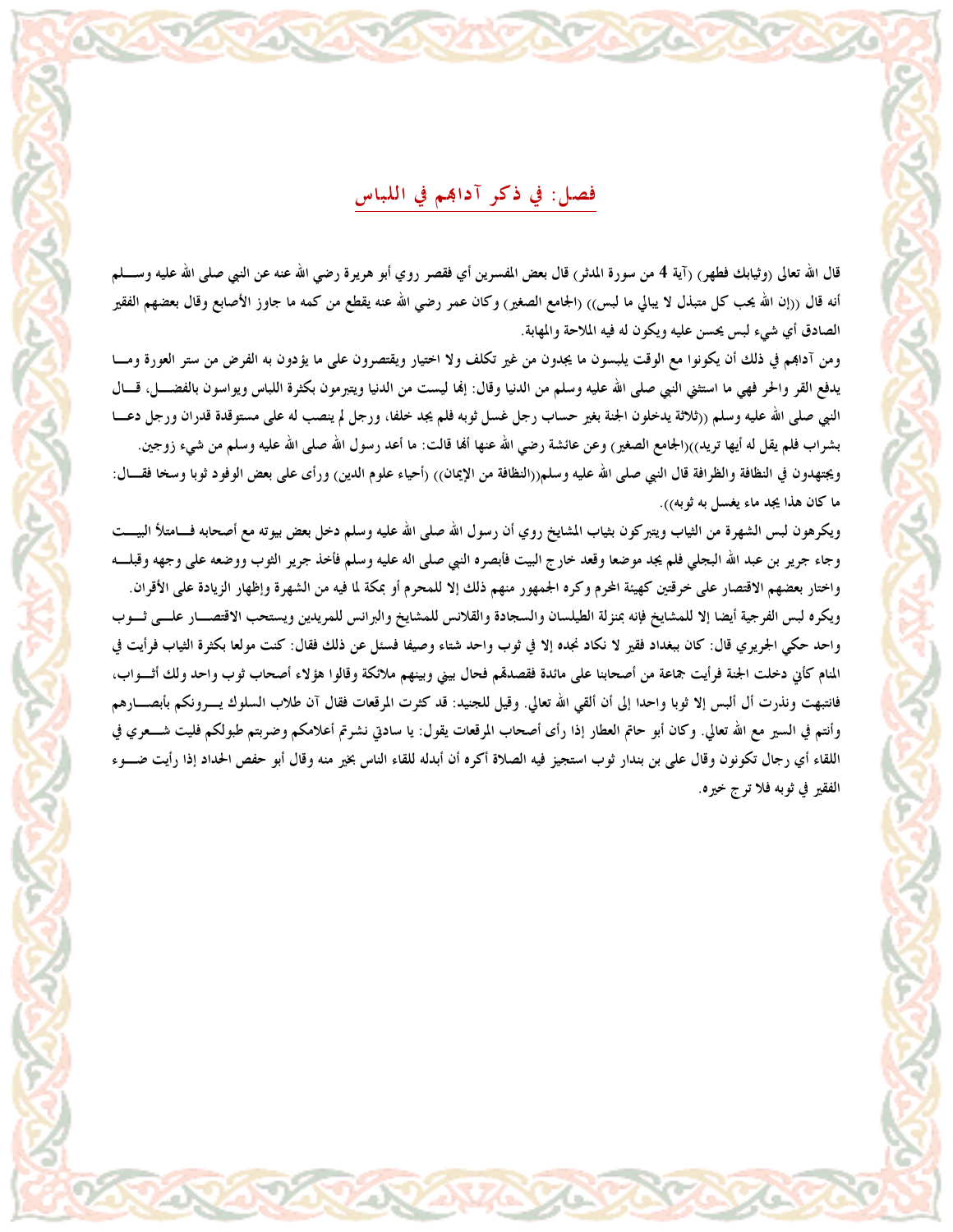# فصل: في ذكر آداهِم في الأكل

قال الله تعالى (وكلوا واشربوا ولا تسرفوا إنه لا يحب المسرفين)(اية31 من سورة الأعراف) والإسراف حرام وقال الله تعالى (فكلوا منها وأطعموا البائس الفقير))(آية 28 من سورة الحج).

قال بعضهم: أدب الله تعالى عباده ألا يطعموا الفقير إلا مما يأكلون وقال النبي صلى الله عليه وسلم ((إذا أكل أحدكم فليقل بسم الله فإن نســــى في أوله فليقل إذا ذكر بسم الله أوله وآخره)(سنن ابن ماجة) وقال صلى الله عليه وسلم وأشار إلى القصعة (كلوا من حواليها ولا تأكلوا من وســـطها فإن البركة تنزل في وسطها)(سنن ابن ماجة).

ومن آدابمم: ترك الاهتمام بالرزق وقلة الاشتغال بطلبه وجمعه ومنعه وادخاره قال الله تعالى (وكأين من دابة لا تحمل رزقها الله يرزقها وإياكم)(آية 60 من سورة العنكبوت) أي لا تدخروا وصح عن النبي صلى الله عليه وسلم انه ما كان يدخر شيئا لغد ولا يكثر ذكر الطعام فسإن ذلسك مسن الشره حكي عن رويم أنه قال: لم يخطر ببالي ذكر الطعام عشرين سنة حتى يحضر ويقصد عند تناوله سد الجوعة ويعطي النفس حقهــــا دون حظهــــا فإن النبي صلى الله عليه وسلم قال ((إن لنفسك عليك حقا فإن منعتها حقها ظلمتها)) وقيل لبعض المشايخ كيف يتناول القوم الطعـــام ؟ فقــــال: تناول العليل للدواء يرتجي به الشفاء ويمنعها من الشره والنهم مراعيا لقوله صلى الله عليه وسلم ((ما مليء وعاء شر من بطن أبن آدم فإن كان لا بد فثلث للطعام وثلث للشراب وثلث للنفس))وقيل: أكل الطعام لغير القوام كان انتفاعه به السقام.

ولا يعيب طعاما ولا يمدحه روى أبو هريرة رضي الله عنه قال (ما عاب رسول الله صلى الله عليه وسلم طعاما قط كان إذا اشتهاه أكله وإلا تركه) (رواه مسلم) وقال صلى الله عليه وسلم ((أذيبوا طعامكم بذكر الله تعالى والصلاة ولا تناموا عليه فتقسوا قلوبكم)).

وروي أن الله تعالى أوحى إلى داود صلى الله عليه وسلم (ما بال الأقوياء ومبادرقم الشهوات، إنما جعلت الشهوات لضعفاء خلقـــي، إن القلـــوب المعلقة بالشهوات عقولهم محجوبة عني).

حكي أن بشر بن الحارث رئي في السوق فسئل عن ذلك فقال: أن نفسي تطالبني منذ سنين بخيارة فمنعتها ورضيت الآن بالنظر إليها فأعطيتها. ولا يكون لآكلهم وقت معلوم ولا يتكلفون ولا يختارون الكثير الرديء على القليل النظيف الطيب قال الله تعالى (فلينظر أيها أزكي طعاما فليأتكم برزق منه وليتلطف) (آية 19 من سورة الكهف) ولا يلقم بعضهم بعضا وإذا حضر الطعام فلا يقول بعضهم لبعض: كل فأن الكل فيه ســـواء إلا المشايخ لمن دوفمم على سبيل البسط لهم وترغيبهم في الخير عند احتشامهم هذا لهم خاصة وأما غيرهم من طبقات الناس فمن أدبمم عرض الطعسام عند الحضور واستدعاء الحاضرين إليه سمعت والدي رحمه الله يحكي عن الشيرواني رحمه الله أنه قال: كان عبد الله بن الصامت من المشايخ وكان لا يدعو أحدا إلى الطعام فحضرت يوما عنده فقلت: العلم يدعونا إلى عرض الطعام الإحضار فقال: إن الحكم إلا لله. فسكت. ولا يسأكلون إلا ممسا يعرفون أصله ويتنزهون عن أكل طعام الظلمة والفسقة وإن كان من وجهه روى عمران بن الحصين قال: نمانا رسول الله صلى الله عليه وسلم عن إجابة طعام الفاسقين. وينصرفون عن قبول إرفاق النسوان وأكل طعامهن ولا يكرهون الكلام عند الطعام فقد قيل: إن ترك ذلك من فعل المجوس.

ثم من الأدب عند تناول الطعام التشمير والجلوس على الرجل اليسرى والتسمية والأكل بثلاث أصابع ومما يليه وتصغير اللقمة وتجويد المضغ ولعق الأصابع قال جابر: أمرنا رسول الله صلى الله عليه وسلم بلعق الأصابع والقصاع. وقال ((إن أحدكم لا يدرى في أي طعامه البركـــة)) (صــــحيح

ويترك النظر إلى لقمة صاحبه روى عن النبي صلى الله عليه وسلم أنه قال ((لا يتبعن أحدكم بصره لقمة صاحبه بالنظر وإذا فرغ من الطعام قـــال: الحمد لله الذي جعل أرزاقنا أكثر من أقواتنا)). وليس من الظرافة أن يغمس يده في الطعام بحيث يتلطخ به. ويكره الأكل في اليوم مــــرتين. وقــــال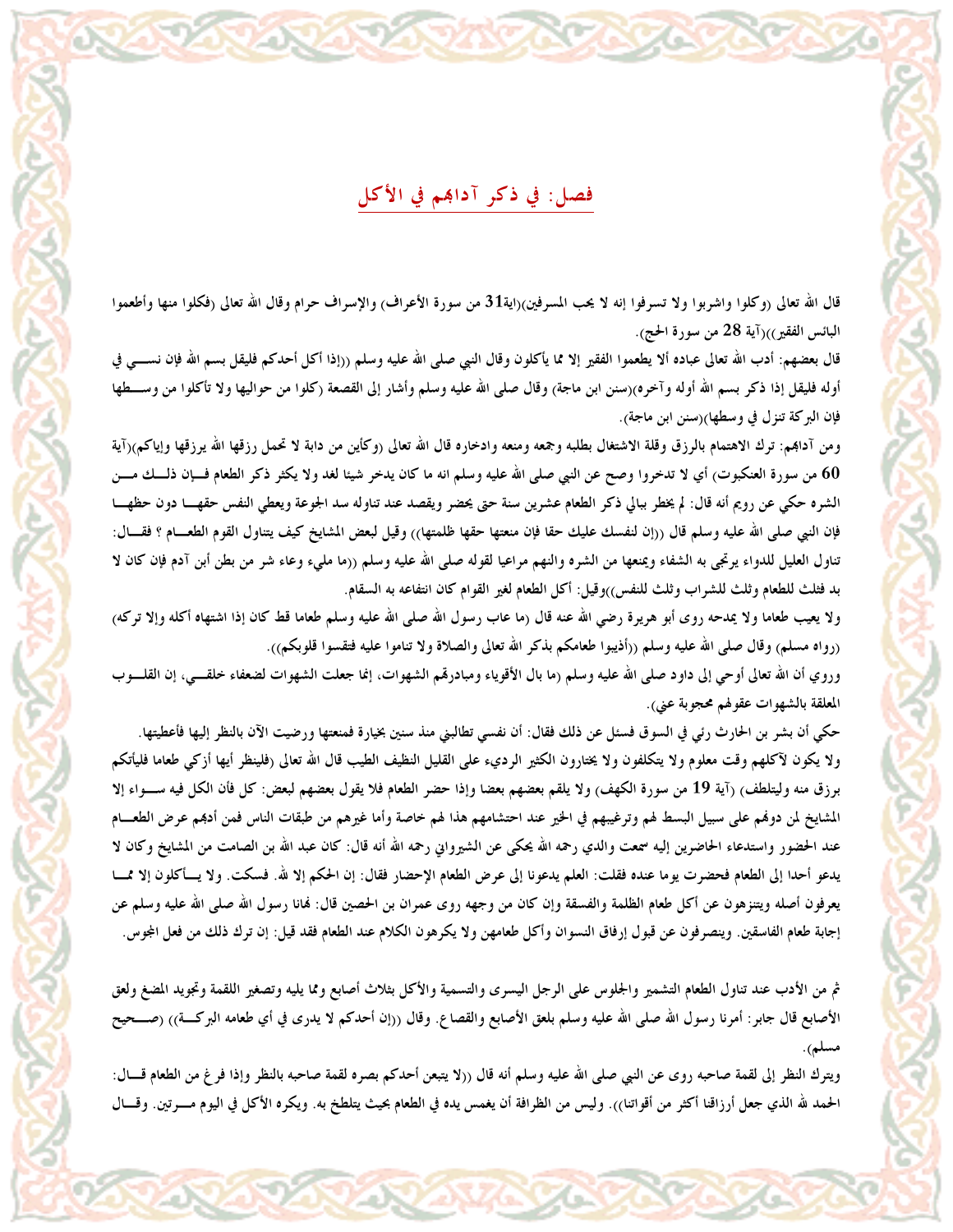بعض المشايخ: الأكل مع الإخوان بالانبساط ومع الأجانب بالأدب ومع الفقراء بالإيثار. وقال الجنيد: مؤاكلة الإخسوان رضساع فسانظروا مسن تؤاكلون. ويختارون الاجتماع على الأكل لقوله صلى الله عليه وسلم ((خير الطعام ما كثرت عليه الأيدي)) (مجمع الزوائد للهيثمي) وروى عنــــه عليه الصلاة والسلام أنه قال ((الأكل مع الإخوان شفاء)) وقال صلى الله عليه وسلم ((شر الناس من أكل وحده وضرب عبده ومنسع رفسده)) (الجامع الصغير) وإذا أكل مع جماعة لا يمسك عن الأكل ما داموا يتناولونه لاسيما إذا كان متقدمهم روى أن النبي صلى الله عليه وسلم كان. إذا أكل مع جماعة كان آخرهم أكلا وسئل بعض المشايخ عن الأكل الذي لا يضر قال: أن تأكل بالأمر لا بالهوى. وقال إبراهيم بسن شسيبان: منسذ ثلاثيين ما أكلت شيئاً بشهوتي.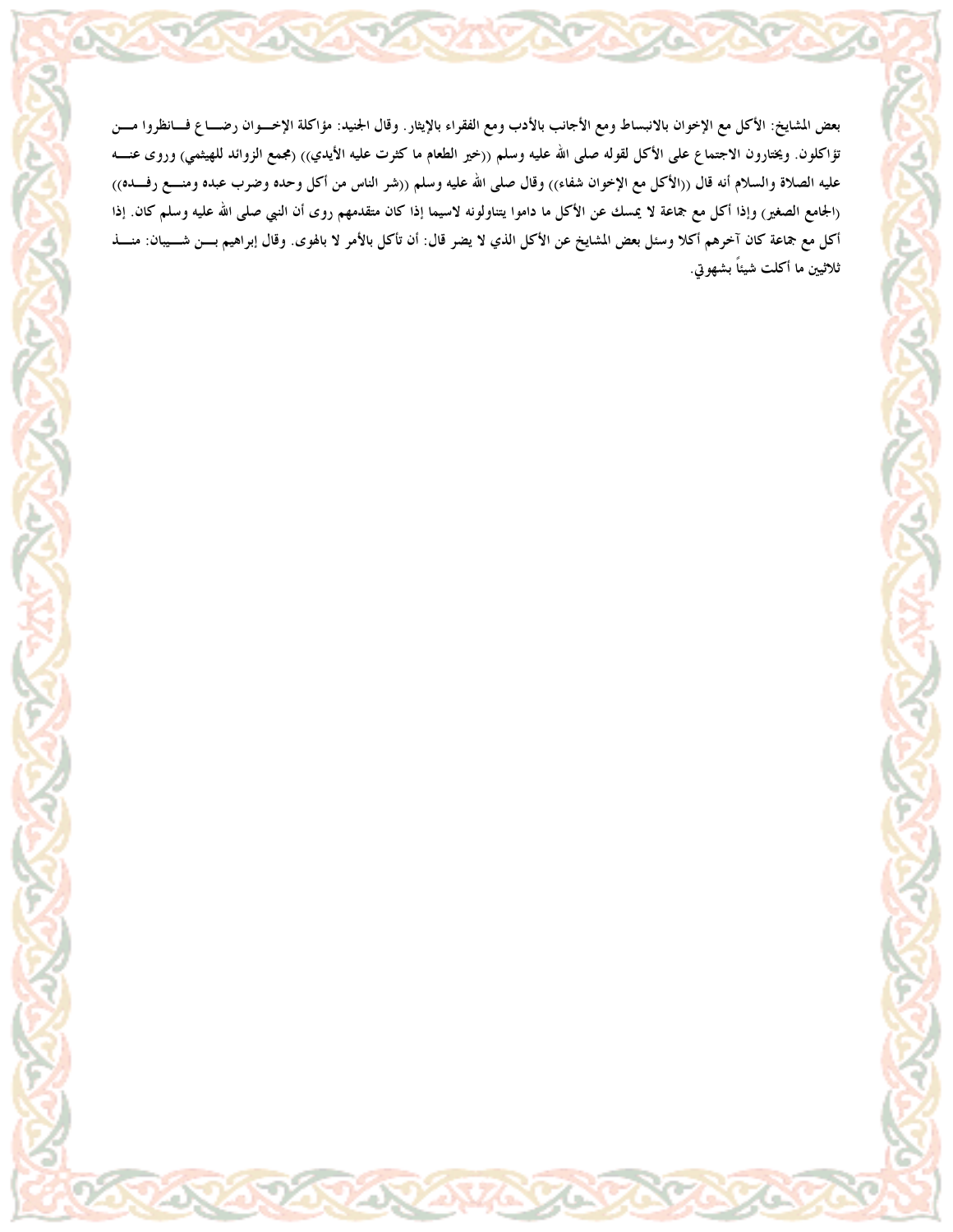فصل: أكثر الناس شبعا أكثرهم جوعا يوم القيامة

روى أن رجلا تجشأ عند النبي صلى الله عليه وسلم فقال ((كف عنا جشأك فأكثرهم شبعاً في الدنيا أكثرهم جوعاً يوم القيامة)) (سنن ابن ماجـــة). وقال الحسن: كان بلية آدم في أكلة وهي بليتكم إلى يوم القيامة. وقال سهل بن عبد الله: لأن أترك من عشائي لقمة أحب إلى من إحياء ليلة. وقال يحيى بن معاد: لو كان الجوع يباع في الأسواق لما كان لطلاب الآخرة أن يشتروا سواه. وقال: لو تشفعت إلى نفسك بالملائكة المقـــربين والأنبيـــاء والمرسلين في ترك شهوة لردقم أجمعين ولو توسلت إليها بالجوع لانقادت لك وصارت من الطائعين. وعن أبي هريرة رضي الله عنه قسال: دخلست على رسول الله صلى الله عليه وسلم وهو يصلى جالساً فقلت ما أصابك ؟ قال: الجو ع فبكيت فقال: لا تبك إن شدة القيامة لا تصب الجسائع إذا ١حتسب ذلك في الدنيا)) وروى عنه صلى الله عليه وسلم أنه قال ((من أحس من نفسه نشاطاً فليذها بالجوع والعطش)). ويكره الانتظــار عنــــد حضور الطعام وقد قيل: قلوب الأبرار لا تحمل الانتظار ويكره تفويت الأوقات بالاشتغال بالأكل حكي عن بعضهم أنه كان يفطر علـــي حســـوة يحسوها ويقول: الوقت أعز من أن يشتغل بالأكل. وكره أكثرهم تلقيم من يخدمهم مما أيديهم لا سيما إذا كان ضيفا فأنه التصرف فيما قدم إليــــه فقال بعضهم: يملكه بالإحضار بين يديه وقال بعضهم بالتناول وقال بعضهم: بالوضع في الفم وقال بعضهم: باستيفاء الأكل بالبلع.

وقال الجنيد:تنزل الرحمة على الفقراء عند الطعام فإنمم لا يأكلون إلا بالإيثار وقال بعض المشايخ: واجب على المضيف ثلاثة أشياء وعلى الضـــيف ثلاثة أشياء فأما الذي على المضيف فأن يطعمه من الحلال ويحفظ عليه مواقيت الصلاة ولا يحبس عنه ما قدر عليه من الطعام وأما ما على الضـــيف فأن يجلس حيث يجلس وأن يرضي بما قدم إليه وأن لا يخرج إلا بعد الاستئذان روى عن ابن عباس: أن النبي صلى الله عليه وسلم قال: ((إن مـــن السنة أن يشيع الضيف إلى باب الدار)) (سنن ابن ماجة).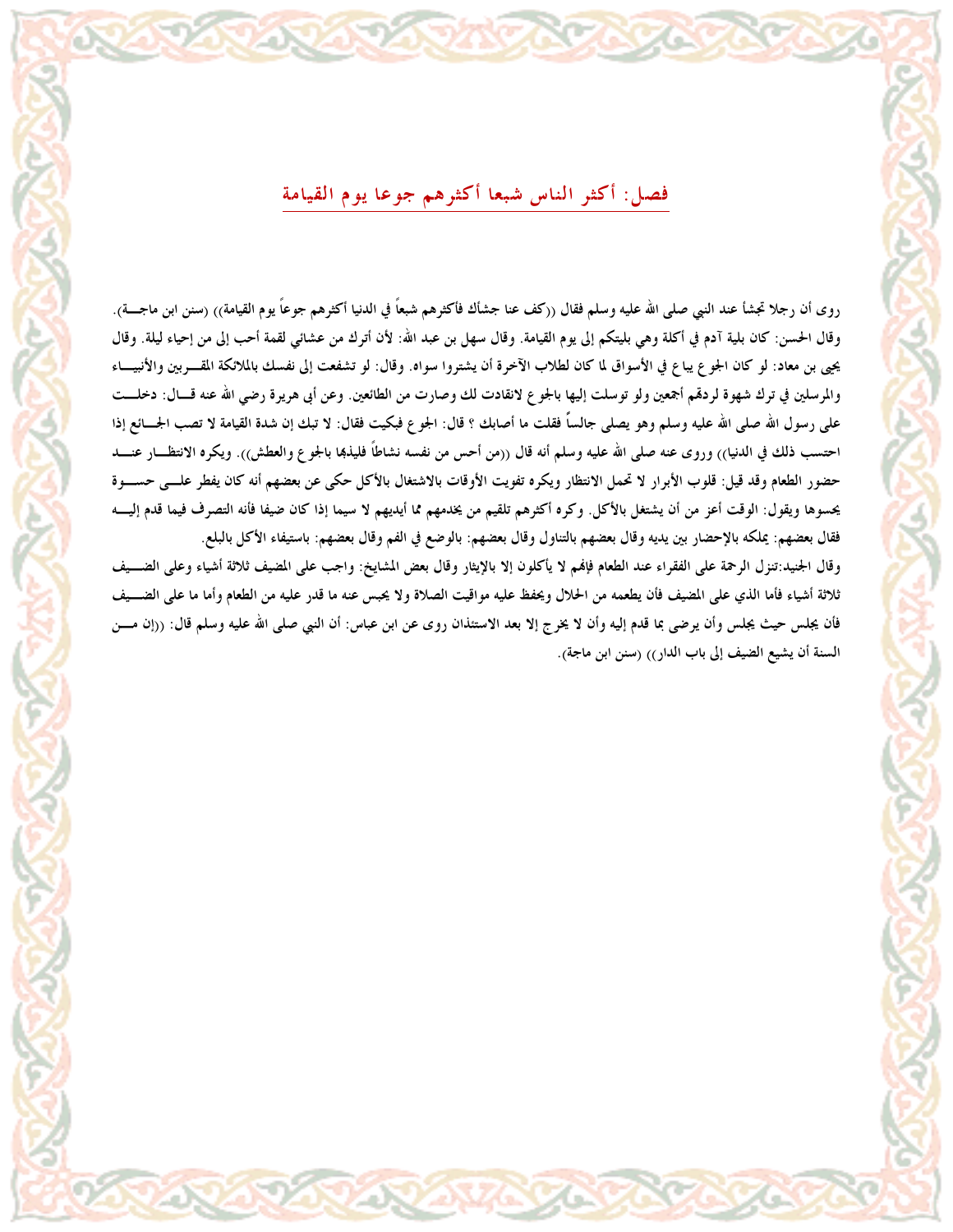# فصل: في ذكر آداهم في النوم

روى عن النبي صلى الله عليه وسلم أنه قال ((من نام حتى أصبح بال الشيطان في أذنيه)) ومن أدبمم في ذلك أن يجتنب النوم بين جماعة قعود فـــإذا غلبه النعاس بينهم فإما أن يقوم أو يدفع عن نفسه ذلك بمحادثة أو غيرها ولا يتعود الانبطاح فإن كان ممن له غطيط فيتعود النسوم علسى الجنسب وليستلقي ويجتهد أن يكون نومه لله وبالله ولا يكون نائماً عن الله فأما النائم لله فهو القاصد إلى أخذ بلغة من النوم يستعين بما علـــي أداء الفـــرائض وتحصيل النوافل خصوصاً آخر الليل لما روى في الحديث ((أن الحق عز وجل يقول آخر الليل: هل من داع فأستجيب له هل من ســـائل فأعطيـــه سؤله هل من مستغفر فأغفر له)) (رواه الإمام مسلم). وأما النائم بالله فهو العارف الذاكر من لا تأخذه سنة ولا نوم إلى أن يرد عليه النوم من غير ١ختياره وهم الذين يبيتون لربمم سجداً وقياما وأما النائم عن الله فهو الغافل عنه كما جاء في مناجاة داود صلى الله عليه وسلم قوله ((كذب مـــن ادعى محبتي إذا جنه الليل نام عني أليس كل محب يحب خلوات حبيبه فها أنا مطلع على قلوب أحبائي)).

ومن آدابهم النوم على الطهارة والاضطجاع على الشق الأيمن ويقول باسمك اللهم وضعت جنبي وباسمك ارفعه وباسمك ارفعه اللهم إن أمسكت نفسي فارحمها، وإن أرسلتها فاحفظها بما تحفظ به عبادك الصالحين اللهم قني عذابك يوم تبعث عبادك ويذكر الله كلما انتبه، فإن توضـــأ وصــــلي ركعتين ثم نام كان أولى ويكره النوم بعد صلاة الصبح وبعد المغرب وقيل: من أراد قلة النوم فليجتنب شرب الماء إلا قدر تسكين العطـــش ومـــن كان بين جماعة فناموا فإما أن يوافقهم وينام أو يقوم عنهم وتستحب القيلولة، ليستعان بما على قيام الليل، وقيل: النوم أول النهار خرق، وأوســـطه خلق، وآخره حمَّق. وكان بعضهم لا يضطجع من الليل حياء من الله تعالى ودام على ذلك ثلاثين سنة، إنما يستند إلى ا لجدار عنـــد غلبـــة النـــوم، ويصوم النهار. وقال الجنيد: أتى على السري نيف وثلاثون سنة ما رئي مضطجعا إلا في علة الموت وحكى أن أبا يزيد مد رجله في المحراب فنودي: من جالس الملوك بلا أدب تعرض للقتل.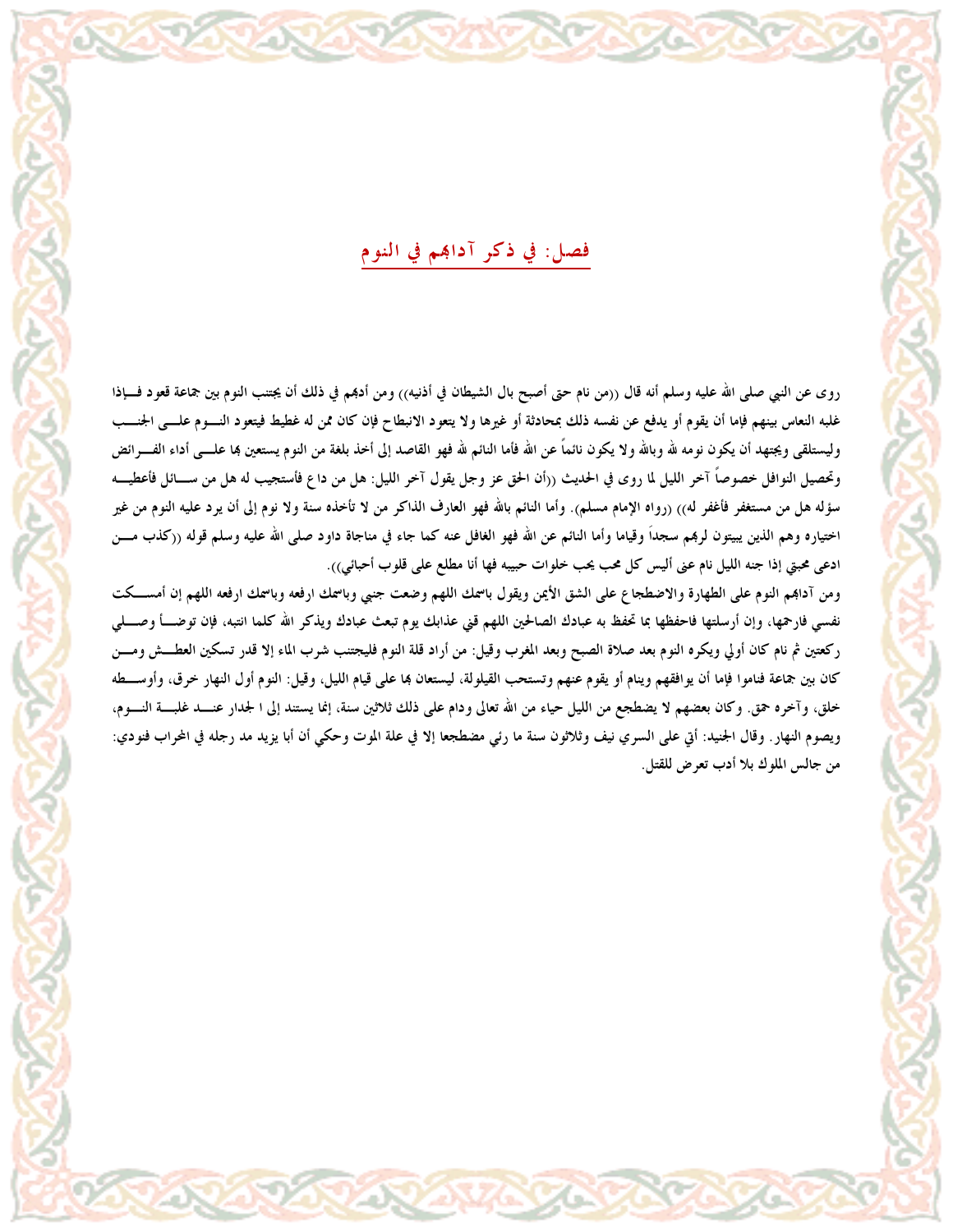# فصل: في ذكر آداهم في السماع

قال الله تعالى (وإذا سمعوا ما أنزل إلى الرسول تري أعينهم تفيض من الدمع مما عرفوا من الحق)(آية 83 من سورة المائدة) وقسال تعسالى (السذين يستمعون القول فيتبعون أحسنة)(آية 18 من سورة الزمر) وقال تعالى (فهم في روضة يحبرون)(آية 15 من سورة الروم) قال مجاهــــد: يســــمعون وقال النبي صلى الله عليه وسلم ((ما أذن الله لشيء كإذنه لنبي حسن الصوت بالذكر)) (صحيح مسلم). وروى أنه قرئ بين يديــــه: (فكيــــف إذا جننا من كل أمة بشهيد وجننا بك على هؤلاء شهيداً (آية 41 من سورة النساء)) فبكي طويلا. وروى عن عائشة رضي الله عنها ألها قالت: كـــان عندي جارية تسمعني فدخل رسول الله صلى الله عليه وسلم وهي على حالها ثم دخل أبو بكر وهي على حالها ثم دخل عمر ففرت فضحك رسول الله صلى الله عليه وسلم فقال ما يضحك يا رسول الله ؟ فحدثه فقال: لا أخرج حتى أسمع ما سمعه رسول الله صــــلي الله عليــــه وســــلم. فأمرهــــا فأسمعته.

وسئل ذو النون المصري عن السماع فقال: وارد حق يزعج القلوب إلى الحق فمن أصغى إليه بحق تحقيق ومن أصغى إليه بسنفس تزنسدق. وقسال السري: تطرب قلوب المحبين عند السماع وتخاف قلوب التائقين وتلتهب قلوب المشتاقين وقيل: مثل السماع مثل الغيث إذا وقسع علسى الأرض تصبح مخضرة كذلك القلوب الزكية يظهر مكنون فوائدها عند السماع. وقيل: السماع يحرك ما تنطوي عليه القلـــوب مـــن الســــرور والحــــزن والخوف والرجاء والشوق فربما يحركه إلى البكاء وربما يحركه إلى الطرب. وقيل السماع فيه حظ لكل عضو فربما يبكي وربما يصرخ وربما يصـــفق وربما يرقص وربما يغمي عليه. وقيل أهل السماع ثلاثة: مستمع بربه ومستمع بقلبه ومستمع بنفسه قال بعض المشايخ: لا يصح الســـماع إلا لمـــن فنيت حظوظه وبقيت حقوقه وخمدت بشريته. وحكا عن بعضهم قال رأيت الخضر عليه السلام فقلت: ما تقول في السماع الذي عليه أصـــحابنا ؟ فقال: هو الصفاء الذي لا يثبت عليه إلا أقدام العلماء. وقيل السماع مقدحة سلطانية لا تقع نيراها إلا فيمن قلبه محترق بالمجسة ونفسسه محترقسة بالمجاهد.

ومن آدابهم: أن لا يتكلفوا فيه ولا يكون لهم وقت معلوم لذلك ولا يسمعون للتطايب والتلهي ثم يسمعون ما كان داخـــلأ في أوصـــاف التــــائبين والخائفين والراجين وما يحثهم على المعاملة ويجدد لهم صدق الإرادة ومن لا يعلم ذلك فعليه أن يقصد من يؤدبه فيه.

وقيل للنصراباذي: إنك مولع بالسماع. فقال: نعم هو خير من أن تقعد وتغتاب فقال له أبو عمرو بن نجيد: هيهات يا أبا القاسم زلة في الســـماع شر من كذا وكذا سنة تغتاب الناس وقال أبو على الروذباري: بلغنا في هذا الأمر إلى مكان مثل حد السيف إن ملنا ففي النار .

وليس من الأدب استدعاء الحال والتكلف للقيام إلا عن غلبة حال ترد فتزعج أو يكون على سبيل مساعدة لصادق أو مطايبة من غير تساكر ولا إظهار حال. وترك ذلك أولى روى عن النبي صلى الله عليه وسلم أنه كان يعظ فصعق رجل من جانب المسجد فقال: من ذا الملبس علينا ديننـــا ؟ إن كان صادقاً فقد شهر نفسه وإن كان كاذباً محقه الله.

ويكره للشبان القيام بحضرة المشايخ وإظهار الحال حكي أن شاباً كان يصحب الجنيد وكلما سمع شيئا زعق وتغير فقال له ظهر منك شيء بعد هذا فلا تصحبني فكان بعد ذلك يضبط نفسه وربما كان يقطر منه من كل شعرة قطرة عرق حتى كان يوماً من الأيام زعق زعقة خرجت فيها روحه.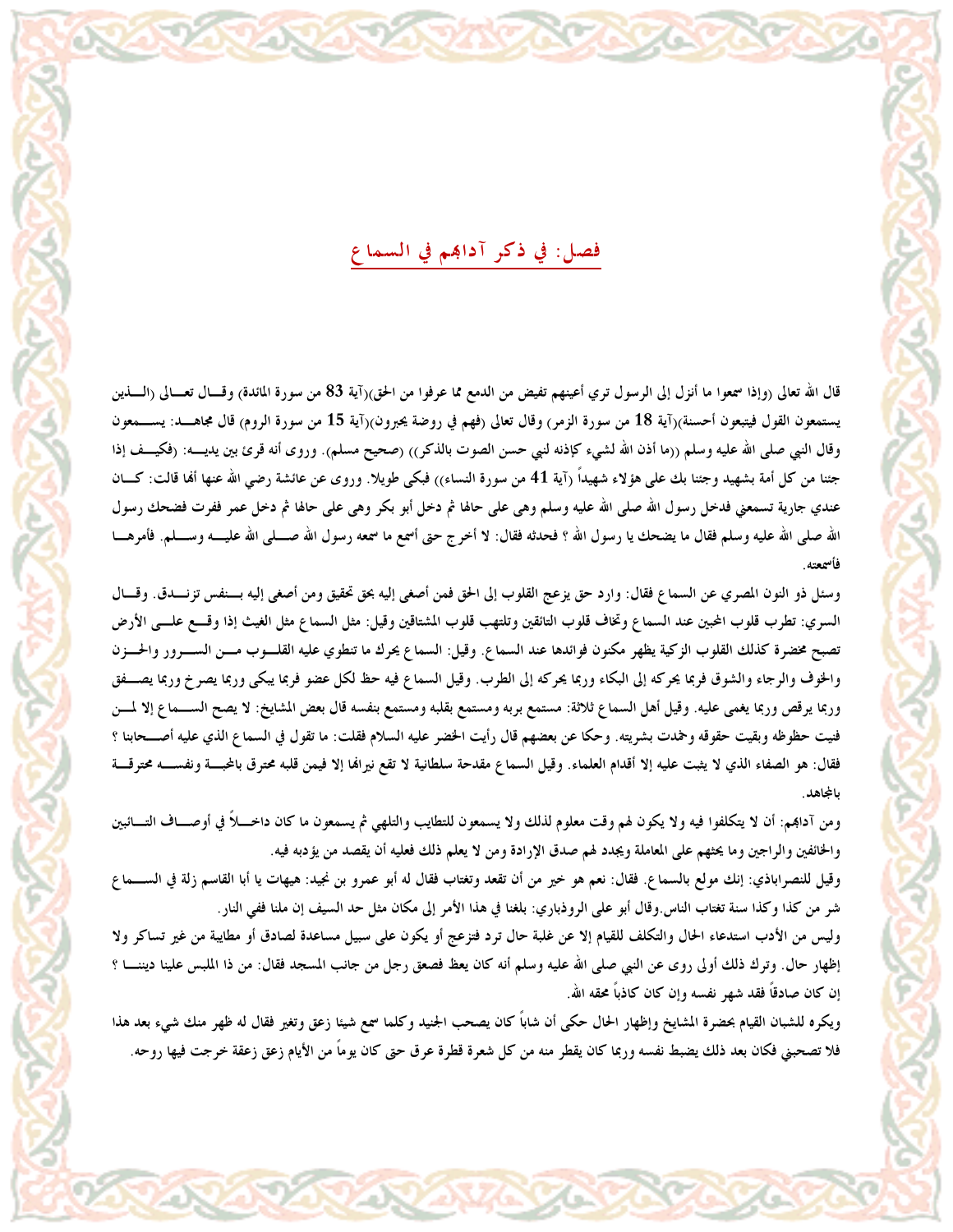ولا رخصة للأحداث في القيام والتحرك أصلا وأكثر المشايخ يكرهون حضورهم مجلس السماع وإذا كان الوقت جدا فلا يجوز للتكلف المداخلـــة والمزاحمة على طريق الموافقة والمساعدة أيضاً. حكي أن ذا النون المصري دخل بغداد فدخل عليه جماعة ومعهم قوال فاستأذنوا أن يقول شيئا فأدن لهم. فأنشد يقول: صغیر هواك عذبني فكيف به إذا احتنكا

أما تنظر لمكتئب إذا ضحك الخلي بكي وإن جمعت من قلبي ہموی قد کان مشترکا

فطاب قلبه وقام وتواجد وسقط على جبهته والدم يقطر من جبينه ولا يقع على الأرض ثم قام واحد منهم فنظــر إليـــه ذو النـــون وقـــال قـــال تعالى((الذي يراك حين تقوم)) (اية218 من سورة الشعراء) فجلس الرجل.

والسكون مع حضور القلب وجمع الهمة والوقوف على أحوال المستعلمين أولى من المداخلة لأنه محل الاستقامة والتمكين.

والإنصات من أدب الحضرة قال الله تعالى ((فلما حضروه قالوا أنصتوا)) (آية 29 من سورة الأحقاف). وقال تعالى ((وخشعت الأصوات للرحمن فلا تسمع إلا همسا)) (آية 108 من سورة طه) وإذا انعقد مجلس السماع يبدأ بالقران ويختم به فقد حكي عن ممشاد الدينوري: أنه رأى رســـول الله صلى الله عليه وسلم في المنام فسأله عن اجتماع القوم للسماع. فقال لا بأس ابدءوا بالقرآن واختموا به.

ويكره للمريد سماع الغزل والأوصاف فألها بعيدة الغور. حكى عن بعض المشايخ أنه قال: السماع شهوة في قعر شبهه لا يحسن تناولها إلا عسارف ذو بصيرة وفطنة يختلس الشهوة ولا يمس الشبهة. وقال الجنيد: كل مريد رأيته يميل إلى السماع فاعلم أن فيه بقية من البطالـــة. وقيــــل:الســــماع صراط ممدود يقصده صاحب يقين ووجود وصاحب شك وجحود إما أن يرفع سالكه إلى أعلى عليين أو يكبكبه في أسفل السافلين. وقال بعــض المريدين لبعض المشايخ: أليس المشايخ كانوا يميلون إلى السماع ؟ فقال: إذا كنت مثلهم فاسمع أنت أيضاً. وقيل: السماع سرور ساعة تزول. وهم ساعة قئول.

ولا يحضر مجلس السماع من يتبسم أو يتلهى. حكي عن أبي عبد الله بن خفيف أنه قال: حضرت مع شيخي أحمد بن يحيى في دعوة بشيراز واتفـــق فيها سماع فطاب وقت الشيخ ويقام يتواجد ويدور وكان في صفة بحدائنا قوم من أبناء الدنيا، فتبسم واحد منهم فأخذ الشيخ منارة كانست هنساك فرماه بما فأصاب الجدار فانغرست أرجلها الثلاث في الحائط وقد كان صلى ثلاثين سنة صلاة الصبح بوضوء العشاء.

سئل بعض المشايخ عن شرب القلوب من السماع وشرب الأرواح منه، وشرب النفوس منه فقال: شرب القلوب الحكم وشرب الأرواح السنعم وشرب النفوس ذكر ما يوافق طبعها من الحظوظ.

وسئل عن التكلف في السماع فقال هو على ضربين: تكلف من المستمع لطلب الجاه أو منفعة دنيوية وذلك تلبيس وخيانة وتكلف منسه لطلسب الحقيقة كمن يطلب الوجد بمنزلة التواجد وهو بمنزلة التباكي من البكاء قال صلى الله عليه وسلم ((أذا رأيتم أهل البلاء فسابكوا فسإن لم تبكسوا فتباكوا)) (سنن ابن ماجة)

قال أبو نصر السراج رحمه الله أهل السماع على ثلاث طبقات: طبقة منهم يرجعون في سماعهم إلى مخاطبات الحق لهم فيما يسمعون وطبقة منــــهم يرجعون في سماعهم إلى مخاطبة أحوالهم ومقامتهم وأوقاقم فهم مرتبطون بالعلم ومطالبون بالصدق فيما يشيرون إليه من ذلك وطبقة منهم الفقــراء المجردون الذين قطعوا العلائق ولم تتلوث قلوبهم بمحبه الدنيا والجمع والمنع فهم يسمعون بطيبة قلوبمم ويليق بمم السماع، فهم أقـــرب النــــاس إلي السلامة وأسلمهم من الفتنه وكل قلب ملوث يحب الدنيا فسماعه سماع طبع وتكلف.

وقيل يحتاج إلى السماع من كان ضعيف الحال فإن القوي لا يحتاج إلى شيء من ذلك قال الحصري ما أدون حال من يحتاج إلى مسزعج يزعجسه ولعمري لا تحتاج الثكلبي إلى نائحة.

وقيل: ١ لسماع لقوم كالغذاء ولقوم كالدواء ولقوم كالداء ولقوم مروحة قال الشيخ أبو عبد الرحمن السلمي.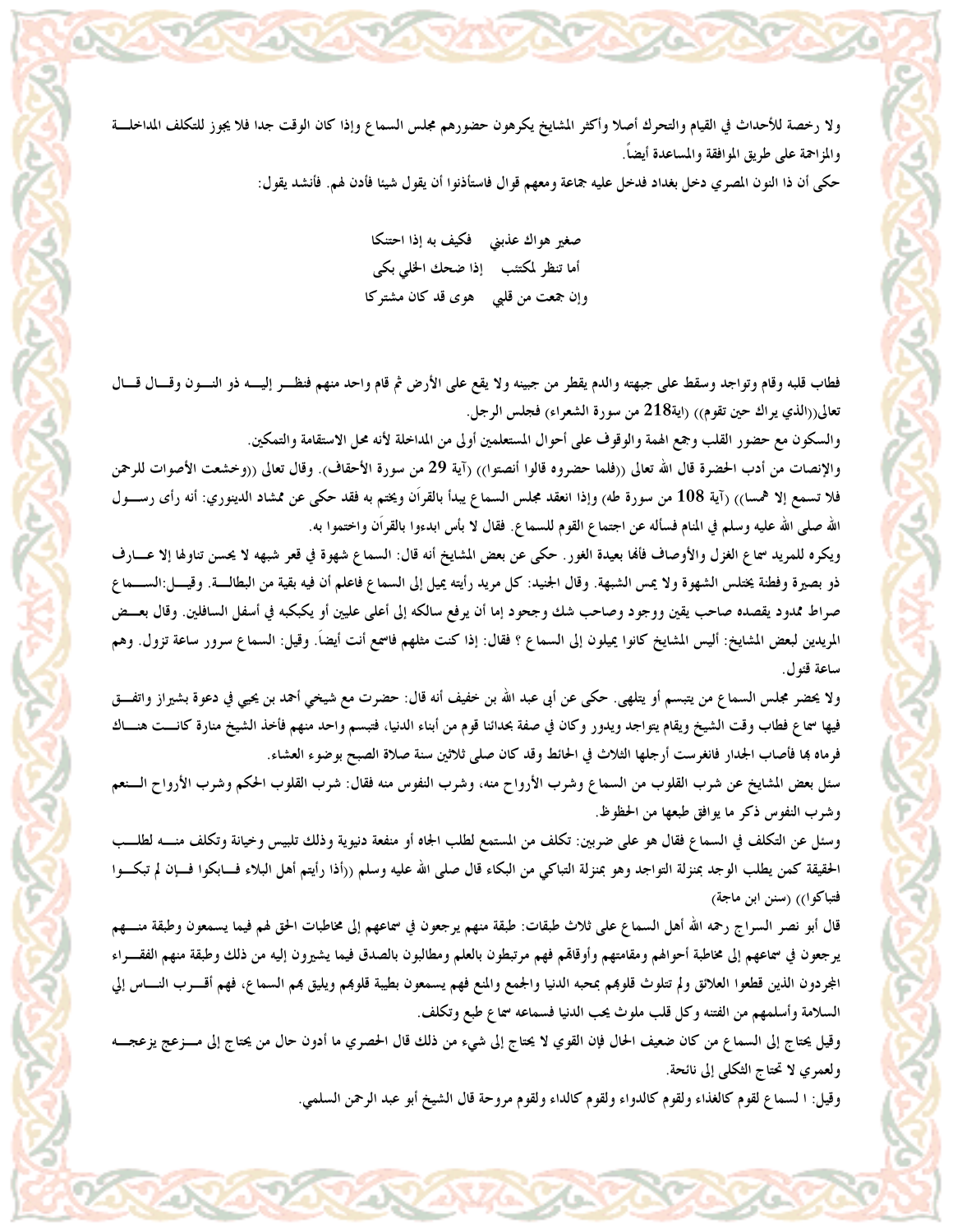الوجد قد يكون زيادة لقوم ونقصانا لآخرين وهو كالسلاح يصلح للجهاد في سبيل الله ولقتل أولياء الله وكذلك الشمس تصلح شيئا وتفسد شيئا أخر . وقيل السماع من حيث المستمع فقد سمع بعضهم طوافا يصيح يا سعتر بري فأغمى عليه فسئل عن ذلك فقال حسبته يقول اسع تري بري وسمـــع الشبلي رحمة الله منشدا ينشد ويقول:

أسائل عن ليلي فهل من مخبر يكون له علم ها أين تنزل

فزعق وقال: ولا والله ما في الدارين عنها مخبر وقال الصبيحي يجب أن يكون الواجد – إذا كان وجده صحيحا محفوظا في حال وجسده لا يجسري عليه لسان الذم بحال وقيل الوجد سر صفات الباطن كما أن الطاعة سر صفات الظاهر، وصفات الظاهر الحركة والســكون وصـــفات البـــاطن الأحوال والأخلاق وأما حكم الخرق التي تقع في السماع فما كان منها على طريق مساعدة فهي للجماعة وما كان منها لقول قوال وإنشاد منشد فإن لم يكن هناك جماعة فإنما للقوال خاصة. وأن كان هناك جماعة فقد اختلفت أقاويل المشايخ فيها فذهب بعضهم ألى أنما للقوال لأنسه لمسا وجسد الفائدة في سره من جهته خلع عليه بدلا عما أتحفه به وذهب بعضهم إلى أها للجماعة والقوال فيها كأحدهم لآن بركة حضور الجماعة لا تقتصـــر على قول القوال وروي أن النبي صلى الله عليه وسلم قال يوم بدر: من أتي مكان كذا فله كذا، ومن قتل فله كذا، ومن أسر أســــيرا فلــــه كـــذا، فتسارع الشبان والفتيان وأقام الشيوخ والوجوه عند الرايات، فلما فتح الله على المسلمين طلبوا ما جعل لهم فقال الشيوخ: كنا ظهرا لكسم ورداء فلا تذهبوا بالغنائم دوننا فأنزل الله تعالى (يسألونك عن الأنفال قل الأنفال لله والرسول)) (الآية الأولى من سورة الأنفال) فقسمها النبي صــــلي الله عليه وسلم بينهم بالسوية ومنهم من قال: إن كان القوال من جملة القوم فهو كأحدهم وليس له استبداد بشيء منها وأن كان أجنبيا فما كان منسها لها قيمة يؤثر هو بما وما كان من خريقات الفقراء فهم أولي بما. ومنهم من قال: إن كان القوال أجيرا فليس له منها شيء وإن كان متبرعا فله مـــا صلى له منها: وإذا قلنا إنها لهم فحكمها ألهم لا يشتغلون بما ما داموا في السماع، فإذا أنقضي وقته جمعوها في السوط ثم إن كان هناك محـــب لهـــم فحكمه أن يفديها بما يوجب وقته عن غير معاوضة فيها ولا مناداة عليها، فإن ذلك استخفاف بحقها وحقهم ثم إن كان هناك شيخ له حكم فالحكم فيها إليه من تخريق وتبديل ورد على أصحابها وقال أهل الشام: الفقير أولى بخرقته، وأنكر الجمهور منهم ذلك ومنهم من قال: ما كان وقسع منسها على سبيل المساعدة أو مشوبا بالتكلف فالرد أولى، وأكثر المشايخ يكرهون طرح الخرقة على سبيل المساعدة لما فيه من التكلف المساين للحقيقـــة وأن لم يكن هناك شيخ له حكم يمضون فيه حكم الوقت ولا يؤخرون ذلك ويكرهون تخريق المرقعات إلا أن يكون تبركا وما كان منها من خسرق الفقراء فما كان يصلح منها للرقاع فتخريقه أولى لكن يصيب الكل نصيبا ولا يبقى البعض محروما ويفرق على الحاضرين دون الغيب لآن الغنيمسة لمن شهد الموقعة وإذا حضر معهم غيرهم فالمحبون منهم يعطون من الخرق.

وكيف يقسم ذلك ؟ اختلف المشايخ فيه فقال بعضهم يقسم عليهم بالتفاضل كقسمة المواريث والغنائم وقال بعضهم أن كان يقسم ذلــك شـــيخ يقسم بالتفاضل وأن كانوا يقسمونه فيما بينهم قسموه بالسوية وما لم يصلح فيها للرقاع فالإيثار بما أولي لمستحق من الفقراء وما كان ثياب المحسبين فالبيع أولى والإيثار للقوال بما دون التخريق.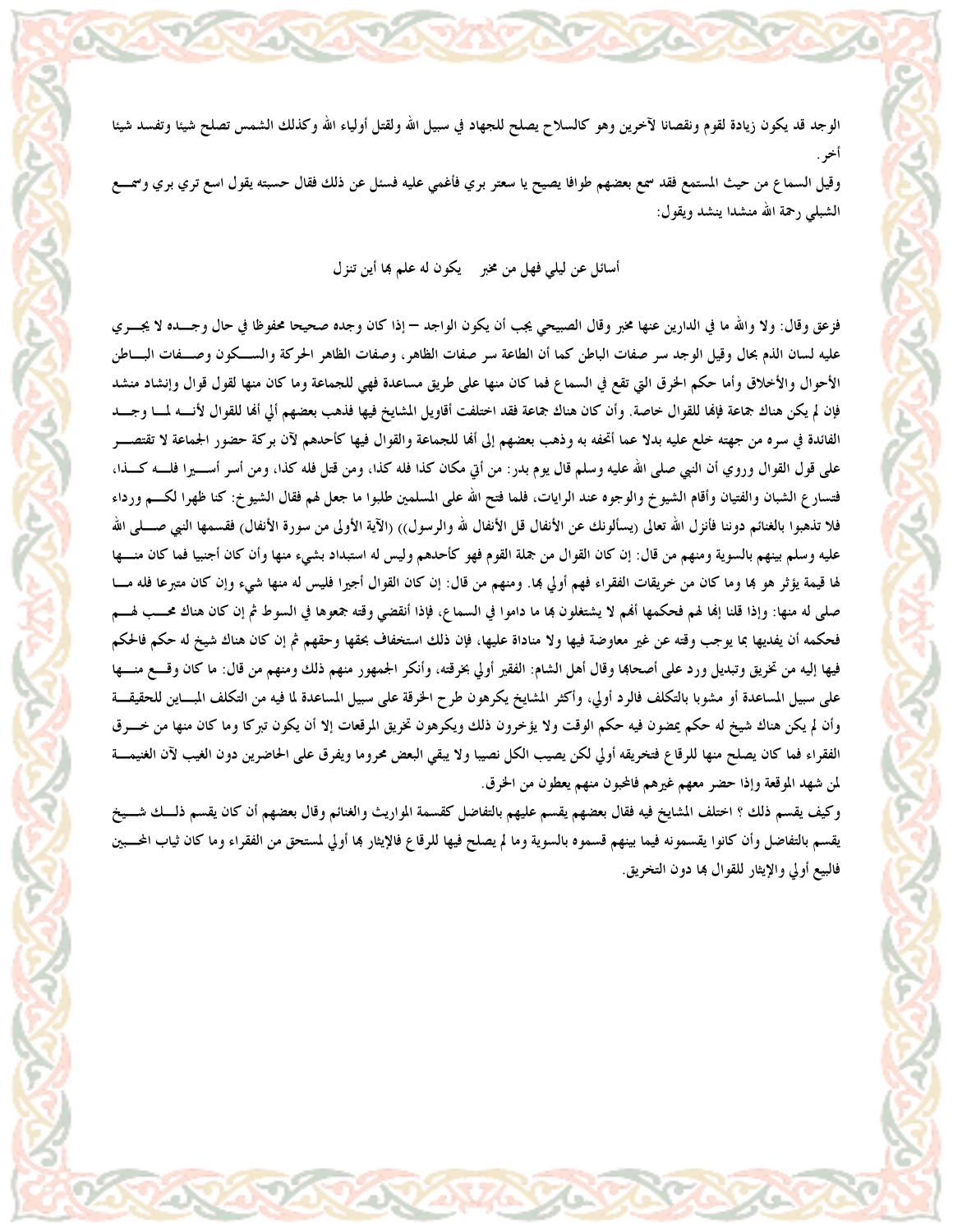# فصل: في ذكر آدابهم في التزويج

الأولى أن يرغب في المرأة الدينة الصالحة قال رسول الله صلى الله عليه وسلم ((تنكح المرأة لدينها ومالها وجمالها، فعليك بذات الدين تربت يــــداك)) (الجامع الصغير) وقال صلى الله عليه وسلم ((أعظم النساء بركة أيسرهن مؤنة))(الجامع الصغير) وقال عمر بن الخطاب رضي الله عنه خلق النساء من ضعف وعورة فداووا ضعفهن بالسكوت وعوراقم بالبيوت.

وآداهم في ذلك أن لا يتزوج للدنيا ولا بذات اليسار بل للسنة وللدين والنسب والعفة ثم يقوم بما لا بد من الكفاية بحسب الطاقة فسإن عجسز أو طلبت فوق الطاقة خيرها بين الوفاق على المكنة أو طلاق الفرقة اقتداء برسول الله عليه وسلم حيث أنزل الله تعالى عليه ريسا أيهسا السنبي قسل لأزواجك إن كنتن تردن الحياة الدنيا وزينتها) (الآية 28 من سورة الأحزاب) وكن تسعة فخيرهن رسول الله صلى الله عليه وسلم وبسدأ بعائشسة رضي الله عنها وقال له: إني محدثك بحديث فاستشيري فيه أبويك فلما أخبرها به قالت: أوفيك أستشير أبوي ؟ فاختـــارت الله ورســـوله والــــدار الآخرة وقالت: لا تخبر نساءك بمذا فقال والله لا يسألنني عن ذلك إلا خبرقم فلما أخبرهن اخترن الله ورسوله فشكرهن الله تعالى علـــى ذلـــك ثم أنزل (لا يحل لك النساء من بعد<sub>) (</sub>آية 52 من سورة الأحزاب<sub>)</sub> والأولى في زماننا مجانبة التزويج وقمع النفوس بالرياضة والجوع والسهر والسفر . روي أبو هريرة رضي الله عنه عن النبي عليه صلى الله عليه وسلم أنه قال ((عليكم بالنكاح فمن لم يستطع فعليه بالصوم فإنه له وجـــاء))(المســـند للإمام احمد) قيل لبعض الصالحين ألا تتزوج ؟ فقال لي نفس لو تمكنت من تطليقها لطلقتها فكيف أضم إليها أخري ؟ وقال بشر: لـــو دفعـــت إلى الاهتمام بمئونة دجاجة ما آمنت على نفسي أن أصبح شرطيا وقال مكابدة العفة أيسر من مصلحة العيال: وقال رأيت الصبر عنسهن أسسهل مسن الصبر عليهن وقال بعضهم: مقاساة العيال عقوبة تنفذ للشهوة الحلال وحكي أن رجلا خطب إلى ميمون بن مهران ابنه فقال: لا أرضاها لك قال: لم ؟ قال لألها طلبت الحلي والحلل فقال عندي ما هي تريد قال: أذا لا أرضاك لها. وأراد بعضهم تطليق زوجته فقيل له: ما يسوءك منسها ؟ قسال العاقل لا يهتك ستر زوجته فلما طلقها قيل له لم طلقتها ؟ قال: ما لي والكلام فيمن صارت أجنبية مني حراما على روي أن النبي صــــلى الله عليــــه وسلم لما هم بتزويج فاطمة رضي الله عنه لعلى رضي الله عنه قال له: تكلم لنفسك خطيبا وقد حضر المهاجرون والأنصار فقال: الحمـــد لله حمـــدا يبلغه ويرضيه وصلى الله على محمد صلاة تزلفه وتحصيه والنكاح مما أمر الله به ورضيه واجتماعنا مما أذن الله فيه وقدره وهذا محمد رسول الله صلى الله عليه وسلم زوجني ابنته فاطمة على صداق خمسمائة درهم وقد رضيت فسلوه واشهدوا وقال على رضى الله عنه ما كان لنا إلا إهاب كـــبش نبيت عليه بالليل ونعلف عليه الناضح بالنهار.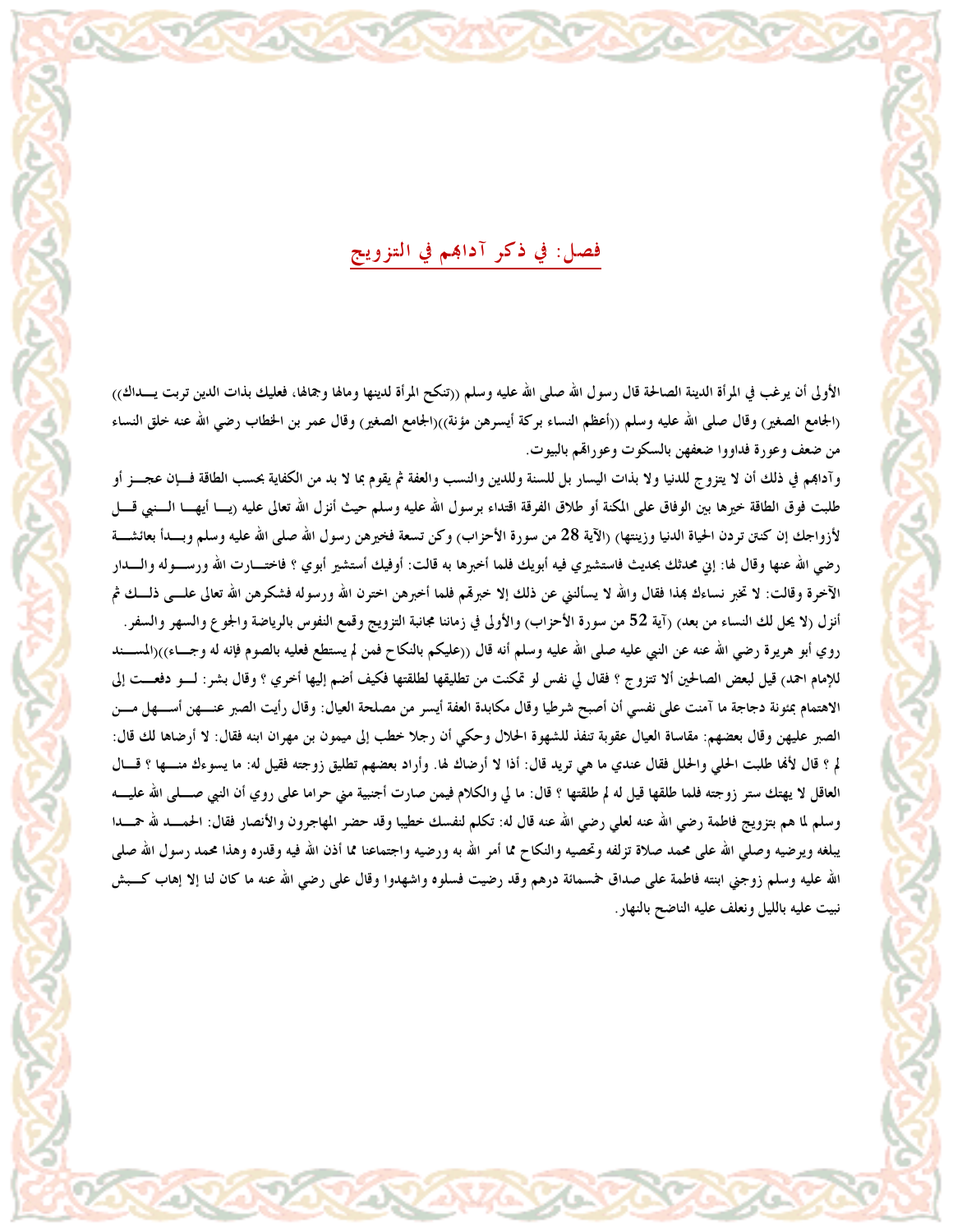### فصل: في ذكر آداهِم في السؤال

قال الله تعالى (لا يسألون الناس إلحاقا) (آية 273 من سورة البقرة) وقال (وأما بنعمة ربك فحدث) (آية 10 من سورة الضحى) وقال النبي صلى الله عليه وسلم ((أعطوا السائل ولو جاء على فرس)) (الجامع الصغير) وقال ((لو صدق السائل في سؤاله ما أفلح من رده)) وقال ((ما صاحب الصدقة بأعظم أجرا من الذي يقبلها أذا كان محتاجا)).

وقال ((من سأل مسألة وهو غني عنها فإنما يستكثر من النار)(المسند للإمام احمد) وقال ((لا تحل الصدقة لغني ولا لذي مرة سـوي) (ســنن ابـــن ماجة).

> وعن ابن عمر رضي الله عنه أنه قال مكسب فيه بعض الريبة خير من مسألة الناس. وقال الجنيد رحمه الله كل صوفي يعود نفسه أخذ الأسباب عند وقوع الشدائد فإنه لا ينفك عن رقة نفسه ولا يحمل الصبر . وقال أبو حفص من تعود السؤال ابتلى بالطمع والخيانة والفكر وآدابهم في ذلك أن لا يسألوا إلا عند الضرورة.

والحاجة ولا يأخذون إلا قدر الكفاية وقال بعضهم: الفقير إذا اضطر إلى السؤال فكفارته صدقة وقيل لا يجوز رد طالب فهو إما كريم فتصـــونه، أو لئيم فتصون نفسك عنه وتصون وجهك عن رده.

ويكرهون السؤال لأنفسهم ويستحبونه للأصحاب حكى عن ممشاد الدينوري كان إذا ورد عليه الغرباء دخل الأسواق وجمع من الدكاكين شــيئا وحمله إليهم ولا يعدون ذلك سؤالا لما فيه من التعاون على البر وكان النبي صلى الله عليه وسلم يسأل لأصحابه ولو كان سؤلا لاحترز منه صــــلمي الله عليه وسلم ويستحب بذل الجاه للإخوان قال بعض المشايخ لا يصح الفقر للفقير حتى يبذل جاهه كما يبذل ماله وأدب الخادم في الســـؤال أن لا يري نفسه في الآخذ ولا في العطاء ويكون معولة على هم الفقراء ويكون الوكيل على الفريقين قال الشبلي أذا خرجت إلى الناس للسؤال فـــلا تراهم ولا تري نفسك.

وكان الشيخ أبو العباس النهاوندي إذا ورد عليه الغرباء دخل السوق وجمع ما ينفق من الأطعمة ويحملها على يده إليهم وكان يقول منذ عشـــرين سنة ما أخذت من أحد شيئا وكان يكره السؤال وينكر على أهله.

وقال الجنيد: لا يصح السؤال لأحد إلا لمن كان العطاء عنده أحب من الأخذ والأولى للخادم أن يستقرض ما يحتاج أليه من نفقه قومه بسالمعروف وينفق عليهم ثم يسأل ويقضي دينه فإن ذلك أقرب إلى السلامة.وقد رخص بعضهم في السؤال لمن يقصد بذلك تذليل نفسه وقيل: لا خير فيمن لم يذق طعم إهانة الرد. وكان بعض المشايخ لا يأكل إلا من السؤال فسئل عن ذلك فقال: اخترته لكراهية نفسي له وقيل: سعى الأخوان الأحــــرار لإخوافمم لا لأنفسهم وقيل: الأكل بالسؤال أجمل من الآكل بالتقوى وقيل: من سأل وله ما يغنيه خيف عليه أن يخاصمه الفقراء يوم القيامة وتقول أخذت ما جعل لنا ولم تكن منا.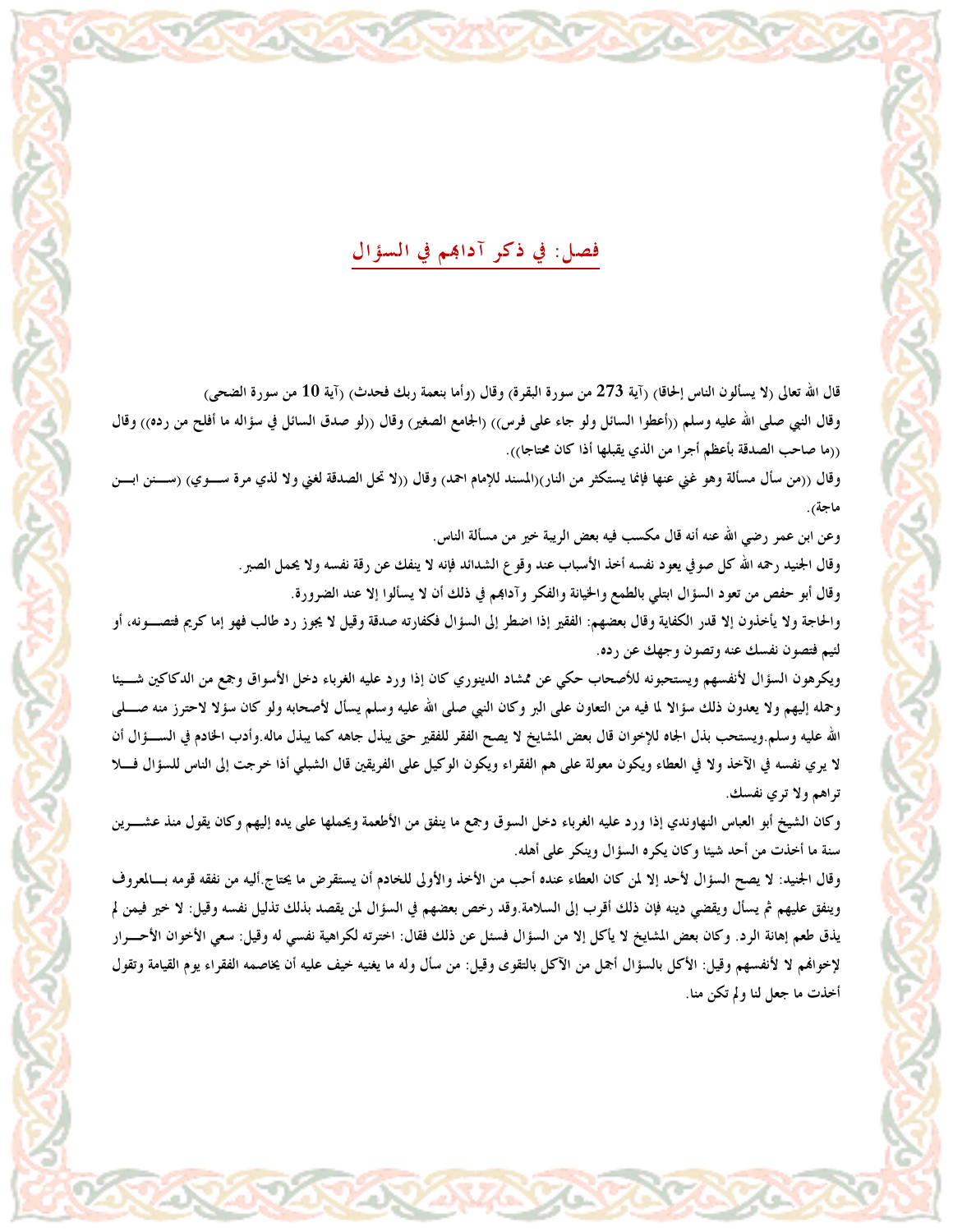# فصل: في ذكر آداهِم في حال المرض

روي عن النبي صلى الله عليه وسلم أنه قال ((حمى يوم بكفارة سنة)). وقال للأنصار لما حموا ((أبشروا فإنما كفارة وطهور)) (سنن ابن ماجة) وقال بعض الحكماء: إن في العلل مالا ينبغي للعاقل أن يجهل قدرها فإنما تمحيص للذنب وتعرض لثواب الصبر، وإيقاظ من الغفلة وأذكار النعمة في حال الصحة، وتجديد للتوبة، وحث على الصدقة حكي أن ذا النون المصري دخل على مريض يعوده فأن أنة فقال ذو النون: ليس بصادق في حبـــه من لم يتلذذ بضربة وحكى أن بعض العارفين مرض فوصف علته للطبيب فقال له: أليس هذا شكوى ؟ فقال: لا إنما هو إخبار عن قدرة قادر وقال خادم لكليب السنجاري: قال لي الشيخ يوما: هل تري على ظاهر جسدي موضعا خاليا من الدود غير اللسان فقلت لا فقال كـــذلك لـــيس في داخل جسدي موضع خال من الدود غير القلب.

واعتل ممشاد الدينوري رحمه الله تعالى فقيل له: كيف تجد العلة ؟ فقال سوء العلة فقيل له: كيف تجد قلبك فقال: فقدت قلبي منذ ثلاثين سنة. وقال بعض المشايخ لآن أعافي فأشكر أحب إلى من أن أبتلي فأصبر .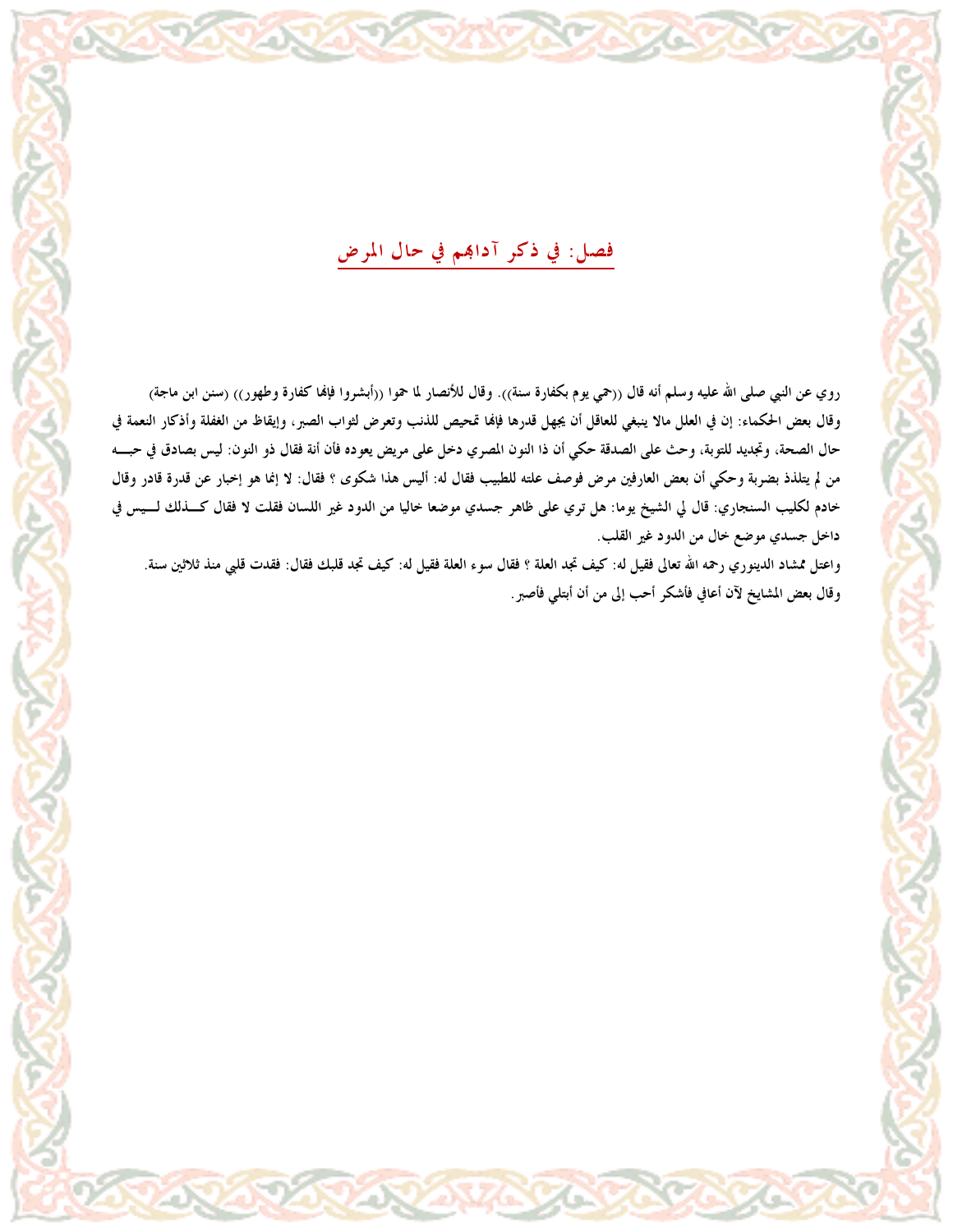## فصل: في ذكر آداهِم في حال الموت

قال النبي صلى الله عليه وسلم ((أكثروا من ذكر هادم اللذات فما ذكره عبد في سعة إلا ضاقت عليه ولا ذكره في ضيق إلا اتسع عليه)) (ســـنن ابن ماجه).

وقال الحليلي: كنت عند الجنيد وقت وفاته فكان يقرأ القراَن فقلت: أرفق بنفسك يا سيدي فقال: أحوج ما كنت إليه الساعة وهـــو إذا تطـــوي صحيفتي وتختم ثم ابتدأ وقرأ سبعين آية من سورة البقرة ومات رحمه الله.

وحكا أن خيراً النساج نظر وقت النزع وقال: إنما أنت عبد مأمور وأنا عبد مأمور وما أمرت به لا يفوتك وما أمرت به يفوتني فدعا بماء وتوضـــأ وصلى ثم كبر ومات رحمه الله.

وكان على بن سهل يقول: أترونني أموت كما يموت هؤلاء المرضى ؟ إنما أدعى فأجيب. فكان يوما جالساً إذا قال: لبيك فمات رحمسه الله تعسالي. وحكا عن أحمد بن خضرويه لما حضرته الوفاة وكان عليه دين سبعمائة دينار وغرماؤه حوله فنظر إليهم ثم قال: اللهم إنك جعلت السديون وثيقـــة لأرباب الأموال وأنت تأخذ وثيقة غرمائي فإذعني فدق الباب وقال: هذا دار ابن خضرويه ؟ قيل: نعم قال: أين غرماؤه ؟ فخرجوا إليه فقضى لهم ثم خرجت روحه رضي الله عليه.

> ولما حضر أبا عثمان الحيري الوفاة مزق ابنه القميص ففتح عينيه وقال: خلاف السنة في الطاهر من رياء الباطن في القلب. وقيل للجنيد عند الموت: قل لا إله إلا الله فقال ما نسيته فأذكره.

وقيل لأبي محمد الديلمي: قل لا إله إلا الله فقال هذا شيء قد عرفناه وبه نفني. وقيل: لرويم ذلك. فقال لا أحسن غيره. وحكا أن أبا سعيد الخراز كان يتواجد عند الموت وكان قد مات جميع بدنه وبلغت الروح الحلقوم وهـــو يزعق ويقول:

> حنين قلوب العارفين لذكره وتذكارهم وقت المناجاة للسر وأجسادهم في الأرض قتلي بحبه ﴿ وأرواحهم في الحب نحو العلي تسرى

هذا يدل على سروره وسكون ضمير . نظر الحسن البصري إلى رجل يجود بنفسه فقال: إن أمر هذا آخره أن يزهد في أوله وإن أمر هذا أوله لجدير أن ينهاه آخره. وحكا أن الشبلي اعتل بعلة فأرجف بموته فبادر المشايخ ودخلوا عليه وجلسوا حوله. فقال: أيش الخبر ؟ فقال المالكي – وكان أجـــرأهم عليـــه – جاء القوم إلى جنازتك فقال: العجب العجب من أموات جاءوا لجنازة حي.

وقال أبو بكر الدينوري: لما حضرت وفاة الشبلي فقال: على درهم مظلمة فتصدقت بألوف عن صاحبه وما على قلبي شغل أعظم من ذلك.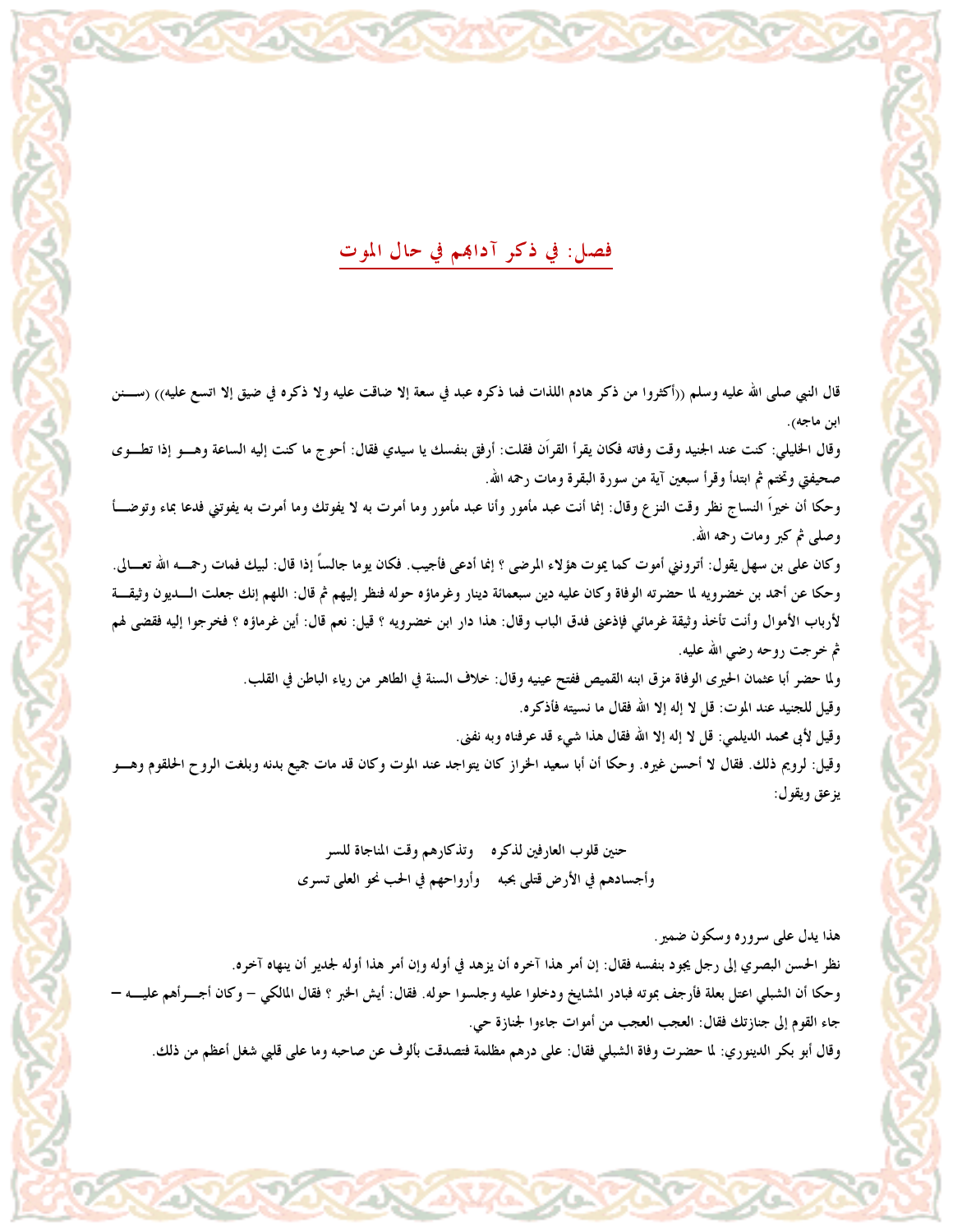ثم قال: وضئني فوضأته ونسيت تخليل لحيته وقد أمسك على لسانه فقبض على يدي فأدخلها في لحيته وقد عرق جبينه ولم يذهب عليه هذا القــــدر من السنة فمات رحمه الله. وروى عن ابن عباس رضى الله عنهما أنه قال: دخلت على عمرو بن العاص رضى الله عنه وقد احتضر للموت فدخل عليه ابنه عبد الله فقال: يـــا عبد الله خذ هذا الصندوق. فقال لا حاجة لي فيه. فقال: إنه مملوء مالا. فقال: لا حاجة لي فيه. ثم قال عبد الله ليته مملوء فقراً فقال ابـــن عبــــاس رضي الله فقلت له: يا عبد الله:كنت أقول أشتهي أن أرى رجلاً عاقلاً يموت فأسأله كيف تجده وكيف يجدك ؟ فقال: إن السماء كأنما منطبقة على الأرض وأنا بينهما وكأنما أتنفس من خرم إبرة. ثم قال: اللهم خذ مني حتى ترضى ثم رفع يده وقال: اللهم إنك أمرت فعصيت وفميت فارتكبــت فلا برىء فأعتذر ولا قوى فأنتصر ولكن لا إله إلا الله ثلاث — ثم مات. ولما احتضر عبد الملك بن مروان نظر إلى أولاده حوله وبناته يبكين.

ومستخبر عنا يريد الردى ومستخبرات والعيون سواجم

فأنشد يقول: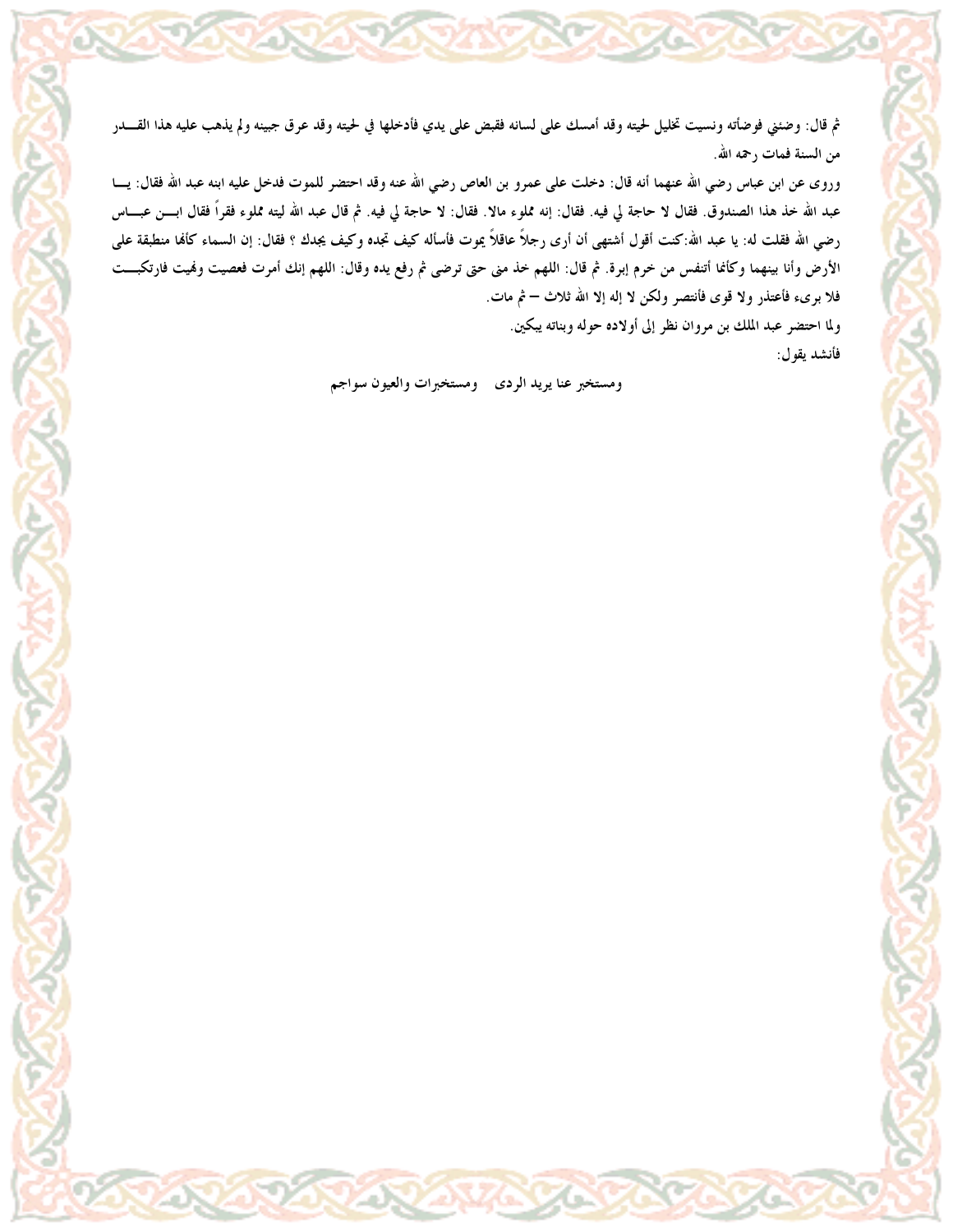#### فصل: في ذكر آدابهم وقت البلاء

قال الله تعالى ((وفتناك فتونا))(آية 40 من سورة طه) قيل: طبخناك بالبلاء طبخاً حتى صرت صافياً نقياً. وقال النبى صلى الله عليه وسلم ((إن الله تعالى ادخر البلاء لأوليائه كما ادخر الشهادة لأحبائه<sub>))</sub>. وقال النبي صلى الله عليه وسلم <sub>((</sub>نحن معاشر الأنبياء أكثر الناس بلاء ثم الأمثل فالأمثل)) (سنن ابن ماجه) وقال عليه السلام ((أحب العباد إلى الله تعالى شاب عابد ومبتلى صابر وفقير ناشط فإن الله تعالى يتعاهد عبده بالبلاء كما يتعاهــــد الوالد الشفيق ولده)).

وآداهم في ذلك ترك الجزع والشكوى في ملاحظة ثمرة البلوى وما أعد الله تعالى للصابرين حيث قال: ((إنما يوفى الصابرون أجرهم بغير حساب)) (آية 10 من سورة الزمر). فمن شهد برؤيته البلاء من المبتلي غاب عن وجدان مرارة البلاء وصعوبته قال الله تعالى ((واصبر لحكم ربسك فإنسك بأعيننا)) (آية 48 من سورة الطور) ألا ترى أن صويحبات يوسف غبن في رؤيته عن وجدان ألم القطع ولم يشعرن بذلك إلى أن غاب. قال الله تعالى ((فلما رأيته أكبرنه وقطعن أيديهن وقلن حاش لله)) (آية 31 من سورة يوسف). وقيل لبعض الشطار: متى يهون عليك الضرب والقطع ؟ قال إذا كنا نعاين من لهواه. فيعد البلاء رجاء والجفاء وفاء والمحنة منحة. أنشد مجنون بني عامر يقول:

> ومن أجل ليلي عذب القلب والحشا \_ ومن أجل ليلي قربوا لي مكانيا ومن أجل ليلي رجل القوم للمني لبنصح دمي يا حبذا أنت جانيا ومن أجلها سميت مجنون عامرٍ فداها من المكروه نفسي وماليا فلولاك يا ليلي لما جئت طارقا أدور على الأبواب بالذل راضيا

> > وله أيضاً:

أذل لآل ليلي في رضاها ﴿ وَأَحْتَمَلَ الْأَكَابَرِ وَالصَّغَارِ ا

ولأبي الشبص رحمه الله تعالى:

وقف الهوى بي حيث أنت فليس لي متأخر عنه ولا متقدم أجد الملامة في هواك لذيذة حجبا لذكرك فليلمني اللوم أشبهت أعدائي فصرت أحبهم لإذ كان حظي منك حظي منهم وأهنتني فأهنت نفسي عامدا ما من يهون عليك ممن يكرم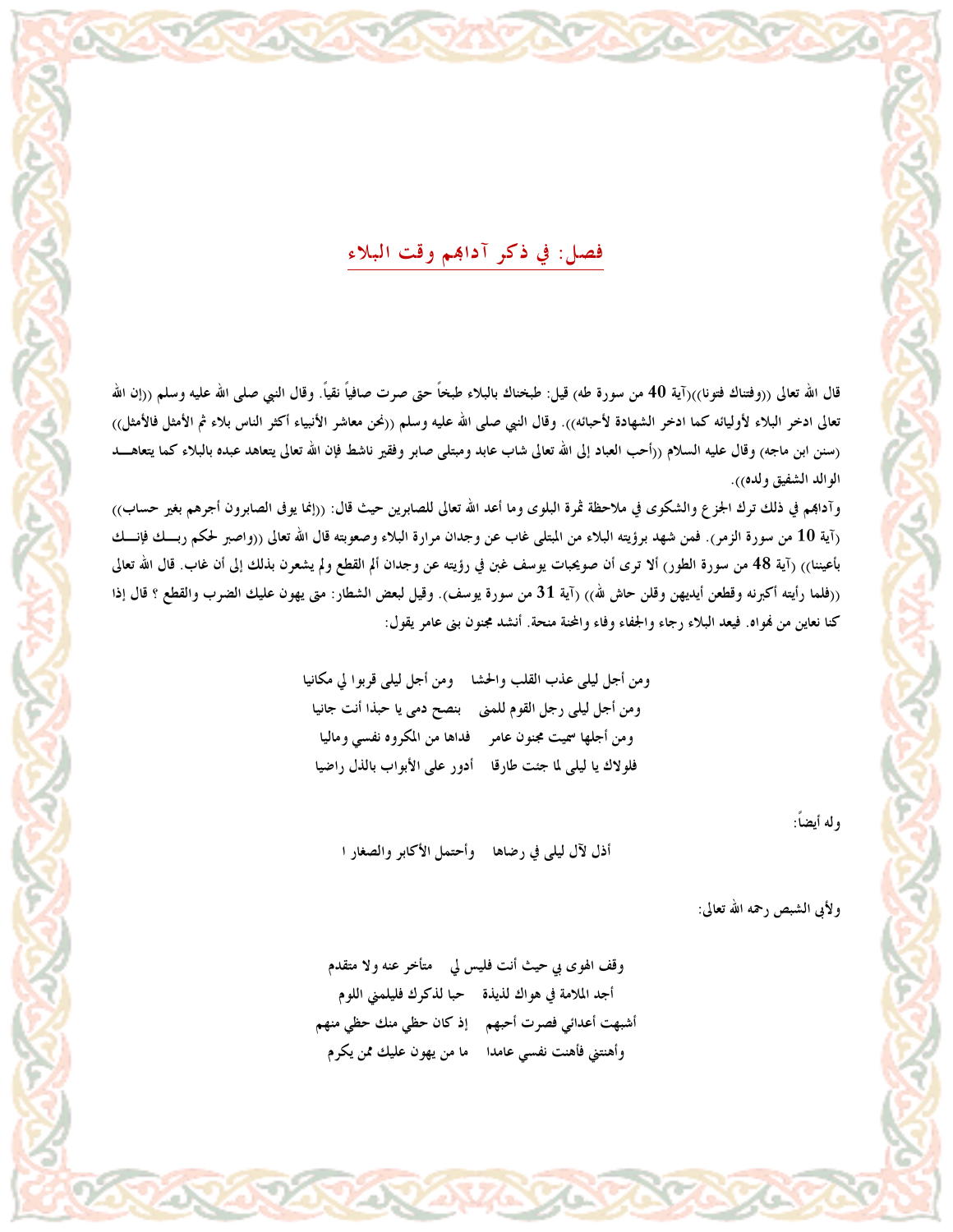ذل الفتى في الحب مكرمة \_ وخضوعه لحبيبه شرف

وروى أنه قيل للحسن بن على أبي طالب رضي الله عنهما: إن أبا ذر يقول: الفقر أحب إلى من الغني ,والسقم أحب إلى من الصحة. فقال رضـــي الله عنه: رحم الله أبا ذر أما انأ فأقول: من اتكل على حسن اختيار الله له لم يتمن أنه في غير الحالة التي اختارها الله تعالى له. حكي أن جماعة دخلوا على الشبلي وهو في البيمارستان مقيد فنظر إليهم وقال: أيش أنتم ؟ فقالوا: أحباؤك فرماهم بالحجارة فهربسوا فقسال: يسا كذابين تدعون محبتي ولا تصبرون على مضرتي — أي أذيتي — ابعدوا عني.

ومن آدابمم: أن لا يتماوت ولا يعجز بل يتجلد ويصبر. وروى أبو هريرة رضي الله عنه عن النبي صلى الله عليه وسلم أنه قال: ((المسؤمن القسـوى أحب إلى الله من المؤمن الضعيف احرص على ما ينفعك واستعن بالله ولا تعجز وإن أصابك شيء فقل من قدر الله وما شاء فعل وإياك ولو فإن لـــو تفتح بابا من عمل الشيطان)) (صحيح مسلم).

وقال ابن عطاء: في أوقات البلاء يتبين صدق العبد من كذبه فمن صبر في أوقات الرخاء وجزع في أوقات البلاء فهو من الكاذبين قسال الله تعسالي ((آلم أحسب الناس أن يتركوا أن يقولوا آمنا وهم لا يفتنون ولقد فتنا الذين من قبلهم فليعلمن الله الذين صدقوا وليعلمن الكاذبين)) (الآيات 1– 2–3 من سورة العنكبوت).

وقوله تعالى: ((ولنبلونكم حتى نعلم المجاهدين منكم والصابرين)) (آية 31 من سورة محمد) ثم إن البلاء في الإنسسان بمنزلسة السدباغ يسستخرج الرعونات (الأوساخ) ويصير إلى حالة يمكن الاستفادة منه.

وقال الجنيد رحمه الله تعالى: البلاء سراج العارفين ويقظة المريدين وهلاك الغافلين.

وحكي أن جعفر الصادق عليه السلام كان إذا أصيب يقول: اللهم اجعله أدبا ولا تجعله غضبا وذلك لآن البلاء منه ما يكون تمحيصا ومنــــه مــــا يكون تأديبا ومنه ما يكون اختبارا، ومنه ما يكون عقوبة وخذلانا.

وقال الجريري: البلاء على ثلاثة أوجه: على المخلطين نقم وعقوبات وعلى المذنبين تمحيص للجنايات وعلى الأنبيــاء والصـــديقين مـــن صـــدق الاختبارات.

ولا يمكن الوقوف على آدابمم وسيرهم فيه إلا بذكر حكاياقم فقد سئل الجنيد ما فائدة المريدين في الحكايات ؟ فقال: إنما تقوي قلوبمم فقيل: هـــل في ذلك حجة من كتاب الله تعالى ؟ قال: نعم. قوله تعالى (وكلا نقص عليك من أنباء الرسل ما نثبت به فؤادك)(آية 120 من سورة هود).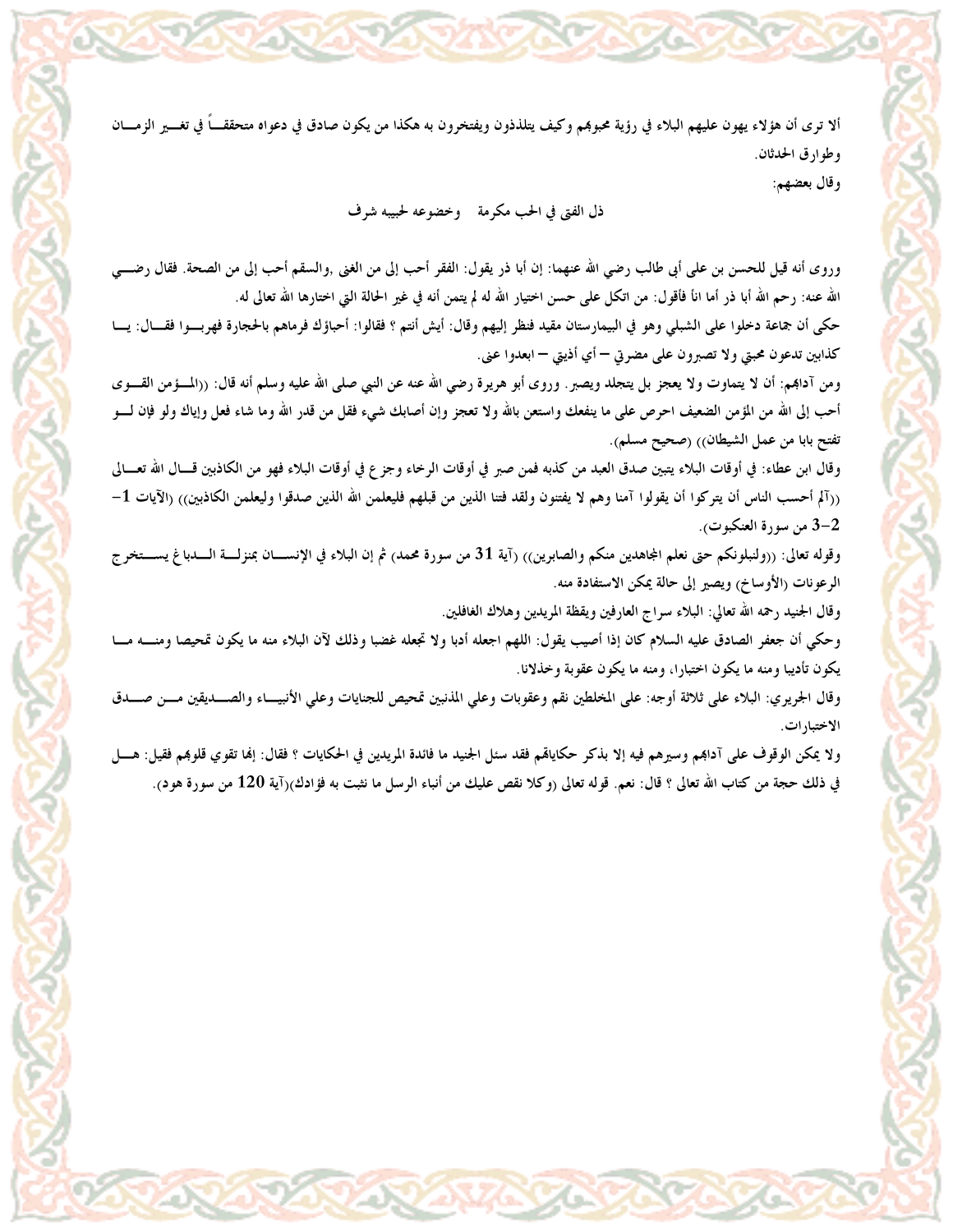## فصل: في ذكر آداھم في الرخص

قال النبي صلى الله عليه وسلم ((إن الله يحب أن تؤتى رخصة كما يحب أن تؤتى عزائمه))(الجامع الصغير)

سأل عمر بن خطاب رضي الله عنه رسول الله صلى الله عليه وسلم: ما بالنا نقصر الصلاة وقد أمنا ؟ فقال: صدقة تصدق الله بما عليكم ألا فاقبلوا صدقته (الجامع الصغير) والرخصة منهل يرد عليه المبتدئ من المريدين ويتحير فيه المتوسط من السالكين ويستريح إليه الفسائز مسن العسارفين ولا يستوطن فيه المتحققون لأنه واد متسع كثير الآفات إلا على نية الرحيل اضطرارا فالمرتع في جانب الحمي يوشك أن يواقع الحمي، لأن حمي الله تقاء محارمه، وكل من أنحط عن درجة الحقيقة وقع على طريق الرخصة ومن سقط منها وقع في ا لضلالة والجهل. والترخص في مذهب الصـــوفية هـــو الرجوع عن حقيقة العلم إلى ظاهر العلم وذلك نقص في أحوالهم.

سئل بعض المشايخ عن سوء أدب الفقير فقال انحطاطه عن درجة الحقيقة إلى الظاهر ولذلك قال ذو النون المصري رياء العارفين إخلاص المريدين. وسئل عن ذنوب المقربين فقال: حسنات الأبرار سيئات المقربين.

رئي الجنيد بعد موته في المنام فقيل له: ما فعل الله بك ؟ فقال: وبخني على كلمة كانت سبقت مني، وذلك أن سنة احتبس فيها المطر فقلـــت: مـــع الناس: ما أحوج الناس إلى المطر، فقال وما يدريك أن الناس يحتاجون إلى المطر ؟ تعلمني ؟ إني عليم خبير اذهب قد غفرت لك.

روي أبو هريرة رضي الله عنه قال ((أتي النبي عليه السلام فقيل مات فلان من أهل الصفة وترك دينارين — أو درهمين — فقال كيتان صلوا علــــى صاحبكم))(مسند الإمام احمد).

وقد صح أن من الصحابة من مات وخلف مالا جما لم ينكر عليه وإنما أنكرها هنا لأنه خالف معنى دعواه ألا تري أن الصلاة طاعة ولكن من كسان محدثا أو قرأ جنبا استحق المقت والعقوبة وقوله عليه السلام ((من تسبه بقوم فهو منهم) (الجامع الصغير) أراد التشبه بسيرقم لا بلبسهم لأنه روي عنه صلى الله عليه وسلم أنه قال ((من لهيأ للناس بقوله ولباسه وخالف ذلك أعماله فعليه لعنه الله والملائكة والناس أجميع)).

ثم إن لهم في رخصهم أدبا وأخلاقا يحتاج المترخص إلى معرفتها والتمسك بما ليكون مترسما برسمهم ومتحليا بحليتهم إلى أن يبلغ مقامات المستحققين وأحوالهم.

#### ومن رخصهم اتخاذ الصنعة والاستناد إلى العلوم وأدبمم.

في ذلك أن لا يمتلكها بل يجعلها في المصالح ولا يزيد على نفقة سنة له ولعياله ولمن يمونه، ، اقتداء برسول الله صلى الله عليه وسلم روي عن عمــــر بن الخطاب رضي الله عنه أنه قال: كان أموال بني النضير مما أفاء الله على رسوله مما لم يوجف عليه المسلمون بخيل ولا ركاب، فكانت لــــه خاصــــة وكان ينفق منها على أهله نفقة سنة، وما بقي جعله في الكراع وخيل السلاح والعدة في سبيل الله عز وجل.

ومنها الاشتغال بالكسب لصاحب العيال أو الوالدين، وأدبمم في ذلك أن لا يشغله ذلك عن فرائض الله تعالى التي أوجبها عليه في أوقاها ولا يسراه سببا في الرزق بل هو معاونه للمسلمين ولا يشتغل بذلك أكثر أوقاته بل يجتهد أن يجعل أوقات كسبه من وقت الضحى إلى أخر صــــلاة الظهــــر ثم يرجع ما بين صحبه فيصلي معهم الخمس إلى الضحوة المقبلة من الغد وإن فضل من كسبه عن نفقة عياله شيء أثر به إخوانه وأهل صحبته.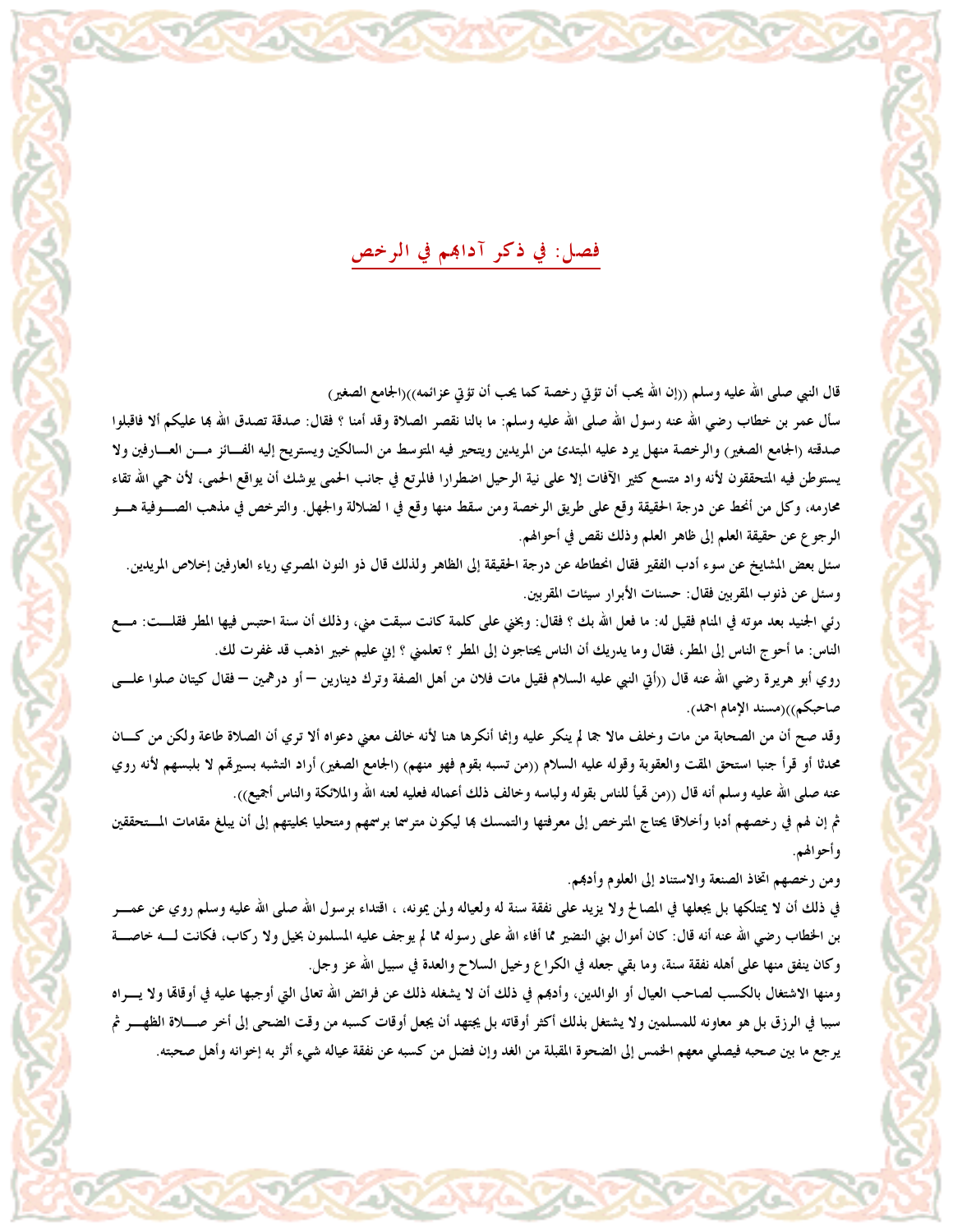ومنها السؤال وأدهم في ذلك أن لا يسأل إلا وقت الحاجة قدر الكفاية لمن يمونه ولا يبذل وجهة لمن يهون عليه رده: قال النبي صــــلي الله عليــــه وسلم ((أذا سألت فاسأل الصالحين)) (سنن النسائي) ويتلطف في سؤاله من غير تواضع فقد روي أن النبي صلى الله عليه وسلم قـــال ((لعــــن الله فقيرا يتواضع لغني لآجل ماله)).

ويروي عن جعفر الصادق رضي الله عنه قال في ذلك المعني:

فإن ذلك وهن منك في الدين لا تخضعن لمخلوق على طمع استغني الملوك بدنياهم عن الدين واستغن بالله عن دنيا الملوك كما فإن ذلك بين الكاف والنون واسترزق الله مما في خزائنه

وما يحصل من سؤاله لا يدعه في ملكه بل يسلمه عياله لفرغ قلبه عن شغلهم ولا ينفقه بالسرف ولا يجعل ذلك عادة ومعلوما له. ومنها الاستدانة على الله عز وجل وأدهم فيها أن يكون ذلك لمصالح الأخوان وعند الضرورة ولا يغفل عن الاهتمام بالتوجه والأداء. روي عن النبي صلى الله عليه وسلم أنه قال ((من أدان دينا وهو ينوي أداءه وقضاءه، ومات ولم يترك وفاء قضي الله تعالى لغريمه يـــوم القيامـــة)) (الجامع الصغير).

ومنها حمل الزاد في الأسفار وأدهم في ذلك أن لا يبخل به على من هو في صحبته ممن يحتاج إليه. روي أن النبي صلى الله عليه وسلم كان في سفر فأمر أن ينادي: ألا من كان معه فضل زاد فليعد به على من لا زاد له، ألا من كان له فضل ظهـــر فليعد به على من لا ظهر له فذكر من الأصناف ما ذكر حتى ظننا أنه ليس لنا في فضل الذي في أيدينا حق (صحيح مسلم).

ومنها الحج عن الغير بالأجرة وأدبمم في ذلك أن لا يفعل ذلك إلا عند الضرورة ثم يجعل نفقته في ذهابه وقفوله من ذلك لا من الســؤال ولا مـــن الأوقاف قال النبي صلى الله عليه وسلم ((من حج عن ميت كتب للميت حجة وللحاج براءة من النار)) (كنز العمال).

ومنها الأسفار للدوران في البلدان وأدهم فيها أن يجعل قصده فيها زيارة أخ في الله أو استحلال أو طلب علم ثم يحصل في سفره غرضه. ومنها القيام والحركة في السماع وأدبمم في ذلك مراعاة الوقت وترك المداخلة والمزاحمة مادام الوقت جدا وإذا كان طيبة يجوز ذلك علسي ســـبيل المساعدة والمطايبة من غير تساكر ولا إظهار حال.

ومنها المزاح وأدهم في ذلك مجانبة الكذب والغيبة والمحاكاة والسخف وما يذهب بالمروءة قال النبي صلى الله عليه وسلم ((إن الله تعالى لا يؤاخـــذ بالمزاح الصادق في مزاحه)) وعن على كرم ا لله وجهه أنه قال: كان رسول الله صلى الله عليه وسلم يسر الرجل من أصــحابه إذا رآه مغمومـــا بالمداعبة.

ويكره الإكثار منه خاصة لذوي الهيئات فقد قيل لا تمازح الشريف فيحقد عليك ولا الدنيء فيجترئ عليك وكان النبي صلى الله عليسه وسسلم لا يلتفت إلى أصحابه مخافة أن يراهم يمزحون فيتشورون (سنن ابن ماجة) وكان ببعض أصحابه رمد وكان يأكل التمر فقال له النبي صـــلمي الله عليـــه وسلم ((أتأكل التمر وبك رمد ؟ فقال يا رسول الله إنما أكل بالجانب السليم فضحك النبي صلى الله عليه وسلم))

ومنها إظهار العلوم التي ينبغي استعمالها وأدبمم في ذلك طلب الإفادة والنصح والإرشاد قال عليه السلام (زنضر الله امرءا سمـــع مقـــالتي فوعاهــــا فأداها كما سمعها فرب رجل حامل فقه غير فقيه ورب حامل فقه إلى من هو أفقه منه)).

ومنها لبس المرقعات المعمولة، ,أدبمم فيها مجانبة الشهرة منها فلا يضيع أكثر أوقاته بالاشتغال فيها وتلفيق بعضها إلى بعض والتجاوز في تزيينها فإن ذلك يحصل تفويت الوقت بلا فائدة دينية ولا دنيوية وكان بعض المشايخ إذا رأوا الفقير تجاوز في تزيين مرقعته ولباسه ازدروه حتى قال بعضهم: لما فقدوا الفائدة من بواطنهم اشتغلوا بالظواهر وتزيينها. ورأى النبي عليه السلام على بعض الوفود ثيابا رثة فقال " ألك مال؟ قال: نعم قـــال: فلـــير عليك قال: فيستحب في ذلك التوسط.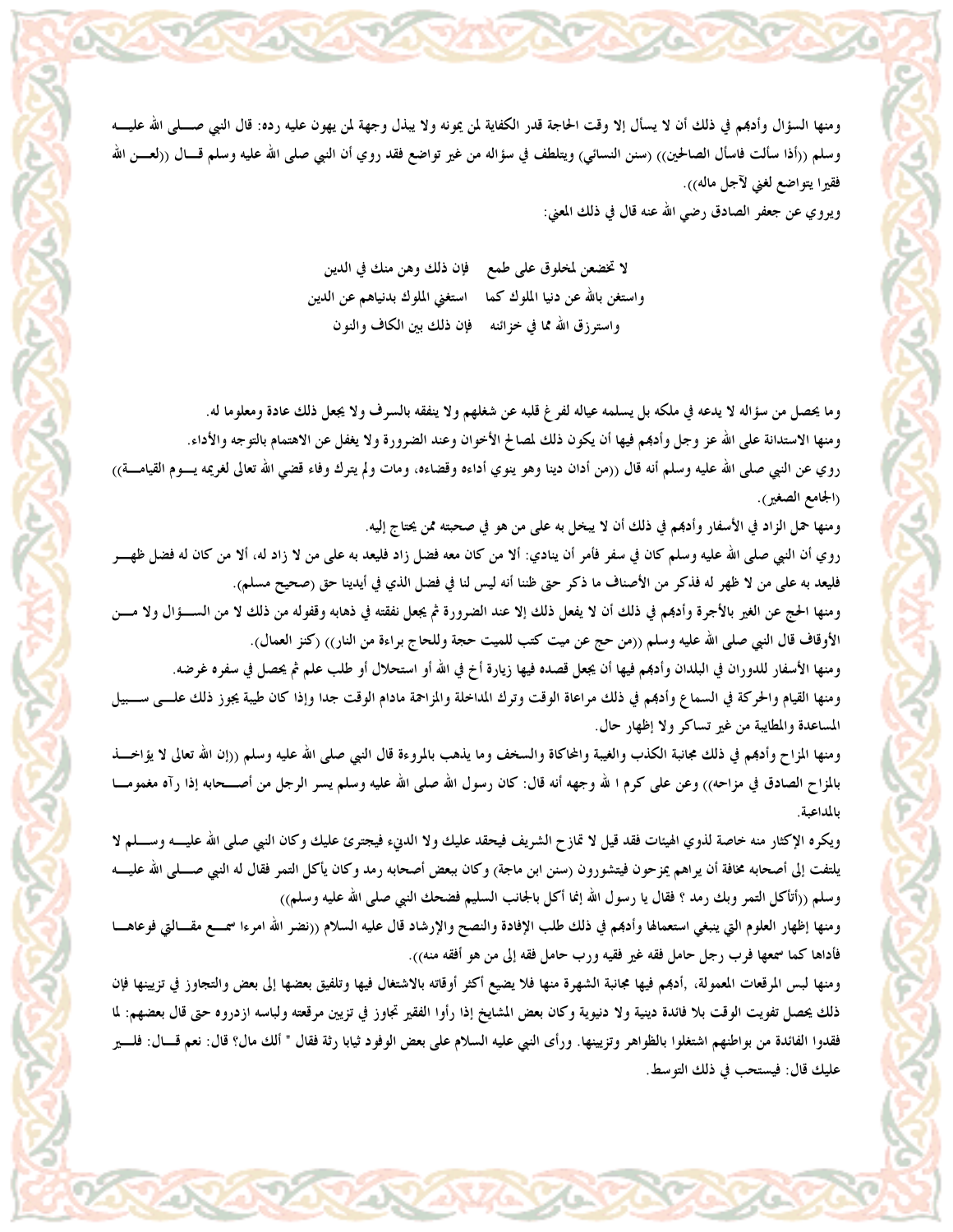ومنها المعانقة عند الملاقاة وتقبيل بعضهم بعضا وأدبمم فيه أن يكون ذلك مع أشكالهم وجنسهم وأهل الأنس منهم روي أبو الهيثم بن التيهـــان أنـــه قال: لقيني النبي صلى الله عليه وسلم في بعض طرق المدينة فاعتنقني وقبلني وسئل النبي صلى الله عليه وسلم عن أصل المعانقة قال ((فإنمــــا إثبــــات المو دة)).

ومنها حب الرياسة وأدهم فيه أن يعرف قدر نفسه ويعرف حده ولا يتمني فوق قدره ولا ينزل إلا في منزلته فقد قيل: ينبغي للعاقــــل أن لا يرفـــع نفسه فوق قدره ولا يضعها عن درجته وقيل ارتفاع الجاهل فضيحة كارتفاع المصلوب.

وقيل الخمول خير للجاهل من النباهة لان الخمول ستر لمعايبه والنباهة نشر لمثالبه.

ولا يطلب ما لا يناله فإن ذلك يضيع ما في يده وقيل: من اقتصر على قدره كان أبقي لجمال وجهة وقال بعض المشايخ: آخر آفة تخرج من قلوب الصديقين حب الرياسة

ومنها التقرب إلى السلاطين والدخول عليهم وأدبمم فيه أن لا يكون إلى مدح المادحين ولا يغتر بقولهم، وإن مدح بخلاف ما يعرفه من نفسه أعرض عنه، قال الله تعالى ذاما لمن أحب أن يحمد بما لم يفعل(ويحبون أن يحمدوا بما لم يفعلوا فلا تحسبهم بمفازة من العذاب)(آيسة 188 مسن ســـورة آل عمران) وفيه دليل على أنه من أحب أن يحمد بما يفعل لم يأثم غير أنه مخوف وليقل عند ذلك اللهم اجعلني خيرا مما يظنون واغفر لي مالا يعلمــــون ولا تؤاخذني بما يقولون، يروي عن علي بن أبي طالب كرم الله وجهة أنه سمع مدح مادح فقال: أنا دون ما أظهرت وفوق ما ضمرت.

منها تعيير السفهاء بأسلافهم في حال الضجر والأدب في يذلك أن لا يكون إلا في مقابلة سوء أدب ويكون تعريضا لا تصريحا روي أن نفرا مـــن ا ليهود حضروا عند رسول الله صلى الله عليه وسلم وآذوه ونقصوا دينه فاشتد عليه ذلك، فأنزل الله تعالى (قل هل أنبئكم بشر من ذلك مثوبة عند الله من لعنه الله)) (آية 60 من سورة المائدة).

ومنها إظهار الطاعات والعبادات وأدبمم فيه أن يكون إظهارها ليتأدب به مريد أو يقتدي به مقتد ولا يلتفت إلى قبول الخلق وردهم، ســـئل الـــنبي صلى الله عليه وسلم عن الجهر بالقراءة والإخفاء فقال (إن تبدوا الصدقات فنعما هي) (آية 271 من سورة البقرة) ة: فقلت: هـــذا في النوافـــل والفضائل. فأما الفرائض فلا خلاف بين أهل العلم أن إظهارها أولي.

ومنها التبرز للسرور والنزهة وأدبمم في ذلك أن يرتاد خلوه في كهف أو واد أو موضع يخلو عن أنواع المنكر، كيلا يتولد منه ما لا يقوم بإزالتـــه ثم يتشبه بأصحابها إن أقام في مواضع المنكر، وكان النبي صلى الله عليه وسلم يعجبه النظر إلى الخضرة والماء الجاري.

ومنها النظر إلى الملاهي وأدهم في ذلك مجانبة المحرمات والمنكرات منها فما حرم فعله حرم النظر إليه.

روي عن عائشة رضي الله عنها ألها قالت: الحبشة تلعب وأنا أنظر إليهم من باب حجرة لي ورسول الله صلى عليه وسلم يســـترني بردائــــه، فلــــم ينصرف حتى كنت أنا التي انصرفت.

ومنها حضور المجالس التي يجري فيها الخوض في ترهات الكلام وأدبمم في ذلك اجتناب سماع الغيبة والمناكير منها روي عن جابر بن سمـــره قـــال جالست النبي صلى الله عليه وسلم أكثر من مائه مرة وكان أصحابه يتناشدون الشعر ويتذاكرون من أمر الجاهلية وهو ساكت وربما تبسم معهم. ومنها تناول الأطعمة الطيبة وأدهم في ذلك أن لا يجعل ذلك عادة بل يكون ذلك بين فاقة سابقة ورياضة لاحقة ليسلم له ذلك. وروي أنسه كسان يعجبه الطيب والحلوى (الجامع الصغير) وروي أبو هريرة رضى الله عنه أن النبي صلى الله عليه وسلم قال ((إذا عرض علـــى أحـــدكم الطيـــب والحلوى فلا يردهما حتى يمس منهما)) وقال صلى الله عليه وسلم ((الهسوا اللحم لهسا فإنه أهنأ وامرأ)) (سنن الترمذي) وقـــال صــــلى الله عليــــه وسلم ((سيد الطعام لآهل الجنة اللحم وسيد طعام أهل الدنيا اللحم)) (الجامع الصغير).

ومنها رهن الثياب على الطعام وأدبمم فيه أن لا يكون ذلك إلا عند الضرورة رهن النبي صلى الله عليه وسلم درعه عند يهودي بأوسق من شعير ـ ومنها الهرب من الهوان ومن تحمل الأذى والجفاء وأدبمم في ذلك طلب سلامة الصدر واجتناب المعاداة قال بعض المشايخ الفرار مما لا يطاق مـــن سنن المرسلين قال الله تعالى حاكيا عن كليمه موسي عليه السلام ((ففررت منكم لما خفتكم) (آية 21 من سورة الشعراء) وقال الشافعي رحمه الله تعالي: اظلم الظالمين لنفسه من تواضع لمن لا يكرمه ورغب في مودة من لا ينفعه وقبل مدح من لا يعرفه وقال رسول الله صلى الله عليــــه وســــلم ((ليس للمؤمن أن يذل نفسه)).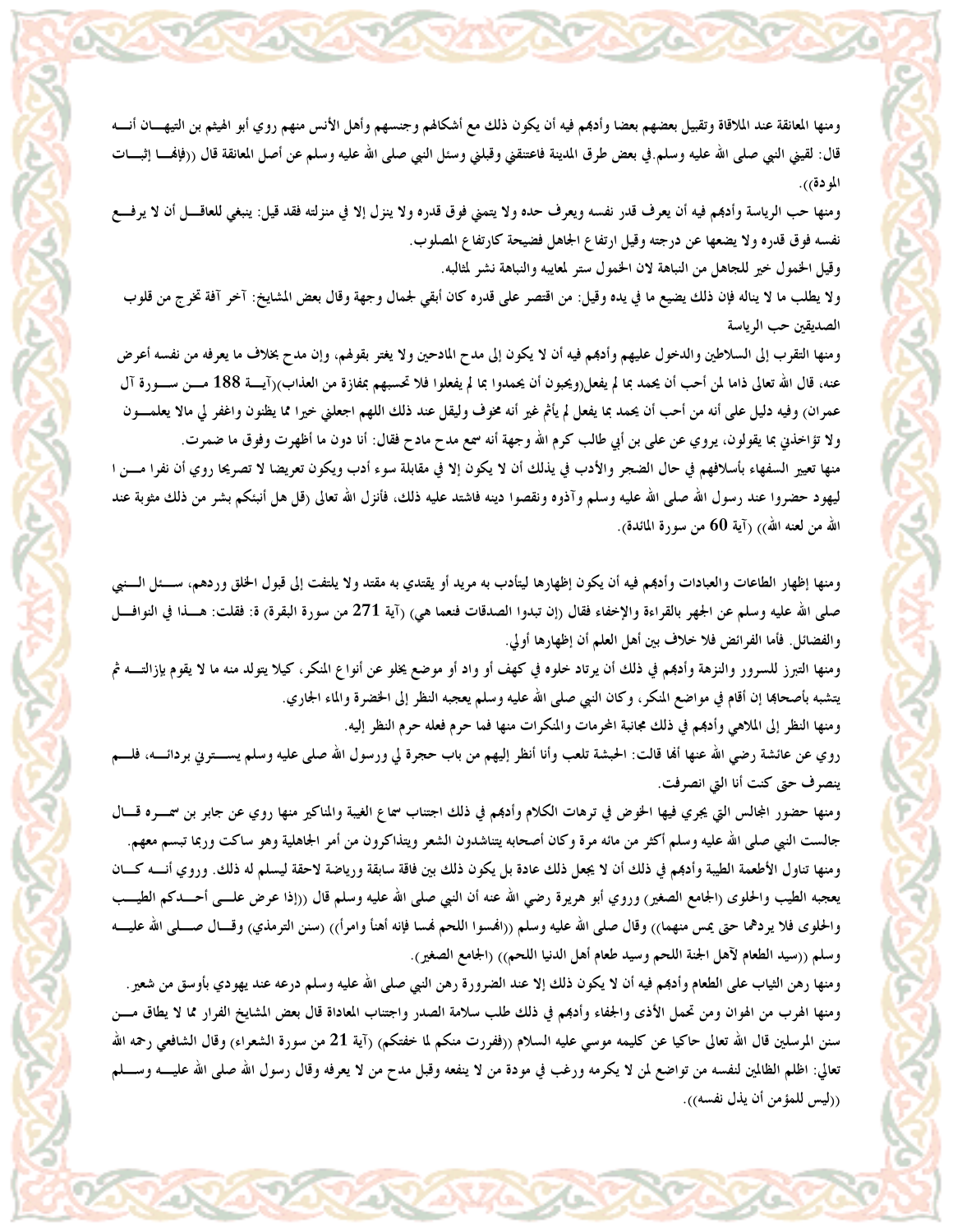ومنها الانبساط إلى الأصدقاء في قصد منازلهم والإلمام بمم من غير استدعاء وأدبمم في ذلك تخصيص من يفرح بذلك ويعرف موضـــع ذلـــك مـــن الإكرام قصد النبي صلى الله عليه وسلم دار أبي الهيثم بن التيهان ومعه أبو بكر وعمر رضي الله عنه فقدم إليهم ما حضر من لـــبن وتمـــر فـــأكلوا وشربوا وقال صلى الله عليه وسلم ((هذا من النعيم الذي تسألون عنه)).

ومنها المعاتبة للإخوان وأدهم فيها أن يقصد بذلك إزالة ما وجد عليه من قبله لا التشفي بل تطهير القلب من ا لغل والحقد ويقبل عذر صاحبه فقد قيل:

> اقبل معاذير من يأتيك معتذرا لإن بر عندك فيما قال أو فجرا فقد أطاعك من يرضيك ظاهرة وقد أجلك من يعصيك مستترا

وقيل: ظاهر العتاب خير من مكنون الحقد وروي قنبر مولي على بن أبي طالب رضي الله عنه قال: دخلت مع على عثمان رضي الله عنه وهو أمــــير المؤمنين فأحب الخلوة فأومأ إلى على كرم الله وجهة بالتنحي فتنحيت ناحية فأخذ عثمان يعاتب عليا وهو مطرق لا يتلكم فقال لم لا تتكلم ؟ قـــال: إن قلت لم أقل إلا ما تركه وليس لك عندي إلا ما تحب.

وحكي أن يحيى بن خالد عاتب عبد الملك بن صالح في شيء كان بينهما فقال في ضمن كلامه: أنك لحقود فقال له: أن كان الحقد عندك بقاء الخير والشر في القلب فلأفمما الثابتان عندي فلما تراضيا وقام عبدالملك قال يحيي: هذا أجل قريش وما رأيت أحدا زين الحقد بعبارته حتى أذهب سماجته غيره.

ومنها مدح الممدوح، وذم المذموم وأدهم في ذلك أن يحفظ حدود الحق في الجانبين ولا يتجاوزه إلى متابعة النفس والقول بالهوى وروي أن رجلـــين من سادات العرب حضرا مجلس رسول الله صلى الله عليه وسلم فمدح أحدهما صاحبه وأطراه وقصر صاحبه في تطريته فوجد عليه من ذلك فأخذ يذكر مثالبه فأنكر النبي صلى الله عليه وسلم ذلك منه فقال يا رسول، والله لتن صدقت في الأولي ما كذبت في الأخرى والإنســــان لا يخلــــو مــــن مناقب ومثالب والراضي لا يري المثالب والساخط لا يري المناقب فقال النبي صلى الله عليه وسلم ((أن من البيان لسحرا)) (مسند الإمام احمد). ومنها هجران من يستحق ذلك، وأدبمم فيه أن يقصد لإظهار الحق وتمحيق الباطل والمعاداة في الله عز وجل هجر رسول الله صلى الله عليه وســـلم كعب بن مالك وصاحبيه لتخلفهم عن غزوة تبوك وأمر أصحابه بمجراقم وترك مجالستهم ومكالمهم قال تعالى(حتى إذا ضاقت عليهم الأرض بمسا رحبت وضاقت عليهم أنفسهم) (آية 118 من سورة التوبة).

ومنها تحريق المرقعات على أصحابها المزورين والأدب في ذبك أن يقصد إبطال تمويهاته وخيانته وخديعته وتلبيسه قسال الله تعسالى ((ولا تتخســذوا أيمانكم دخلا بينكم)(آية 94 من سورة النحل) أي مكرا وخديعة، ومنزلتها منزل الشعر المزور على منتحل نسب الشرف وأنه من أولاد العلويسة فيجب إنكار ذلك وإظهار فساد ما ادعاه من النسب، لئلا يغتر بمم من لا يعرفهم أمر النبي صلى الله عليه وسلم بمدم المسجد الذي اتخذوه ضرارا وكفرا وتفريقا بين المؤمنين وإحراقه لما علم قصدهم اتخاذ ذلك وإن كان ظاهره مسجدا قال الله تعالى (لا تقم فيه أبدا لمسجد أسس على التقـــوى) رآية 108 من سورة التوبة).

وأمر بقطع نخل بني النضير فأنزل الله تعالى (ما قطعتم من لينه أو تركتموها قائمة على أصولها فبأذن الله ولخزي الفاسقين)) (آيسة 5 مسن سسـورة الحشر ).

ومنها استجازة الكذب في المصالح وأدبمم فيه طلب الإصلاح وإظهار الحق قال الله تعالى في قصة إبراهيم عليه السلام (بل فعله كبيرهم هذا) (آيسة 63 من سورة الأنبياء) وفي قصة داود عليه السلام قال تعالى(إن هذا أخي له تسع وتسعون نعجة ولي نعجة واحدة) (آية 23 من سورة ص) حكي أن جعفر الصادق رضي الله عنه ناظر مرجئا عند أبي جعفر المنصور فقال جعفر: أتي النبي صلى الله عليه وسلم بمرجيء فأمر بقتله، فقال المرجــــيء مجيبا له: وأين كان الإرجاء في عهد رسول الله صلى الله عليه وسلم فقال جعفر: فدين لم يكن في عهد رسول الله صلى الله عليه وسلم فمـــن أيـــن جئت به ؟ ثم قال: فيم استجزت الكذب على رسول الله وقد قال ((من كذب على متعمدا فليتبوأ مقعده من النار))(الجامع الصـــغير) ؟ فــــاحتج جعفر بقصة إبراهيم، وقصة داوود عليهما السلام فانقطع الجريء ومنها زيارة العجائز وأدبمم في ذلك أن يكون قصـــده التقــــرب إلى الله تعـــالى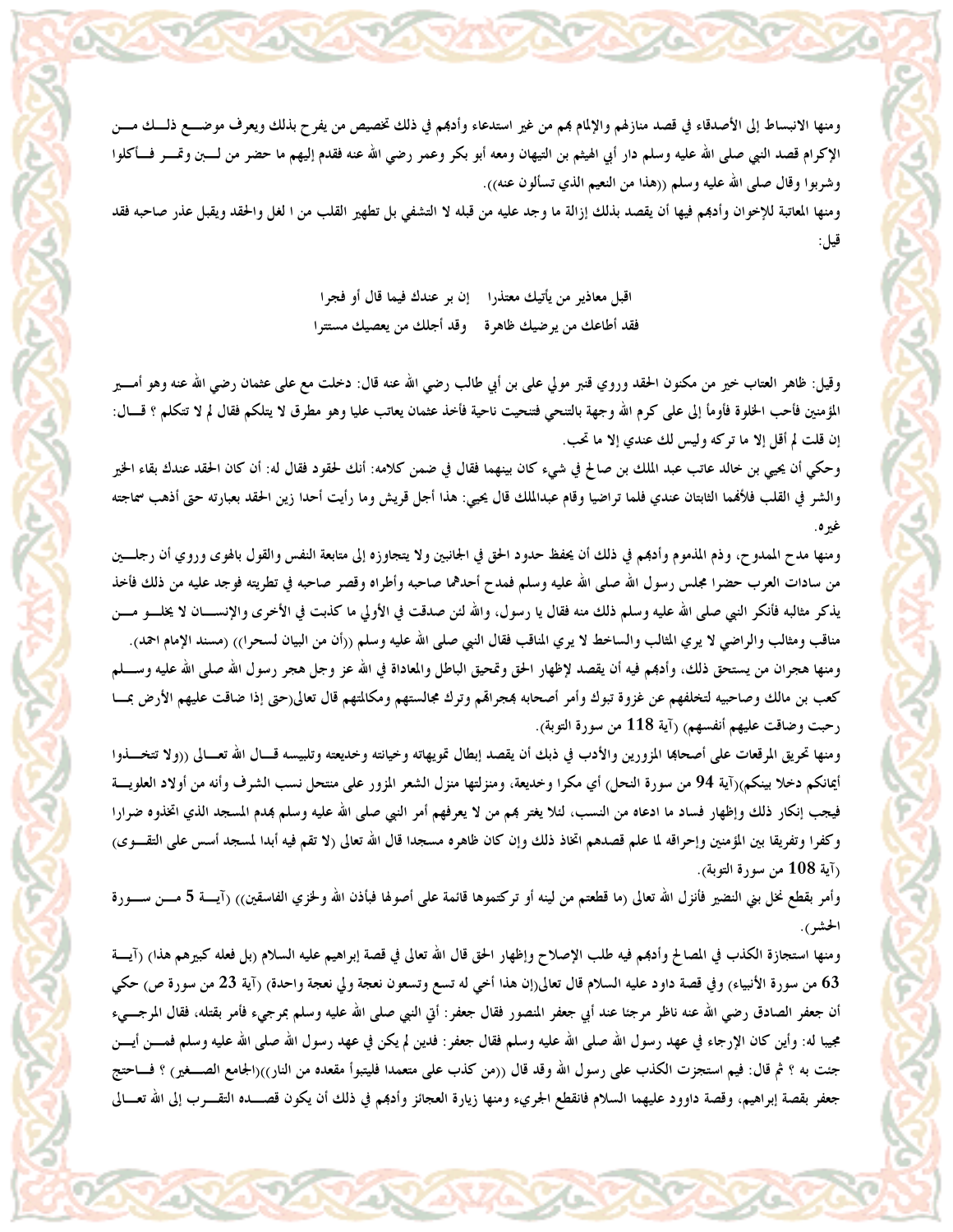والتزاور في الله وطلب البركة والدعاء روي عن أبي بكر الصديق رضي الله عنه أنه قال: قوموا بنا نزور أم أيمن كما كان رسول الله صلى الله عليه وسلم يزورها.

ومنها التكلف مع أبناء الدنيا والرؤساء والسلاطين والقيام لهم وحسن الإقبال عليهم وأدبمم في ذلك أن لا يكون طمعا في دنياهم ولا لاتخاذ جــاه عندهم: كان رسول الله صلى الله عليه وسلم تدخل عليه سادات قريش فيكرمهم ويبجلهم ويحسن مجالستهم وقـــال: ((إذا أتـــاكم كـــريم قـــوم فأكرموه)).

ومنها البكاء عند المصيبة وأدبمم في ذلك أن يكون ذلك من غير نوح ولا رفع صوت بكي النبي صلى الله عليه وسلم عند موت أبنه إبراهيم وقـــال ((العين تدمع والقلب يحزن ولا نقول ما يسخط الرب وإنا بك يا إبراهيم لمحزونون)) (صحيح مسلم) ومنها صحبة الأحداث وأدهم في ذلك ما قد مضى ذكره في باب أدب الصحبة.

ومنها إظهار البشر عند من يكرهه قلبه وأدبمم في ذلك أن يكون القصد فيه طلب السلامة لا رياء فيها ولا نفاقا روت عائشة رضي الله عنــــها أن رجلا استأذن على رسول الله صلى الله عليه وسلم وأنا عنده فقال: بئس أخو العشيرة ثم أذن له فلما دخل ألان له القول فتعجبت من ذلك فلمـــا خرج سألته عن ذلك فقال: يا عائشة إن من شر الناس من يكرمه الناس اتقاء فحشة)) وينشد الشافعي رضي الله عنه يقول:

> إني احيي عدوي عند رؤيته للأدفع الشر عني بالتحيات وأظهر البشر للإنسان أبغضه لأنه قد حشا قلبي مودات لما عفوت ولم أحقد على أحد أرحت نفسي من هم العداوات

ومنها مقارفة أوباش الناس على أقدارهم ومقدار عقولهم والأدب في ذلك طلب السلامة من غوائلهم وينشد في ذلك المعني.

وأنزلني طول النوى دار غربة أذا أنا لاقيت الذي لا أشاكله فحامقته حتى يقال سجيه ولو كان ذا عقل لكنت أعاقله

ومنها الاعتضاد بالسفهاء للملمات ودفع المضرات وأدبمم فيه أن يقصد بذلك صيانة نفسه وماء وجهه عن مواجهة غير أشكاله قال الأحنف بسن قيس: أكرموا سفهاءكم فإنهم يقونكم النار والعار، وروي ابن سيرين قال كان عمر رضي الله عنه يعجبه أن يصحبه سفيه ليرد سفه السفيه عنــــه، وأنشد بعضهم في المعنى:

تعدو الذئاب على من لا كلاب له ويتقى مريض المستأسد الحامي

ومنها ذكر من فيه عيب بما يكره وأدبمم فيه أن لا يذكروا عيوب الناس إلا ما اشتهر منها لنلا يكون هتك حرمة مستورة روت عائشة رضـــي الله عنها وعن أبيها ((ألها كانت عند النبي صلى الله عليه وسلم فدخل عيينة بن حصن من غير إذن فقال صلى الله عليه وسلم أين الاستئذان ؟ فقــــال: لم أستأذن على رجل من مضر منذ أدركت فلما خرج قلت: من هذا ؟ فقال ((أحمق مطاع)) وقال النبي صلى الله عليه وسلم ((أمر المستشـــــير في أمر المخاطبين، أما فلان فشحيح، وأما فلان فلا يضع عصاه عن عاتقه)) ومنها مواساة الشعراء وأمثالهم وأدهمم في ذلك أن يقصد صـــيانة عرضـــه عنهم وسلامة دينه منهم وإعطاء سؤلهم أو بعض مأمولهم لكيلا يتأثموا عليه قال النبي صلى الله عليه وسلم ((ما وقي الرجل به عرضه فهو صدقه)). وروي أن بعض الشعراء حضر عند رسول الله صلى الله عليه وسلم فأنشد شعرا ذكر فيه قسمة الغنائم يوم حنين وقال:

أتجعل نهبي وفمب العبيد لبين عيينة والأقرع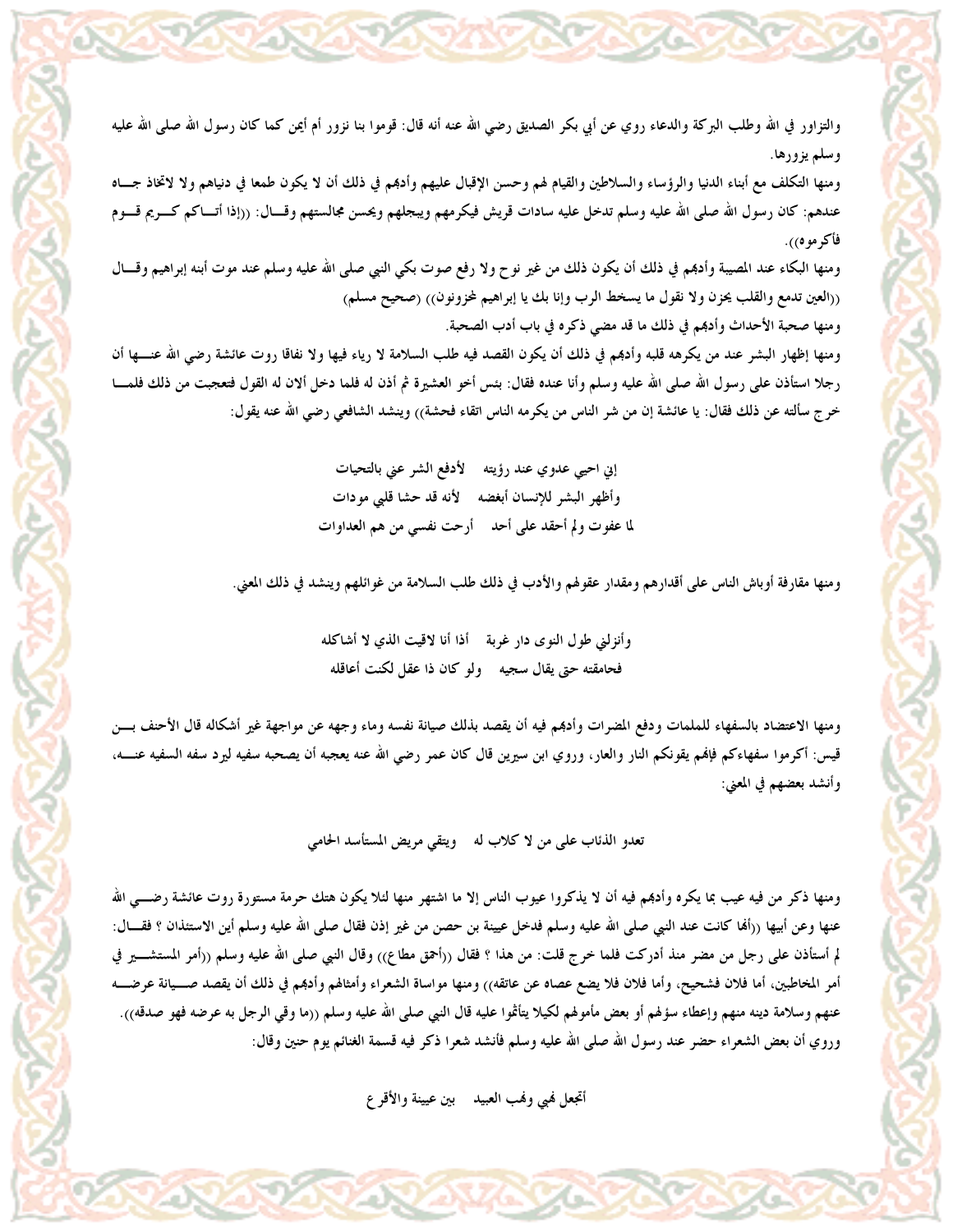أنبئت أن رسول الله أوعدنى ﴿ وَالْعَفْوِ عَنْدَ رَسُولَ اللهُ مَأْمُولَ

فكساه بردته وهي التي اشتراها معاوية من ابن كعب، وهي التي كانت تلبسها الخلفاء. ومنها فمب النثار وأدبمم فيه مجانبة الشره وأن يقصد إدخال السرور على صاحبه. ومنها الافتخار وإظهار الدعوى وأدبمم فيه أن يقصد به إظهار نعم الله قال الله تعالى (وأما بنعمة ربك فحدث)(آية 11 من سورة الضـــحي) قـــال

رسول الله صلى الله عليه وسلم ((أنا سيد ولد آدم ولا فخر وأدم ومن دونه تحت لوائي لو كان موسي حيا لما وسعه إلا أتباعي))(سنن ابن ماجه) وكان إذا رجع ألي نفسه يقول صلى الله عليه وسلم ((أنا ابن امرأة كانت تأكل القديد، إنما أنا عبد، آكل كما يأكل العبد هون عليـــك فلســـت بملك إنما أنا عبد<sub>)) (</sub>سنن ابن ماجه<sub>)</sub> وأما عند الضد فروي أن رسول الله صلى الله عليه وسلم لما أتاه وفد بني تميم بخطيبهم وشاعرهم ليفاخروه دعا النبي عليه السلام بثابت بن قيس وكان خطيبه فأجاب خطيبهم وغلبهم ودعا حسان بن ثابت بن قيس وكان خطيبه فأجاب خطيبهم وغلبهم ودعا حسان بن ثابت رضي الله عنه وكان شاعره فأجاب شاعرهم وذكر في قصيدته:

> بني دارم لا تفخروا إن فخركم پيعود وبالا عند ذكر المكارم هبلتهم علينا تفخرون وأنتم كنا خول من بين ظئر وخادم

فقال النبي عليه السلام: لقد كنت غنيا يا أخا دارم أن يذكر منك ما ظننت أن الناس نسوه، وكان قوله صلى الله عليه وسلم أشد عليهم من شـــعر حسان فقاموا مغلوبين مقهورين ثم أسلموا فأحسن إليهم وكساهم.

ومنها الحرد والضجر عند وجود المحال وما لا يحب احتماله قولا وفعلا وأدبمم في ذلك أن يجتنب الفحش والبذاء، ويحفظ حدود الحق ولا يتجاوزه إلى ظلم، فإن الغضب إذا استولى غلب على العقل، قال الله تعالى (لا يحب الله الجهر بالسوء من القول إلا من ظلم)) (آية 148 من سورة النساء) وقال صلى الله عليه وسلم ((من استجهر مؤمنا فعليه وزره))وقال الشافعي رحمه الله ((من استغضب فلم يغضب فهو حمـــار)) وقـــال الله تعـــالى ((والذين إذا أصابهم البغي هم ينتصرون) (آية 39 من سورة الشورى) وقيل في التفسير: كانوا يكرهون أن يستذلوا، وكانوا إذا قدروا عفوا وقال الله تعالى (ولمن انتصر بعد ظلمه فأولئك ما عليهم من سبيل)(آية 42 من سورة الشورى).

ويجتهد أن لا يغضب لنفسه بل يكون ذلك غيره للحق سبحانه وتعالي والإخوان روي أن النبي صلى الله عليه وسلم لم ينستقم لنفسسه قسط إلا أن تنهك محارم الله فينتقم لله تعالى قيل لبعض الحكماء: إنك تحتمل في نفسك ولا تحتمل في صديقك فقال: لآن احتمالي في نفسي حلـــم واحتمـــالي في صديقى لؤم.

قال الشيخ الإمام ضياء الدين شيخ الإسلام صاحب الكتاب رضي الله عنه وهذا ما حضرني في الوقت من آدابمـــم في الـــرخص، ذكرقمـــا علــــى الاختصار دون الإكثار وأنا أبرأ إلى الله تعالى من الزلل والغلط وأسأله التجاوز عن ذلك قال تعالى(وما توفيقي إلا بالله عليه توكلت وإليـــه أنيـــب) رآية 88 من سورة هود) ثم أن المذهب له أحوال ومقامات، وأخلاق ورخص وآداب فالرخص أدناها فمن تمسك بالكل فهو من المتحققين ومـــن تمسك بالظاهر من الأخلاق والآداب فهو من المترسمين ومن تمسك بالرخص فهو من المتشبهين الصادقين الذين ألحقهم النبي صلى الله عليه وســـلم بهم بقوله ((ومن تشبه بقوم فهو منهم ومن كثر سواد قوم فهو منهم)) (الجامع الصغير)